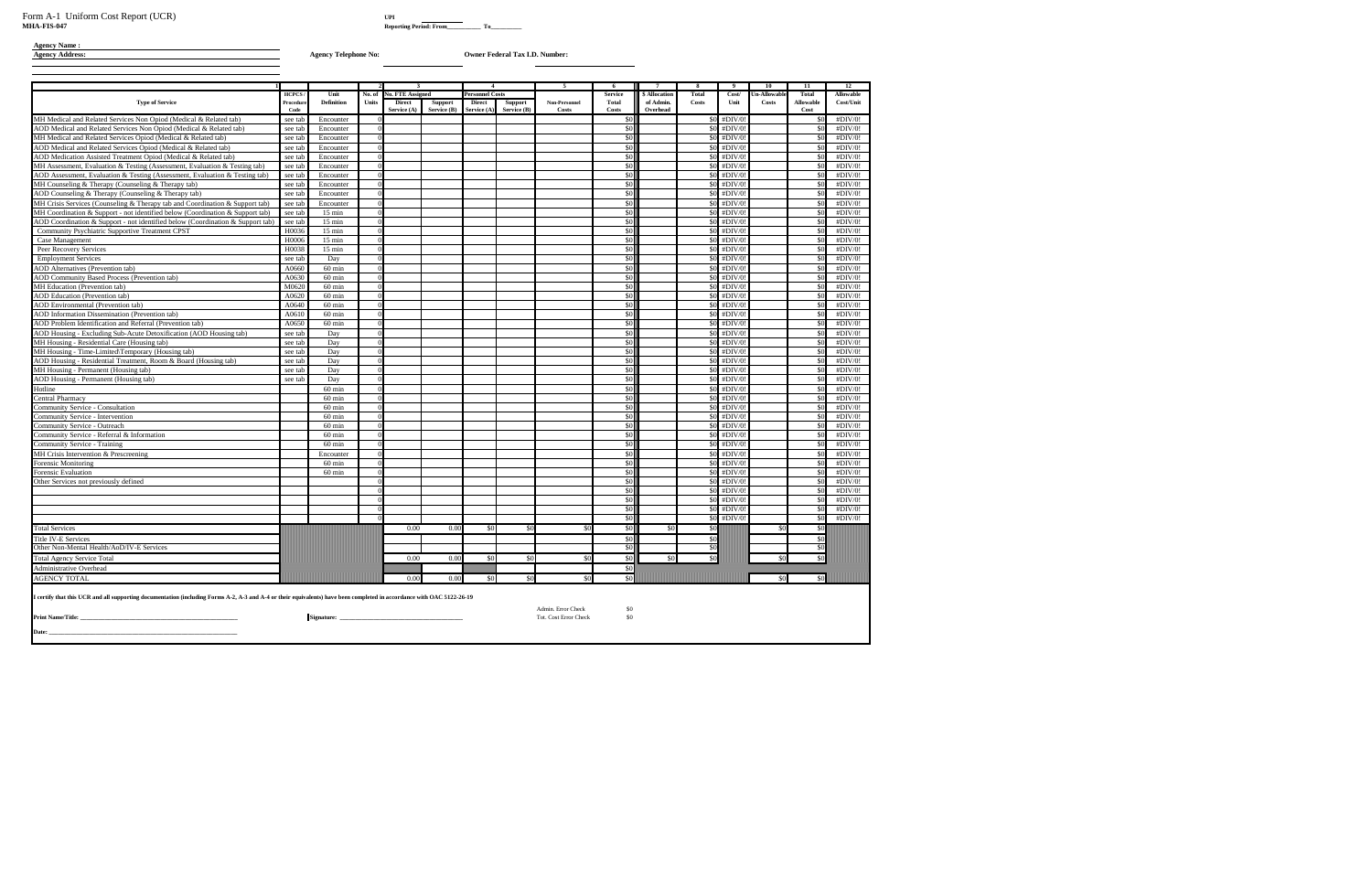### FORM A-2

# PERSONNEL SERVICES COST WORKSHEET

Agency Name UPI: Prepared By:

Date:

| Column 1       | Column 2 Column 3        | Column 4 |                                    | Column 5 |  |                                    | Column 5 | =                                                                                                                                                                                               |  |
|----------------|--------------------------|----------|------------------------------------|----------|--|------------------------------------|----------|-------------------------------------------------------------------------------------------------------------------------------------------------------------------------------------------------|--|
|                | Position   Annual Salary |          | Annual (a) Service: Administration |          |  | (a) MH Medical & Related Non-Opiod |          | (a) AOD M                                                                                                                                                                                       |  |
| Position Title | Number   /Wages/Fringe   |          |                                    |          |  |                                    |          |                                                                                                                                                                                                 |  |
|                |                          |          |                                    |          |  |                                    |          | Hours DIRECT SERVICE SUPPORT SERVICE DIRECT SERVICE SUPPORT SERVICE DIRECT S<br>(b) COST (c) HOUR (b) COST (c) HOUR (b) COST (c) HOUR (b) COST (c) HOUR (b) COST (c) HOUR (b) COST (c) HOUR (b) |  |
|                |                          |          |                                    |          |  |                                    |          |                                                                                                                                                                                                 |  |
|                |                          |          |                                    |          |  |                                    |          |                                                                                                                                                                                                 |  |
|                |                          |          |                                    |          |  |                                    |          |                                                                                                                                                                                                 |  |
|                |                          |          |                                    |          |  |                                    |          |                                                                                                                                                                                                 |  |
|                |                          |          |                                    |          |  |                                    |          |                                                                                                                                                                                                 |  |
|                |                          |          |                                    |          |  |                                    |          |                                                                                                                                                                                                 |  |
|                |                          |          |                                    |          |  |                                    |          |                                                                                                                                                                                                 |  |
|                |                          |          |                                    |          |  |                                    |          |                                                                                                                                                                                                 |  |
|                |                          |          |                                    |          |  |                                    |          |                                                                                                                                                                                                 |  |
|                |                          |          |                                    |          |  |                                    |          |                                                                                                                                                                                                 |  |
|                |                          |          |                                    |          |  |                                    |          |                                                                                                                                                                                                 |  |
|                |                          |          |                                    |          |  |                                    |          |                                                                                                                                                                                                 |  |
|                |                          |          |                                    |          |  |                                    |          |                                                                                                                                                                                                 |  |
|                |                          |          |                                    |          |  |                                    |          |                                                                                                                                                                                                 |  |
|                |                          |          |                                    |          |  |                                    |          |                                                                                                                                                                                                 |  |
|                |                          |          |                                    |          |  |                                    |          |                                                                                                                                                                                                 |  |
|                |                          |          |                                    |          |  |                                    |          |                                                                                                                                                                                                 |  |
|                |                          |          |                                    |          |  |                                    |          |                                                                                                                                                                                                 |  |
|                |                          |          |                                    |          |  |                                    |          |                                                                                                                                                                                                 |  |
|                |                          |          |                                    |          |  |                                    |          |                                                                                                                                                                                                 |  |
|                |                          |          |                                    |          |  |                                    |          |                                                                                                                                                                                                 |  |
|                |                          |          |                                    |          |  |                                    |          |                                                                                                                                                                                                 |  |
|                |                          |          |                                    |          |  |                                    |          |                                                                                                                                                                                                 |  |
|                |                          |          |                                    |          |  |                                    |          |                                                                                                                                                                                                 |  |
|                |                          |          |                                    |          |  |                                    |          |                                                                                                                                                                                                 |  |
|                |                          |          |                                    |          |  |                                    |          |                                                                                                                                                                                                 |  |
|                |                          |          |                                    |          |  |                                    |          |                                                                                                                                                                                                 |  |
|                |                          |          |                                    |          |  |                                    |          |                                                                                                                                                                                                 |  |
|                |                          |          |                                    |          |  |                                    |          |                                                                                                                                                                                                 |  |
|                |                          |          |                                    |          |  |                                    |          |                                                                                                                                                                                                 |  |
| <b>TOTALS</b>  |                          |          |                                    |          |  |                                    |          |                                                                                                                                                                                                 |  |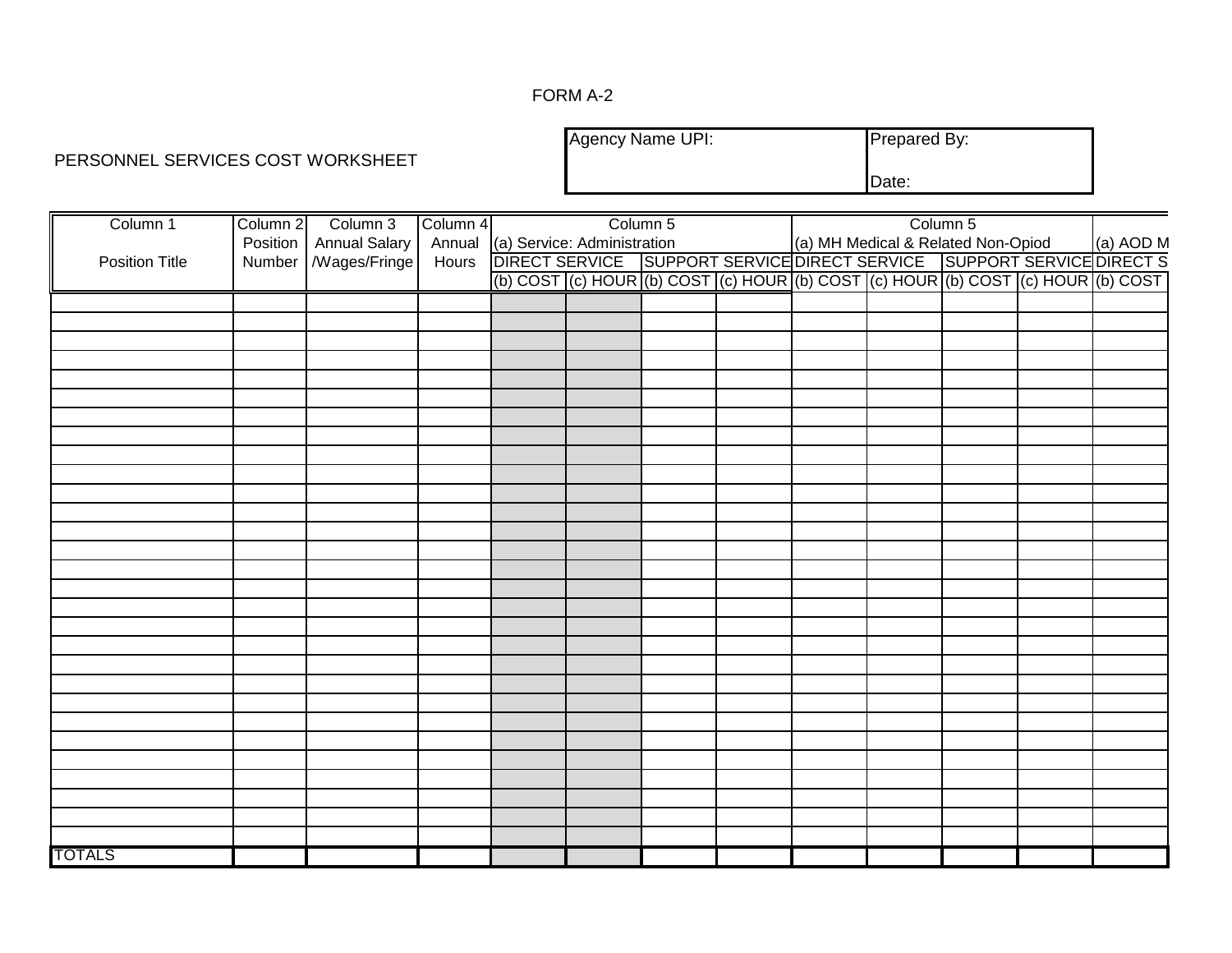| Column 5                                                                                                                                                 |  |                                                                | Column 5 |  | Column 5 |  |                                       | Column 5 |  |
|----------------------------------------------------------------------------------------------------------------------------------------------------------|--|----------------------------------------------------------------|----------|--|----------|--|---------------------------------------|----------|--|
| ledical & Related Non-Opiod                                                                                                                              |  | (a) MH Medical & Related Opiod (a) AOD Medical & Related Opiod |          |  |          |  | (a) AOD Medication Assisted Treatment |          |  |
| ERVICE SUPPORT SERVICE DIRECT SERVICE SUPPORT SERVICE DIRECT SERVICE SUPPORT SERVICE DIRECT SERVICE SUPPORT SERVICE                                      |  |                                                                |          |  |          |  |                                       |          |  |
| (c) HOUR (b) COST (c) HOUR (b) COST (c) HOUR (b) COST (c) HOUR (b) COST (c) HOUR (b) COST (c) HOUR (b) COST (c) HOUR (b) COST (c) HOUR (c) COST (c) HOUR |  |                                                                |          |  |          |  |                                       |          |  |
|                                                                                                                                                          |  |                                                                |          |  |          |  |                                       |          |  |
|                                                                                                                                                          |  |                                                                |          |  |          |  |                                       |          |  |
|                                                                                                                                                          |  |                                                                |          |  |          |  |                                       |          |  |
|                                                                                                                                                          |  |                                                                |          |  |          |  |                                       |          |  |
|                                                                                                                                                          |  |                                                                |          |  |          |  |                                       |          |  |
|                                                                                                                                                          |  |                                                                |          |  |          |  |                                       |          |  |
|                                                                                                                                                          |  |                                                                |          |  |          |  |                                       |          |  |
|                                                                                                                                                          |  |                                                                |          |  |          |  |                                       |          |  |
|                                                                                                                                                          |  |                                                                |          |  |          |  |                                       |          |  |
|                                                                                                                                                          |  |                                                                |          |  |          |  |                                       |          |  |
|                                                                                                                                                          |  |                                                                |          |  |          |  |                                       |          |  |
|                                                                                                                                                          |  |                                                                |          |  |          |  |                                       |          |  |
|                                                                                                                                                          |  |                                                                |          |  |          |  |                                       |          |  |
|                                                                                                                                                          |  |                                                                |          |  |          |  |                                       |          |  |
|                                                                                                                                                          |  |                                                                |          |  |          |  |                                       |          |  |
|                                                                                                                                                          |  |                                                                |          |  |          |  |                                       |          |  |
|                                                                                                                                                          |  |                                                                |          |  |          |  |                                       |          |  |
|                                                                                                                                                          |  |                                                                |          |  |          |  |                                       |          |  |
|                                                                                                                                                          |  |                                                                |          |  |          |  |                                       |          |  |
|                                                                                                                                                          |  |                                                                |          |  |          |  |                                       |          |  |
|                                                                                                                                                          |  |                                                                |          |  |          |  |                                       |          |  |
|                                                                                                                                                          |  |                                                                |          |  |          |  |                                       |          |  |
|                                                                                                                                                          |  |                                                                |          |  |          |  |                                       |          |  |
|                                                                                                                                                          |  |                                                                |          |  |          |  |                                       |          |  |
|                                                                                                                                                          |  |                                                                |          |  |          |  |                                       |          |  |
|                                                                                                                                                          |  |                                                                |          |  |          |  |                                       |          |  |
|                                                                                                                                                          |  |                                                                |          |  |          |  |                                       |          |  |
|                                                                                                                                                          |  |                                                                |          |  |          |  |                                       |          |  |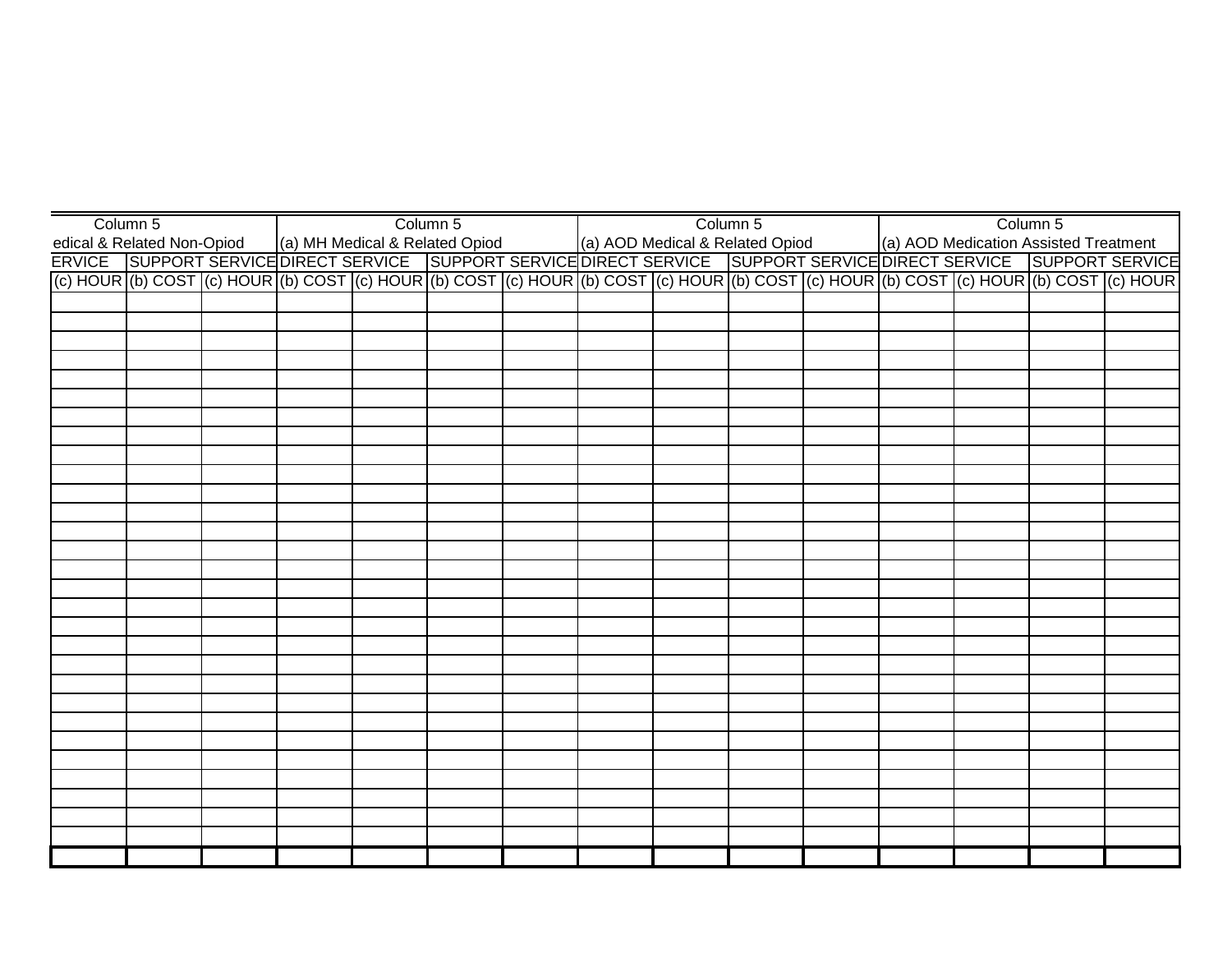|  | Column 5 |  | Column 5 |  | Column 5 |  | Column 5                                                                                                                                                                                                                         |
|--|----------|--|----------|--|----------|--|----------------------------------------------------------------------------------------------------------------------------------------------------------------------------------------------------------------------------------|
|  |          |  |          |  |          |  |                                                                                                                                                                                                                                  |
|  |          |  |          |  |          |  |                                                                                                                                                                                                                                  |
|  |          |  |          |  |          |  | (a) MH Assessment, Eval & Testing (a) AOD Assessment, Eval & Testing (a) MH Counseling & Therapy (a) AOD Counseling & Therapy<br>DIRECT SERVICE SUPPORT SERVICE DIRECT SERVICE SUPPORT SERVICE DIRECT SERVICE SUPPORT SERVICE DI |
|  |          |  |          |  |          |  |                                                                                                                                                                                                                                  |
|  |          |  |          |  |          |  |                                                                                                                                                                                                                                  |
|  |          |  |          |  |          |  |                                                                                                                                                                                                                                  |
|  |          |  |          |  |          |  |                                                                                                                                                                                                                                  |
|  |          |  |          |  |          |  |                                                                                                                                                                                                                                  |
|  |          |  |          |  |          |  |                                                                                                                                                                                                                                  |
|  |          |  |          |  |          |  |                                                                                                                                                                                                                                  |
|  |          |  |          |  |          |  |                                                                                                                                                                                                                                  |
|  |          |  |          |  |          |  |                                                                                                                                                                                                                                  |
|  |          |  |          |  |          |  |                                                                                                                                                                                                                                  |
|  |          |  |          |  |          |  |                                                                                                                                                                                                                                  |
|  |          |  |          |  |          |  |                                                                                                                                                                                                                                  |
|  |          |  |          |  |          |  |                                                                                                                                                                                                                                  |
|  |          |  |          |  |          |  |                                                                                                                                                                                                                                  |
|  |          |  |          |  |          |  |                                                                                                                                                                                                                                  |
|  |          |  |          |  |          |  |                                                                                                                                                                                                                                  |
|  |          |  |          |  |          |  |                                                                                                                                                                                                                                  |
|  |          |  |          |  |          |  |                                                                                                                                                                                                                                  |
|  |          |  |          |  |          |  |                                                                                                                                                                                                                                  |
|  |          |  |          |  |          |  |                                                                                                                                                                                                                                  |
|  |          |  |          |  |          |  |                                                                                                                                                                                                                                  |
|  |          |  |          |  |          |  |                                                                                                                                                                                                                                  |
|  |          |  |          |  |          |  |                                                                                                                                                                                                                                  |
|  |          |  |          |  |          |  |                                                                                                                                                                                                                                  |
|  |          |  |          |  |          |  |                                                                                                                                                                                                                                  |
|  |          |  |          |  |          |  |                                                                                                                                                                                                                                  |
|  |          |  |          |  |          |  |                                                                                                                                                                                                                                  |
|  |          |  |          |  |          |  |                                                                                                                                                                                                                                  |
|  |          |  |          |  |          |  |                                                                                                                                                                                                                                  |
|  |          |  |          |  |          |  |                                                                                                                                                                                                                                  |
|  |          |  |          |  |          |  |                                                                                                                                                                                                                                  |
|  |          |  |          |  |          |  |                                                                                                                                                                                                                                  |
|  |          |  |          |  |          |  |                                                                                                                                                                                                                                  |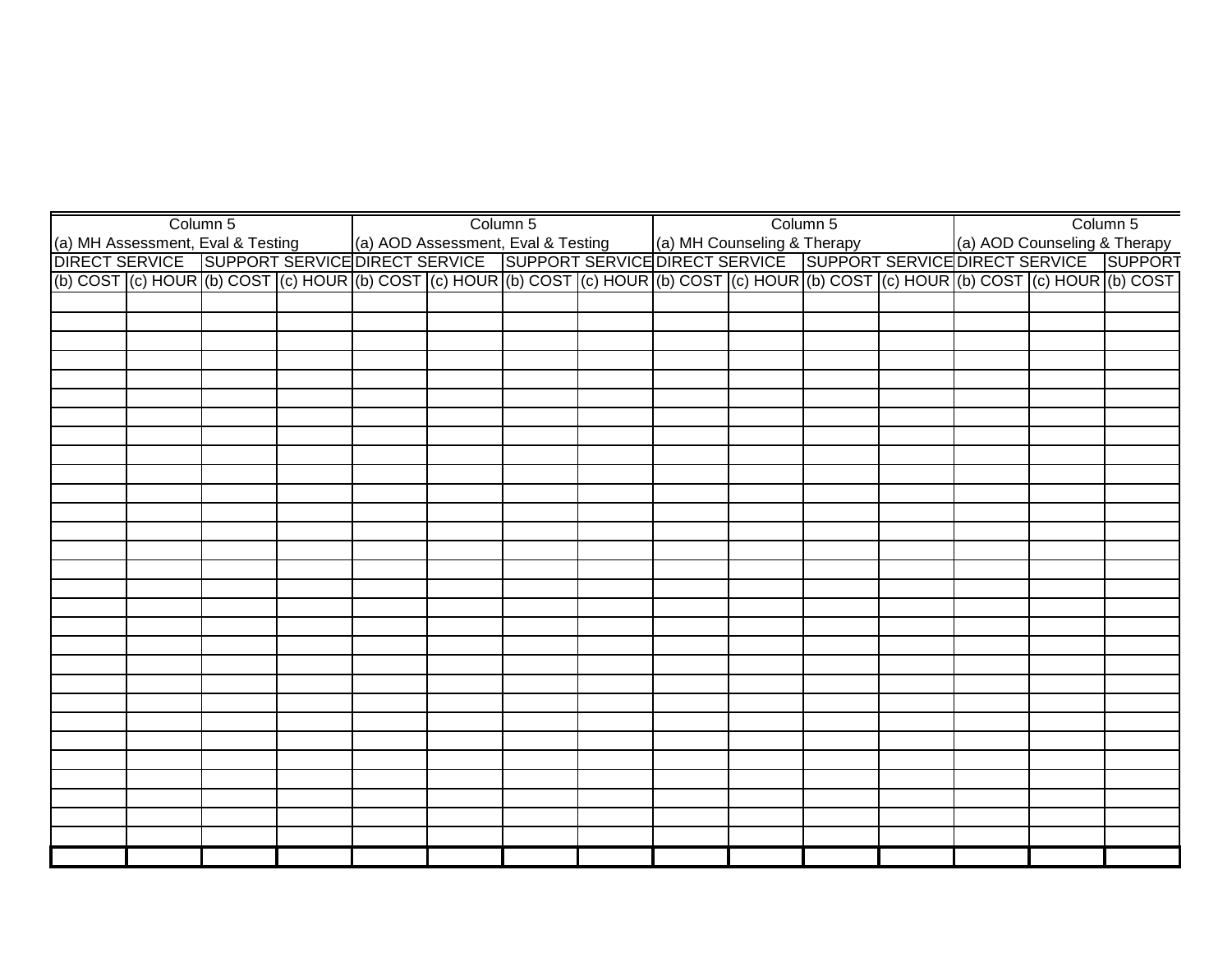|                                                                                                                                                                                                                                      | Column 5 |  | Column 5 |  | Column 5 |  | Colui               |
|--------------------------------------------------------------------------------------------------------------------------------------------------------------------------------------------------------------------------------------|----------|--|----------|--|----------|--|---------------------|
| (a) MH Crisis Services (a) MH Coordination & Support (a) AOD Coordination & Support (a) Community Psych<br> SERVICE DIRECT SERVICE   SUPPORT SERVICE   SUPPORT SERVICE   SUPPORT SERVICE   SUPPORT SERVICE   SUPPORT SERVICE<br>  (c |          |  |          |  |          |  | (a) Community Psych |
|                                                                                                                                                                                                                                      |          |  |          |  |          |  |                     |
|                                                                                                                                                                                                                                      |          |  |          |  |          |  |                     |
|                                                                                                                                                                                                                                      |          |  |          |  |          |  |                     |
|                                                                                                                                                                                                                                      |          |  |          |  |          |  |                     |
|                                                                                                                                                                                                                                      |          |  |          |  |          |  |                     |
|                                                                                                                                                                                                                                      |          |  |          |  |          |  |                     |
|                                                                                                                                                                                                                                      |          |  |          |  |          |  |                     |
|                                                                                                                                                                                                                                      |          |  |          |  |          |  |                     |
|                                                                                                                                                                                                                                      |          |  |          |  |          |  |                     |
|                                                                                                                                                                                                                                      |          |  |          |  |          |  |                     |
|                                                                                                                                                                                                                                      |          |  |          |  |          |  |                     |
|                                                                                                                                                                                                                                      |          |  |          |  |          |  |                     |
|                                                                                                                                                                                                                                      |          |  |          |  |          |  |                     |
|                                                                                                                                                                                                                                      |          |  |          |  |          |  |                     |
|                                                                                                                                                                                                                                      |          |  |          |  |          |  |                     |
|                                                                                                                                                                                                                                      |          |  |          |  |          |  |                     |
|                                                                                                                                                                                                                                      |          |  |          |  |          |  |                     |
|                                                                                                                                                                                                                                      |          |  |          |  |          |  |                     |
|                                                                                                                                                                                                                                      |          |  |          |  |          |  |                     |
|                                                                                                                                                                                                                                      |          |  |          |  |          |  |                     |
|                                                                                                                                                                                                                                      |          |  |          |  |          |  |                     |
|                                                                                                                                                                                                                                      |          |  |          |  |          |  |                     |
|                                                                                                                                                                                                                                      |          |  |          |  |          |  |                     |
|                                                                                                                                                                                                                                      |          |  |          |  |          |  |                     |
|                                                                                                                                                                                                                                      |          |  |          |  |          |  |                     |
|                                                                                                                                                                                                                                      |          |  |          |  |          |  |                     |
|                                                                                                                                                                                                                                      |          |  |          |  |          |  |                     |
|                                                                                                                                                                                                                                      |          |  |          |  |          |  |                     |
|                                                                                                                                                                                                                                      |          |  |          |  |          |  |                     |
|                                                                                                                                                                                                                                      |          |  |          |  |          |  |                     |
|                                                                                                                                                                                                                                      |          |  |          |  |          |  |                     |
|                                                                                                                                                                                                                                      |          |  |          |  |          |  |                     |
|                                                                                                                                                                                                                                      |          |  |          |  |          |  |                     |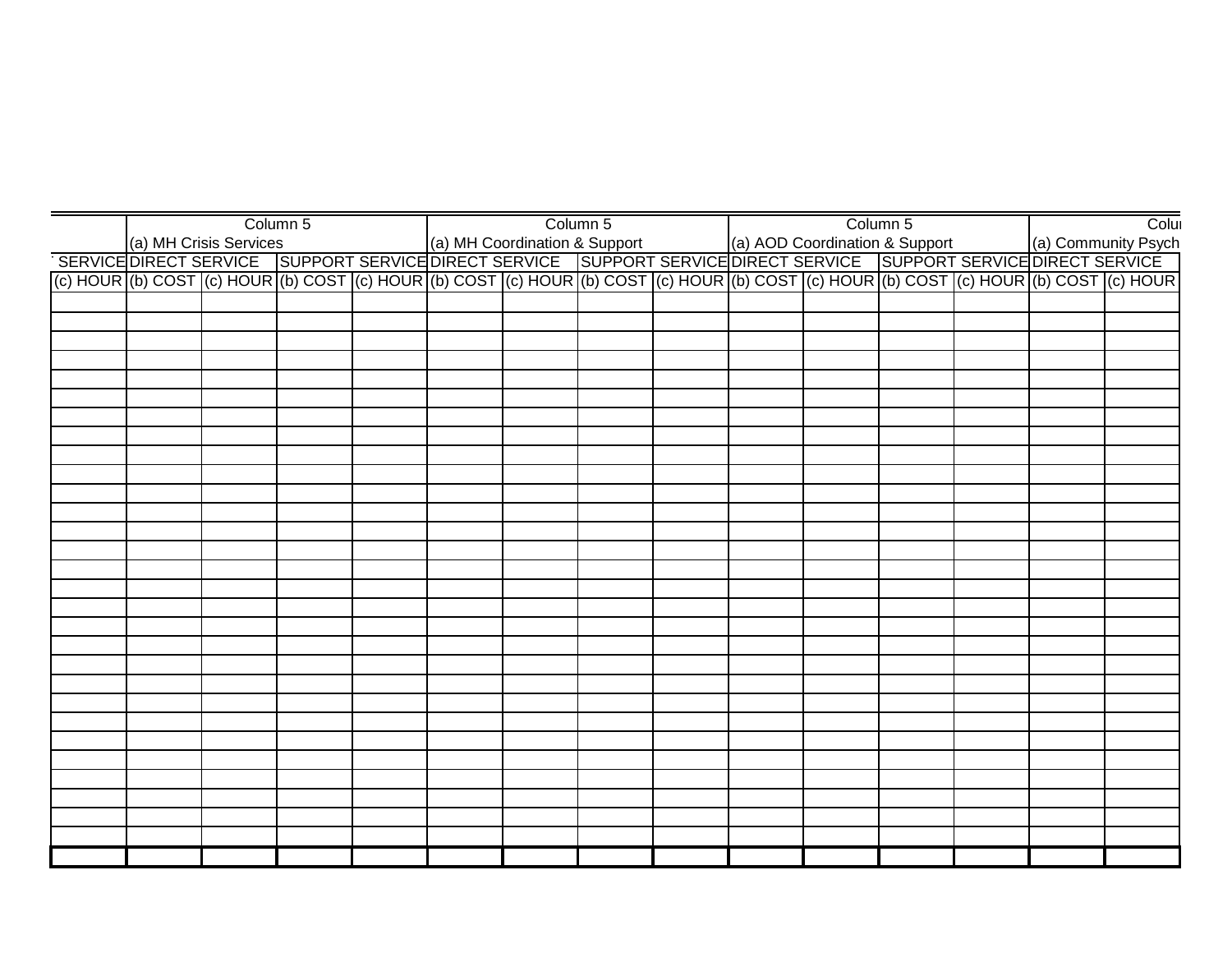| mn <sub>5</sub> |  |                                                                                                                                                                                                                                      | Column 5 |  | Column 5 |  | Column 5 |  |
|-----------------|--|--------------------------------------------------------------------------------------------------------------------------------------------------------------------------------------------------------------------------------------|----------|--|----------|--|----------|--|
|                 |  | Support Tx (CPST) (a) Case Management<br>Support Tx (CPST) (a) Case Management<br>SUPPORT SERVICE DIRECT SERVICE SUPPORT SERVICE DIRECT SERVICE SUPPORT SERVICE DIRECT SERVICE DIRECT S<br>(b) COST (c) HOUR (b) COST (c) HOUR (b) C |          |  |          |  |          |  |
|                 |  |                                                                                                                                                                                                                                      |          |  |          |  |          |  |
|                 |  |                                                                                                                                                                                                                                      |          |  |          |  |          |  |
|                 |  |                                                                                                                                                                                                                                      |          |  |          |  |          |  |
|                 |  |                                                                                                                                                                                                                                      |          |  |          |  |          |  |
|                 |  |                                                                                                                                                                                                                                      |          |  |          |  |          |  |
|                 |  |                                                                                                                                                                                                                                      |          |  |          |  |          |  |
|                 |  |                                                                                                                                                                                                                                      |          |  |          |  |          |  |
|                 |  |                                                                                                                                                                                                                                      |          |  |          |  |          |  |
|                 |  |                                                                                                                                                                                                                                      |          |  |          |  |          |  |
|                 |  |                                                                                                                                                                                                                                      |          |  |          |  |          |  |
|                 |  |                                                                                                                                                                                                                                      |          |  |          |  |          |  |
|                 |  |                                                                                                                                                                                                                                      |          |  |          |  |          |  |
|                 |  |                                                                                                                                                                                                                                      |          |  |          |  |          |  |
|                 |  |                                                                                                                                                                                                                                      |          |  |          |  |          |  |
|                 |  |                                                                                                                                                                                                                                      |          |  |          |  |          |  |
|                 |  |                                                                                                                                                                                                                                      |          |  |          |  |          |  |
|                 |  |                                                                                                                                                                                                                                      |          |  |          |  |          |  |
|                 |  |                                                                                                                                                                                                                                      |          |  |          |  |          |  |
|                 |  |                                                                                                                                                                                                                                      |          |  |          |  |          |  |
|                 |  |                                                                                                                                                                                                                                      |          |  |          |  |          |  |
|                 |  |                                                                                                                                                                                                                                      |          |  |          |  |          |  |
|                 |  |                                                                                                                                                                                                                                      |          |  |          |  |          |  |
|                 |  |                                                                                                                                                                                                                                      |          |  |          |  |          |  |
|                 |  |                                                                                                                                                                                                                                      |          |  |          |  |          |  |
|                 |  |                                                                                                                                                                                                                                      |          |  |          |  |          |  |
|                 |  |                                                                                                                                                                                                                                      |          |  |          |  |          |  |
|                 |  |                                                                                                                                                                                                                                      |          |  |          |  |          |  |
|                 |  |                                                                                                                                                                                                                                      |          |  |          |  |          |  |
|                 |  |                                                                                                                                                                                                                                      |          |  |          |  |          |  |
|                 |  |                                                                                                                                                                                                                                      |          |  |          |  |          |  |
|                 |  |                                                                                                                                                                                                                                      |          |  |          |  |          |  |
|                 |  |                                                                                                                                                                                                                                      |          |  |          |  |          |  |
|                 |  |                                                                                                                                                                                                                                      |          |  |          |  |          |  |
|                 |  |                                                                                                                                                                                                                                      |          |  |          |  |          |  |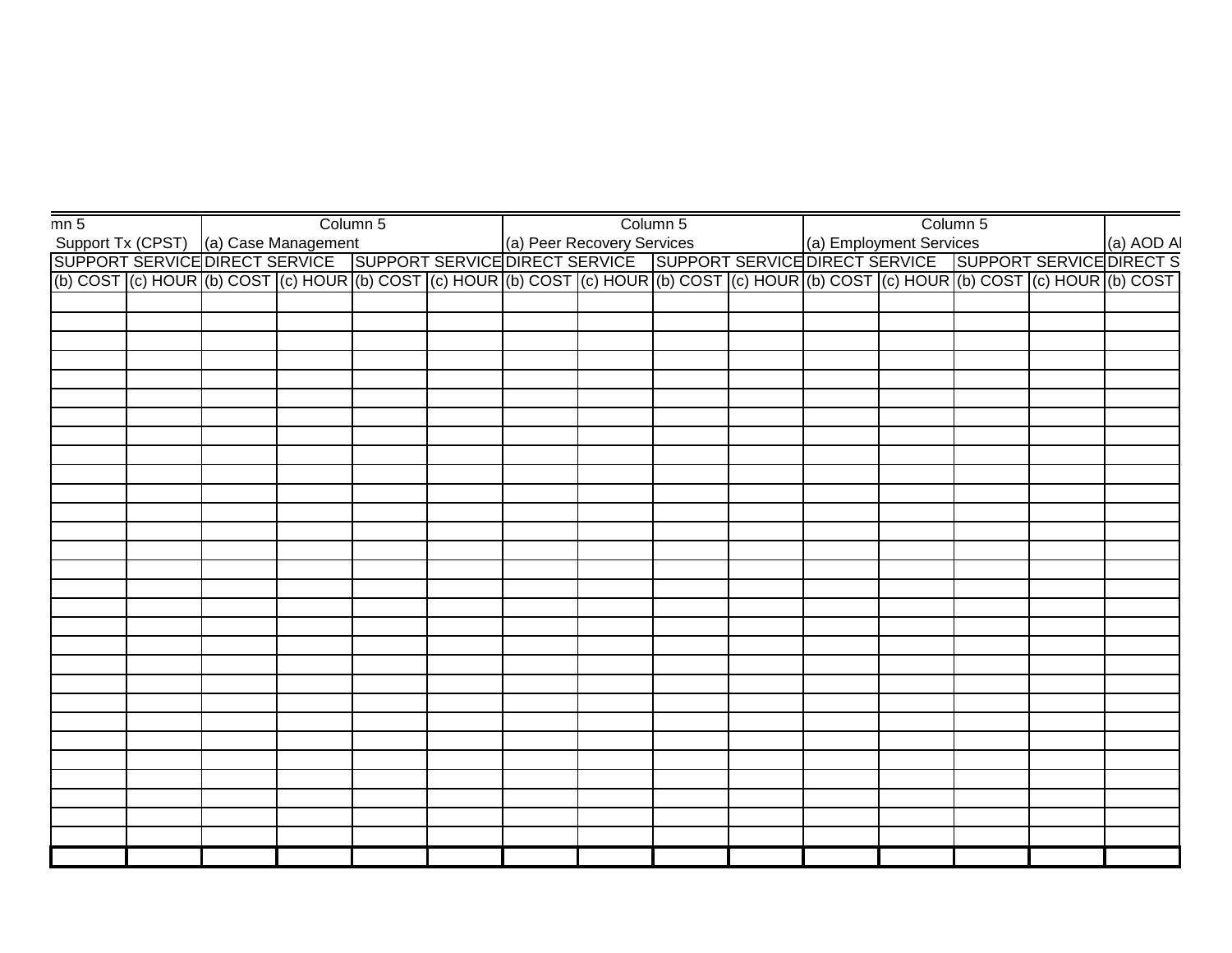| Column 5                                                                                                                                                                                              |  |  | Column 5 |  | Column 5 |  | Column 5 |  |
|-------------------------------------------------------------------------------------------------------------------------------------------------------------------------------------------------------|--|--|----------|--|----------|--|----------|--|
| Iternatives (a) AOD Community Based Process (a) MH Education (a) AOD Education<br>ERVICE SUPPORT SERVICE DIRECT SERVICE SUPPORT SERVICE DIRECT SERVICE SUPPORT SERVICE DIRECT SERVICE SUPPORT SERVICE |  |  |          |  |          |  |          |  |
|                                                                                                                                                                                                       |  |  |          |  |          |  |          |  |
| (c) HOUR (b) COST (c) HOUR (b) COST (c) HOUR (b) COST (c) HOUR (b) COST (c) HOUR (b) COST (c) HOUR (b) COST (c) HOUR (b) COST (c) HOUR                                                                |  |  |          |  |          |  |          |  |
|                                                                                                                                                                                                       |  |  |          |  |          |  |          |  |
|                                                                                                                                                                                                       |  |  |          |  |          |  |          |  |
|                                                                                                                                                                                                       |  |  |          |  |          |  |          |  |
|                                                                                                                                                                                                       |  |  |          |  |          |  |          |  |
|                                                                                                                                                                                                       |  |  |          |  |          |  |          |  |
|                                                                                                                                                                                                       |  |  |          |  |          |  |          |  |
|                                                                                                                                                                                                       |  |  |          |  |          |  |          |  |
|                                                                                                                                                                                                       |  |  |          |  |          |  |          |  |
|                                                                                                                                                                                                       |  |  |          |  |          |  |          |  |
|                                                                                                                                                                                                       |  |  |          |  |          |  |          |  |
|                                                                                                                                                                                                       |  |  |          |  |          |  |          |  |
|                                                                                                                                                                                                       |  |  |          |  |          |  |          |  |
|                                                                                                                                                                                                       |  |  |          |  |          |  |          |  |
|                                                                                                                                                                                                       |  |  |          |  |          |  |          |  |
|                                                                                                                                                                                                       |  |  |          |  |          |  |          |  |
|                                                                                                                                                                                                       |  |  |          |  |          |  |          |  |
|                                                                                                                                                                                                       |  |  |          |  |          |  |          |  |
|                                                                                                                                                                                                       |  |  |          |  |          |  |          |  |
|                                                                                                                                                                                                       |  |  |          |  |          |  |          |  |
|                                                                                                                                                                                                       |  |  |          |  |          |  |          |  |
|                                                                                                                                                                                                       |  |  |          |  |          |  |          |  |
|                                                                                                                                                                                                       |  |  |          |  |          |  |          |  |
|                                                                                                                                                                                                       |  |  |          |  |          |  |          |  |
|                                                                                                                                                                                                       |  |  |          |  |          |  |          |  |
|                                                                                                                                                                                                       |  |  |          |  |          |  |          |  |
|                                                                                                                                                                                                       |  |  |          |  |          |  |          |  |
|                                                                                                                                                                                                       |  |  |          |  |          |  |          |  |
|                                                                                                                                                                                                       |  |  |          |  |          |  |          |  |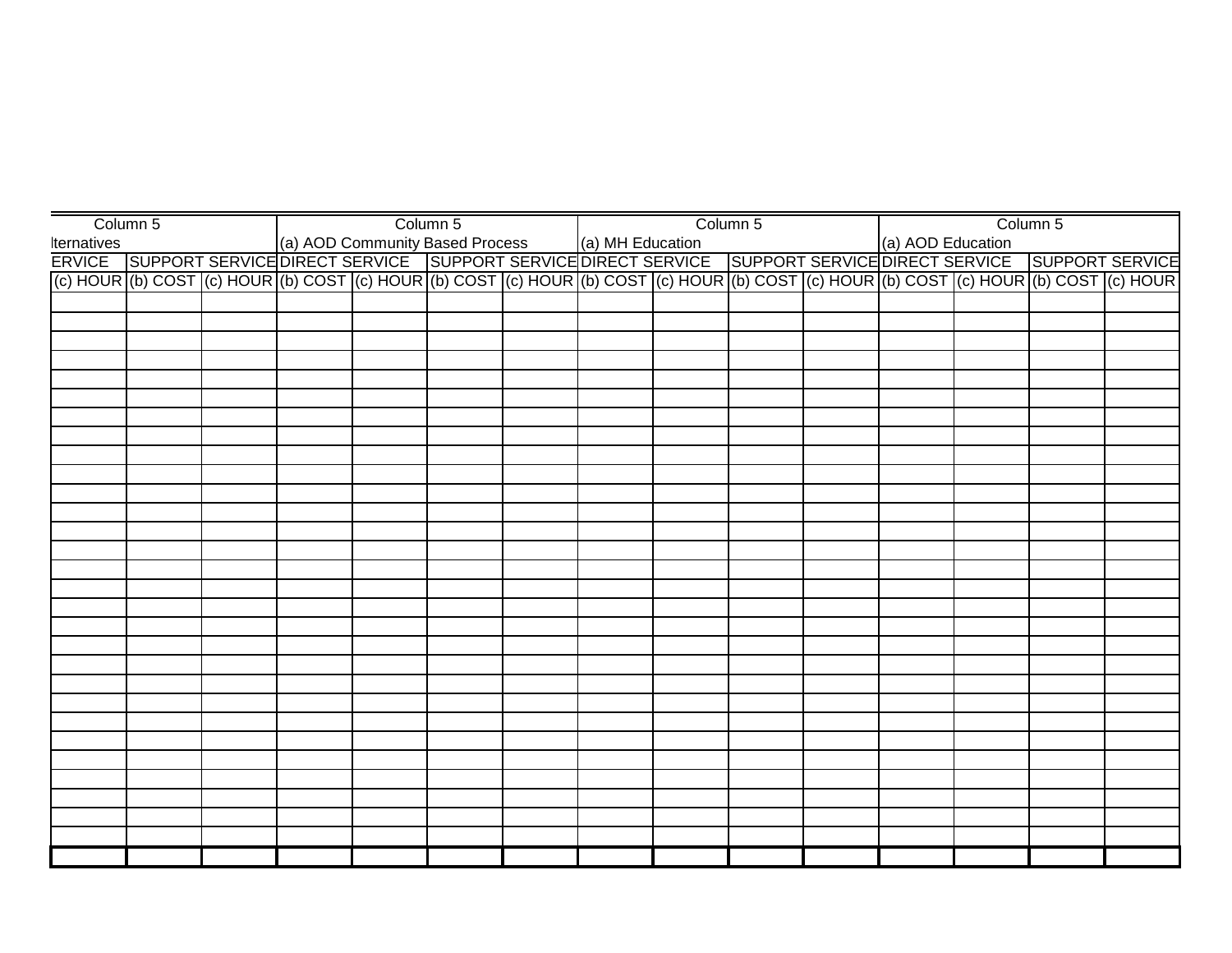|                                                                                                                                                                                                                                   | Column 5 |  | Column 5 |  | Column 5 |  | Column 5 |
|-----------------------------------------------------------------------------------------------------------------------------------------------------------------------------------------------------------------------------------|----------|--|----------|--|----------|--|----------|
|                                                                                                                                                                                                                                   |          |  |          |  |          |  |          |
| (a) AOD Environmental (a) AOD Information Dissemination (a) AOD Problem ID & Referral (a) AOD Housing Exclude Sub-A<br>DIRECT SERVICE SUPPORT SERVICE DIRECT SERVICE SUPPORT SERVICE DIRECT SERVICE SUPPORT SERVICE DIRECT SERVIC |          |  |          |  |          |  |          |
| (b) COST (c) HOUR (b) COST (c) HOUR (b) COST (c) HOUR (b) COST (c) HOUR (b) COST (c) HOUR (b) COST (c) HOUR (b) COST (c) HOUR (b) COST (c) HOUR (b) COST                                                                          |          |  |          |  |          |  |          |
|                                                                                                                                                                                                                                   |          |  |          |  |          |  |          |
|                                                                                                                                                                                                                                   |          |  |          |  |          |  |          |
|                                                                                                                                                                                                                                   |          |  |          |  |          |  |          |
|                                                                                                                                                                                                                                   |          |  |          |  |          |  |          |
|                                                                                                                                                                                                                                   |          |  |          |  |          |  |          |
|                                                                                                                                                                                                                                   |          |  |          |  |          |  |          |
|                                                                                                                                                                                                                                   |          |  |          |  |          |  |          |
|                                                                                                                                                                                                                                   |          |  |          |  |          |  |          |
|                                                                                                                                                                                                                                   |          |  |          |  |          |  |          |
|                                                                                                                                                                                                                                   |          |  |          |  |          |  |          |
|                                                                                                                                                                                                                                   |          |  |          |  |          |  |          |
|                                                                                                                                                                                                                                   |          |  |          |  |          |  |          |
|                                                                                                                                                                                                                                   |          |  |          |  |          |  |          |
|                                                                                                                                                                                                                                   |          |  |          |  |          |  |          |
|                                                                                                                                                                                                                                   |          |  |          |  |          |  |          |
|                                                                                                                                                                                                                                   |          |  |          |  |          |  |          |
|                                                                                                                                                                                                                                   |          |  |          |  |          |  |          |
|                                                                                                                                                                                                                                   |          |  |          |  |          |  |          |
|                                                                                                                                                                                                                                   |          |  |          |  |          |  |          |
|                                                                                                                                                                                                                                   |          |  |          |  |          |  |          |
|                                                                                                                                                                                                                                   |          |  |          |  |          |  |          |
|                                                                                                                                                                                                                                   |          |  |          |  |          |  |          |
|                                                                                                                                                                                                                                   |          |  |          |  |          |  |          |
|                                                                                                                                                                                                                                   |          |  |          |  |          |  |          |
|                                                                                                                                                                                                                                   |          |  |          |  |          |  |          |
|                                                                                                                                                                                                                                   |          |  |          |  |          |  |          |
|                                                                                                                                                                                                                                   |          |  |          |  |          |  |          |
|                                                                                                                                                                                                                                   |          |  |          |  |          |  |          |
|                                                                                                                                                                                                                                   |          |  |          |  |          |  |          |
|                                                                                                                                                                                                                                   |          |  |          |  |          |  |          |
|                                                                                                                                                                                                                                   |          |  |          |  |          |  |          |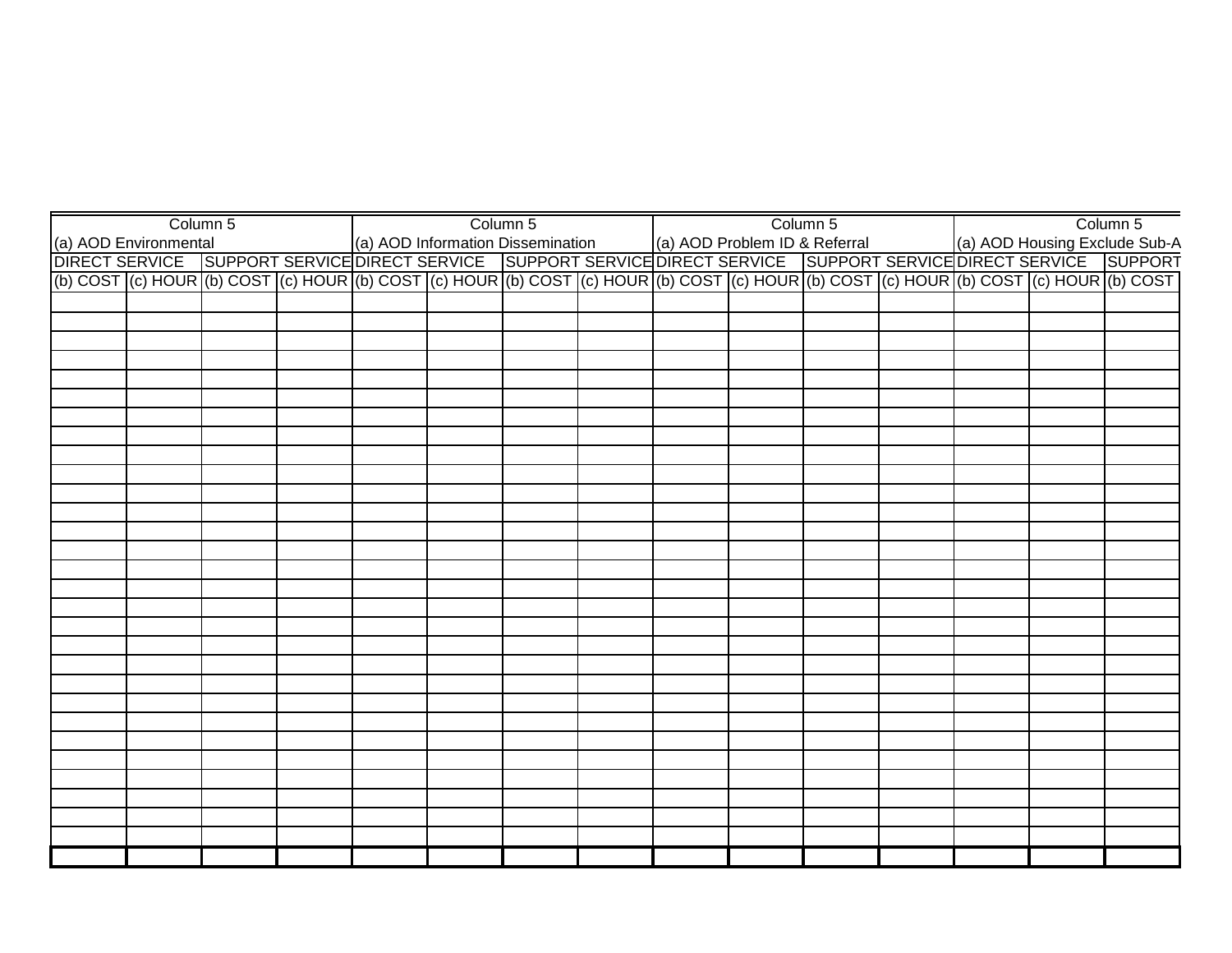|                                                                                                                                                                                                                                    |  | Column 5 |  | Column 5 |  | Column 5 |  |
|------------------------------------------------------------------------------------------------------------------------------------------------------------------------------------------------------------------------------------|--|----------|--|----------|--|----------|--|
| cute Detox (a) MH Housing Residential Care<br>SERVICE DIRECT SERVICE SUPPORT SERVICE DIRECT SERVICE SUPPORT SERVICE DIRECT SERVICE SUPPORT SERVICE SUPPORT<br>SERVICE DIRECT SERVICE SUPPORT SERVICE SUPPORT SERVICE SUPPORT SERVI |  |          |  |          |  |          |  |
|                                                                                                                                                                                                                                    |  |          |  |          |  |          |  |
| (c) HOUR (b) COST (c) HOUR (b) COST (c) HOUR (b) COST (c) HOUR (b) COST (c) HOUR (b) COST (c) HOUR (b) COST (c) HOUR (b) COST (c)                                                                                                  |  |          |  |          |  |          |  |
|                                                                                                                                                                                                                                    |  |          |  |          |  |          |  |
|                                                                                                                                                                                                                                    |  |          |  |          |  |          |  |
|                                                                                                                                                                                                                                    |  |          |  |          |  |          |  |
|                                                                                                                                                                                                                                    |  |          |  |          |  |          |  |
|                                                                                                                                                                                                                                    |  |          |  |          |  |          |  |
|                                                                                                                                                                                                                                    |  |          |  |          |  |          |  |
|                                                                                                                                                                                                                                    |  |          |  |          |  |          |  |
|                                                                                                                                                                                                                                    |  |          |  |          |  |          |  |
|                                                                                                                                                                                                                                    |  |          |  |          |  |          |  |
|                                                                                                                                                                                                                                    |  |          |  |          |  |          |  |
|                                                                                                                                                                                                                                    |  |          |  |          |  |          |  |
|                                                                                                                                                                                                                                    |  |          |  |          |  |          |  |
|                                                                                                                                                                                                                                    |  |          |  |          |  |          |  |
|                                                                                                                                                                                                                                    |  |          |  |          |  |          |  |
|                                                                                                                                                                                                                                    |  |          |  |          |  |          |  |
|                                                                                                                                                                                                                                    |  |          |  |          |  |          |  |
|                                                                                                                                                                                                                                    |  |          |  |          |  |          |  |
|                                                                                                                                                                                                                                    |  |          |  |          |  |          |  |
|                                                                                                                                                                                                                                    |  |          |  |          |  |          |  |
|                                                                                                                                                                                                                                    |  |          |  |          |  |          |  |
|                                                                                                                                                                                                                                    |  |          |  |          |  |          |  |
|                                                                                                                                                                                                                                    |  |          |  |          |  |          |  |
|                                                                                                                                                                                                                                    |  |          |  |          |  |          |  |
|                                                                                                                                                                                                                                    |  |          |  |          |  |          |  |
|                                                                                                                                                                                                                                    |  |          |  |          |  |          |  |
|                                                                                                                                                                                                                                    |  |          |  |          |  |          |  |
|                                                                                                                                                                                                                                    |  |          |  |          |  |          |  |
|                                                                                                                                                                                                                                    |  |          |  |          |  |          |  |
|                                                                                                                                                                                                                                    |  |          |  |          |  |          |  |
|                                                                                                                                                                                                                                    |  |          |  |          |  |          |  |
|                                                                                                                                                                                                                                    |  |          |  |          |  |          |  |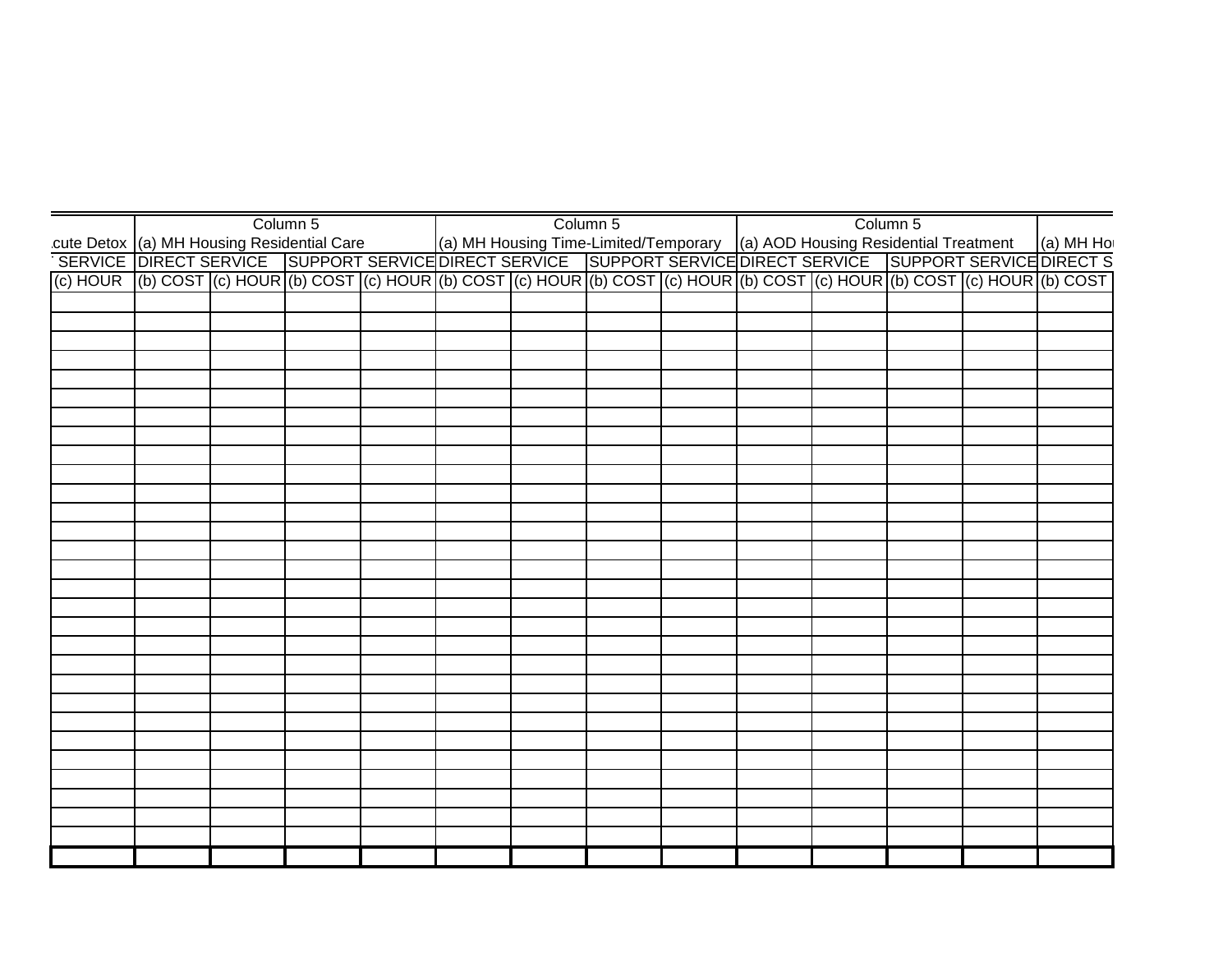| Column 5                                                                                                                                                                                                      |  | Column 5 |  |  | Column 5 |  | Column 5 |  |
|---------------------------------------------------------------------------------------------------------------------------------------------------------------------------------------------------------------|--|----------|--|--|----------|--|----------|--|
|                                                                                                                                                                                                               |  |          |  |  |          |  |          |  |
| using Permanent (a) AOD Housing Permanent (a) Hotline (a) Hotline (a) Central Pharmacy<br>ERVICE SUPPORT SERVICE DIRECT SERVICE SUPPORT SERVICE DIRECT SERVICE SUPPORT SERVICE DIRECT SERVICE SUPPORT SERVICE |  |          |  |  |          |  |          |  |
| (c) HOUR (b) COST (c) HOUR (b) COST (c) HOUR (b) COST (c) HOUR (b) COST (c) HOUR (b) COST (c) HOUR (b) COST (c) HOUR (b) COST (c) HOUR                                                                        |  |          |  |  |          |  |          |  |
|                                                                                                                                                                                                               |  |          |  |  |          |  |          |  |
|                                                                                                                                                                                                               |  |          |  |  |          |  |          |  |
|                                                                                                                                                                                                               |  |          |  |  |          |  |          |  |
|                                                                                                                                                                                                               |  |          |  |  |          |  |          |  |
|                                                                                                                                                                                                               |  |          |  |  |          |  |          |  |
|                                                                                                                                                                                                               |  |          |  |  |          |  |          |  |
|                                                                                                                                                                                                               |  |          |  |  |          |  |          |  |
|                                                                                                                                                                                                               |  |          |  |  |          |  |          |  |
|                                                                                                                                                                                                               |  |          |  |  |          |  |          |  |
|                                                                                                                                                                                                               |  |          |  |  |          |  |          |  |
|                                                                                                                                                                                                               |  |          |  |  |          |  |          |  |
|                                                                                                                                                                                                               |  |          |  |  |          |  |          |  |
|                                                                                                                                                                                                               |  |          |  |  |          |  |          |  |
|                                                                                                                                                                                                               |  |          |  |  |          |  |          |  |
|                                                                                                                                                                                                               |  |          |  |  |          |  |          |  |
|                                                                                                                                                                                                               |  |          |  |  |          |  |          |  |
|                                                                                                                                                                                                               |  |          |  |  |          |  |          |  |
|                                                                                                                                                                                                               |  |          |  |  |          |  |          |  |
|                                                                                                                                                                                                               |  |          |  |  |          |  |          |  |
|                                                                                                                                                                                                               |  |          |  |  |          |  |          |  |
|                                                                                                                                                                                                               |  |          |  |  |          |  |          |  |
|                                                                                                                                                                                                               |  |          |  |  |          |  |          |  |
|                                                                                                                                                                                                               |  |          |  |  |          |  |          |  |
|                                                                                                                                                                                                               |  |          |  |  |          |  |          |  |
|                                                                                                                                                                                                               |  |          |  |  |          |  |          |  |
|                                                                                                                                                                                                               |  |          |  |  |          |  |          |  |
|                                                                                                                                                                                                               |  |          |  |  |          |  |          |  |
|                                                                                                                                                                                                               |  |          |  |  |          |  |          |  |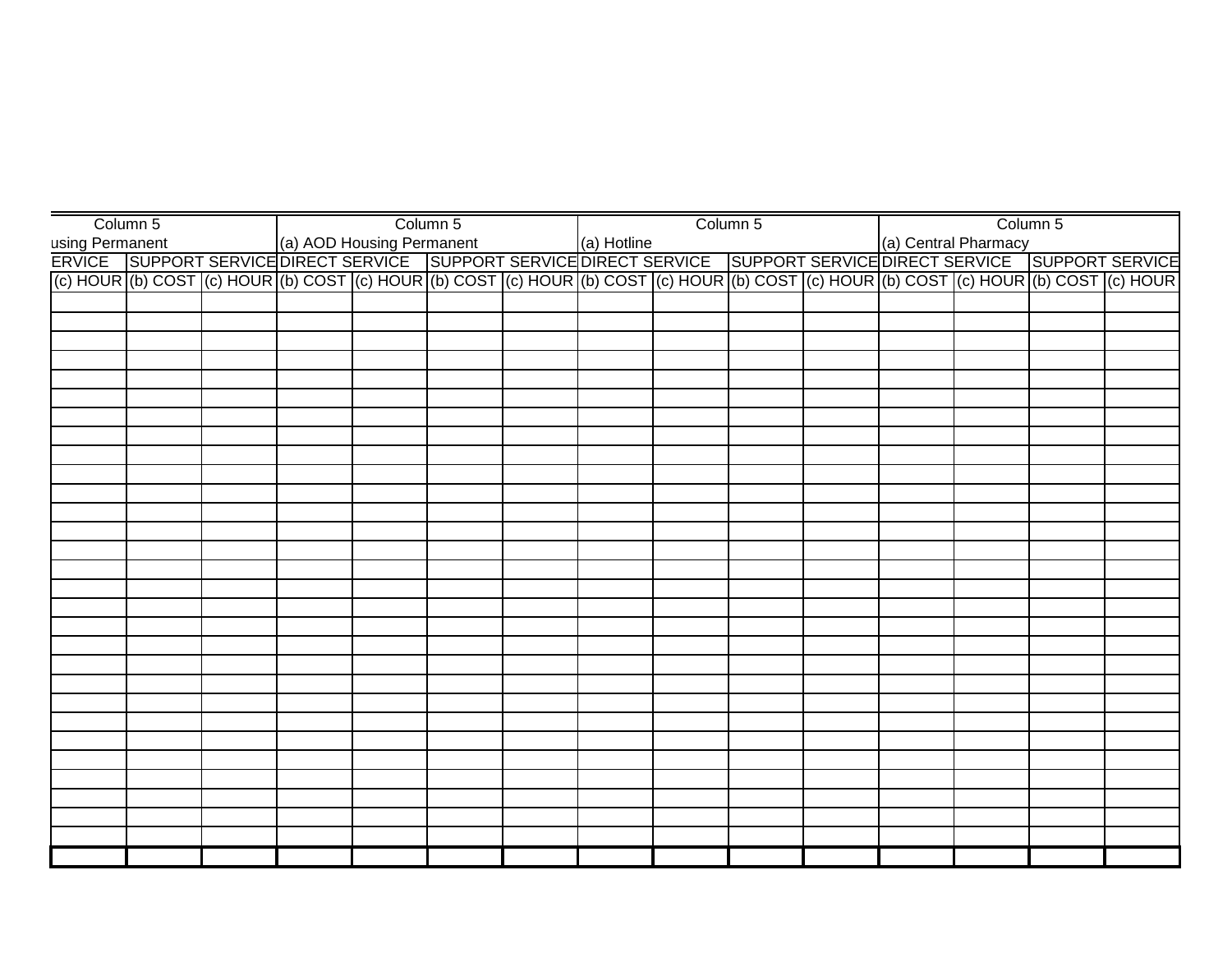|  | Column 5 |  | Column 5 |  | Column 5 |  | Column 5                                                                                                                                                                                                                           |
|--|----------|--|----------|--|----------|--|------------------------------------------------------------------------------------------------------------------------------------------------------------------------------------------------------------------------------------|
|  |          |  |          |  |          |  |                                                                                                                                                                                                                                    |
|  |          |  |          |  |          |  |                                                                                                                                                                                                                                    |
|  |          |  |          |  |          |  | a) Intervention (a) Consultation (a) Referral & Information (a) Outreach<br>DIRECT SERVICE SUPPORT SERVICE DIRECT SERVICE SUPPORT SERVICE DIRECT SERVICE SUPPORT SERVICE SUPPORT<br>(b) COST (c) HOUR (b) COST (c) HOUR (b) COST ( |
|  |          |  |          |  |          |  |                                                                                                                                                                                                                                    |
|  |          |  |          |  |          |  |                                                                                                                                                                                                                                    |
|  |          |  |          |  |          |  |                                                                                                                                                                                                                                    |
|  |          |  |          |  |          |  |                                                                                                                                                                                                                                    |
|  |          |  |          |  |          |  |                                                                                                                                                                                                                                    |
|  |          |  |          |  |          |  |                                                                                                                                                                                                                                    |
|  |          |  |          |  |          |  |                                                                                                                                                                                                                                    |
|  |          |  |          |  |          |  |                                                                                                                                                                                                                                    |
|  |          |  |          |  |          |  |                                                                                                                                                                                                                                    |
|  |          |  |          |  |          |  |                                                                                                                                                                                                                                    |
|  |          |  |          |  |          |  |                                                                                                                                                                                                                                    |
|  |          |  |          |  |          |  |                                                                                                                                                                                                                                    |
|  |          |  |          |  |          |  |                                                                                                                                                                                                                                    |
|  |          |  |          |  |          |  |                                                                                                                                                                                                                                    |
|  |          |  |          |  |          |  |                                                                                                                                                                                                                                    |
|  |          |  |          |  |          |  |                                                                                                                                                                                                                                    |
|  |          |  |          |  |          |  |                                                                                                                                                                                                                                    |
|  |          |  |          |  |          |  |                                                                                                                                                                                                                                    |
|  |          |  |          |  |          |  |                                                                                                                                                                                                                                    |
|  |          |  |          |  |          |  |                                                                                                                                                                                                                                    |
|  |          |  |          |  |          |  |                                                                                                                                                                                                                                    |
|  |          |  |          |  |          |  |                                                                                                                                                                                                                                    |
|  |          |  |          |  |          |  |                                                                                                                                                                                                                                    |
|  |          |  |          |  |          |  |                                                                                                                                                                                                                                    |
|  |          |  |          |  |          |  |                                                                                                                                                                                                                                    |
|  |          |  |          |  |          |  |                                                                                                                                                                                                                                    |
|  |          |  |          |  |          |  |                                                                                                                                                                                                                                    |
|  |          |  |          |  |          |  |                                                                                                                                                                                                                                    |
|  |          |  |          |  |          |  |                                                                                                                                                                                                                                    |
|  |          |  |          |  |          |  |                                                                                                                                                                                                                                    |
|  |          |  |          |  |          |  |                                                                                                                                                                                                                                    |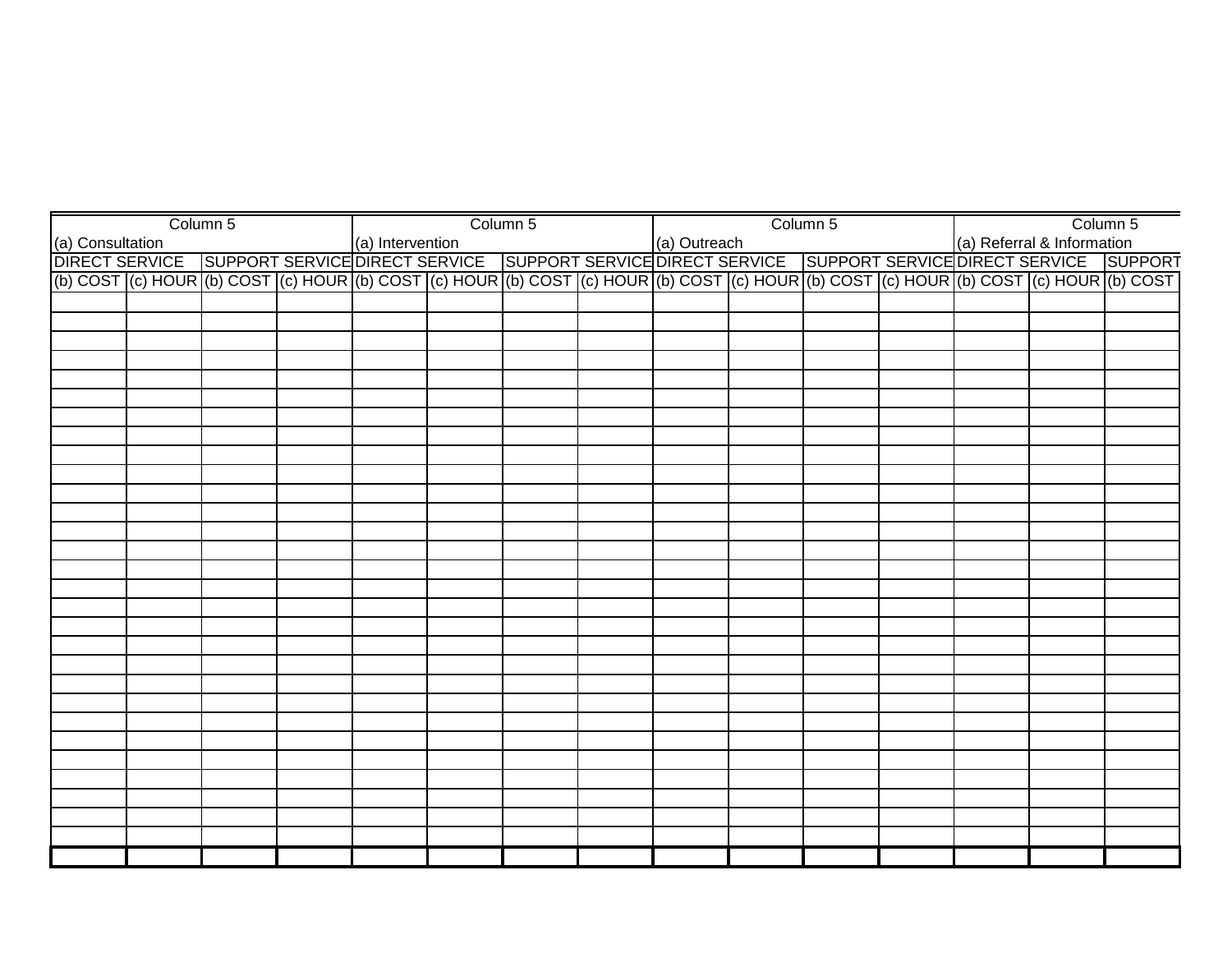|  |                                                                                                                                                                                                                                | Column 5 |  | Column 5 |  | Column 5 |                        | Colui |
|--|--------------------------------------------------------------------------------------------------------------------------------------------------------------------------------------------------------------------------------|----------|--|----------|--|----------|------------------------|-------|
|  | (a) Training (a) Experience (a) Horensic Evaluation Prescreening (a) Forensic Monitoring (a) Training (a) Forensic Evaluation Prescreening (a) Forensic Monitoring (a) Training (a) Forensic Evaluation Prescreening (a) Foren |          |  |          |  |          | (a) Forensic Evaluatio |       |
|  |                                                                                                                                                                                                                                |          |  |          |  |          |                        |       |
|  |                                                                                                                                                                                                                                |          |  |          |  |          |                        |       |
|  |                                                                                                                                                                                                                                |          |  |          |  |          |                        |       |
|  |                                                                                                                                                                                                                                |          |  |          |  |          |                        |       |
|  |                                                                                                                                                                                                                                |          |  |          |  |          |                        |       |
|  |                                                                                                                                                                                                                                |          |  |          |  |          |                        |       |
|  |                                                                                                                                                                                                                                |          |  |          |  |          |                        |       |
|  |                                                                                                                                                                                                                                |          |  |          |  |          |                        |       |
|  |                                                                                                                                                                                                                                |          |  |          |  |          |                        |       |
|  |                                                                                                                                                                                                                                |          |  |          |  |          |                        |       |
|  |                                                                                                                                                                                                                                |          |  |          |  |          |                        |       |
|  |                                                                                                                                                                                                                                |          |  |          |  |          |                        |       |
|  |                                                                                                                                                                                                                                |          |  |          |  |          |                        |       |
|  |                                                                                                                                                                                                                                |          |  |          |  |          |                        |       |
|  |                                                                                                                                                                                                                                |          |  |          |  |          |                        |       |
|  |                                                                                                                                                                                                                                |          |  |          |  |          |                        |       |
|  |                                                                                                                                                                                                                                |          |  |          |  |          |                        |       |
|  |                                                                                                                                                                                                                                |          |  |          |  |          |                        |       |
|  |                                                                                                                                                                                                                                |          |  |          |  |          |                        |       |
|  |                                                                                                                                                                                                                                |          |  |          |  |          |                        |       |
|  |                                                                                                                                                                                                                                |          |  |          |  |          |                        |       |
|  |                                                                                                                                                                                                                                |          |  |          |  |          |                        |       |
|  |                                                                                                                                                                                                                                |          |  |          |  |          |                        |       |
|  |                                                                                                                                                                                                                                |          |  |          |  |          |                        |       |
|  |                                                                                                                                                                                                                                |          |  |          |  |          |                        |       |
|  |                                                                                                                                                                                                                                |          |  |          |  |          |                        |       |
|  |                                                                                                                                                                                                                                |          |  |          |  |          |                        |       |
|  |                                                                                                                                                                                                                                |          |  |          |  |          |                        |       |
|  |                                                                                                                                                                                                                                |          |  |          |  |          |                        |       |
|  |                                                                                                                                                                                                                                |          |  |          |  |          |                        |       |
|  |                                                                                                                                                                                                                                |          |  |          |  |          |                        |       |
|  |                                                                                                                                                                                                                                |          |  |          |  |          |                        |       |
|  |                                                                                                                                                                                                                                |          |  |          |  |          |                        |       |
|  |                                                                                                                                                                                                                                |          |  |          |  |          |                        |       |
|  |                                                                                                                                                                                                                                |          |  |          |  |          |                        |       |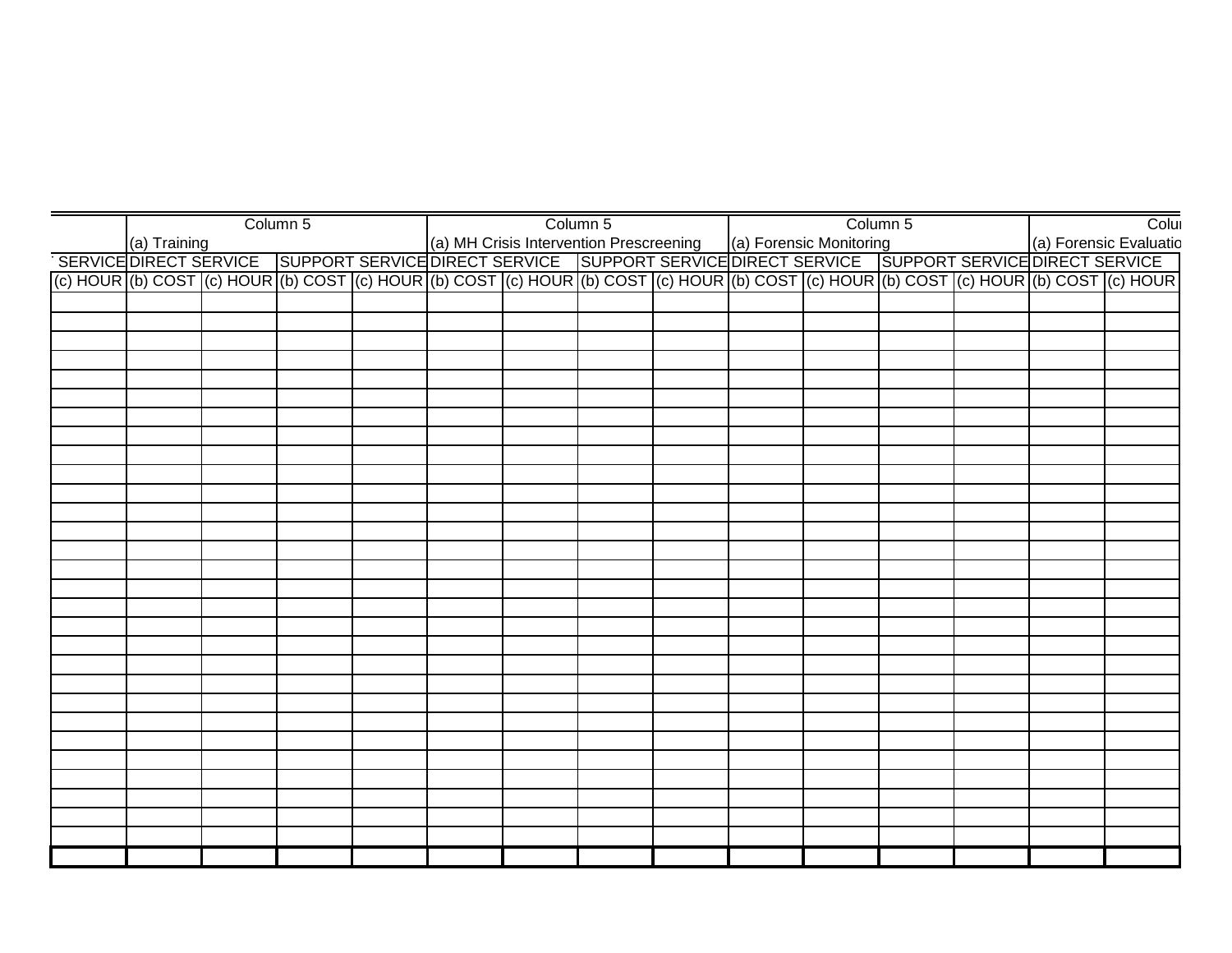| $\frac{1}{\text{mn } 5}$ |  | Column 5                                                                                                                                       |  |  |  |  |
|--------------------------|--|------------------------------------------------------------------------------------------------------------------------------------------------|--|--|--|--|
|                          |  | In (a) Other Not Previously Defined<br>SUPPORT SERVICE DIRECT SERVICE SUPPORT SERVICE<br>(b) COST (c) HOUR (b) COST (c) HOUR (b) COST (c) HOUR |  |  |  |  |
|                          |  |                                                                                                                                                |  |  |  |  |
|                          |  |                                                                                                                                                |  |  |  |  |
|                          |  |                                                                                                                                                |  |  |  |  |
|                          |  |                                                                                                                                                |  |  |  |  |
|                          |  |                                                                                                                                                |  |  |  |  |
|                          |  |                                                                                                                                                |  |  |  |  |
|                          |  |                                                                                                                                                |  |  |  |  |
|                          |  |                                                                                                                                                |  |  |  |  |
|                          |  |                                                                                                                                                |  |  |  |  |
|                          |  |                                                                                                                                                |  |  |  |  |
|                          |  |                                                                                                                                                |  |  |  |  |
|                          |  |                                                                                                                                                |  |  |  |  |
|                          |  |                                                                                                                                                |  |  |  |  |
|                          |  |                                                                                                                                                |  |  |  |  |
|                          |  |                                                                                                                                                |  |  |  |  |
|                          |  |                                                                                                                                                |  |  |  |  |
|                          |  |                                                                                                                                                |  |  |  |  |
|                          |  |                                                                                                                                                |  |  |  |  |
|                          |  |                                                                                                                                                |  |  |  |  |
|                          |  |                                                                                                                                                |  |  |  |  |
|                          |  |                                                                                                                                                |  |  |  |  |
|                          |  |                                                                                                                                                |  |  |  |  |
|                          |  |                                                                                                                                                |  |  |  |  |
|                          |  |                                                                                                                                                |  |  |  |  |
|                          |  |                                                                                                                                                |  |  |  |  |
|                          |  |                                                                                                                                                |  |  |  |  |
|                          |  |                                                                                                                                                |  |  |  |  |
|                          |  |                                                                                                                                                |  |  |  |  |
|                          |  |                                                                                                                                                |  |  |  |  |
|                          |  |                                                                                                                                                |  |  |  |  |
|                          |  |                                                                                                                                                |  |  |  |  |
|                          |  |                                                                                                                                                |  |  |  |  |
|                          |  |                                                                                                                                                |  |  |  |  |
|                          |  |                                                                                                                                                |  |  |  |  |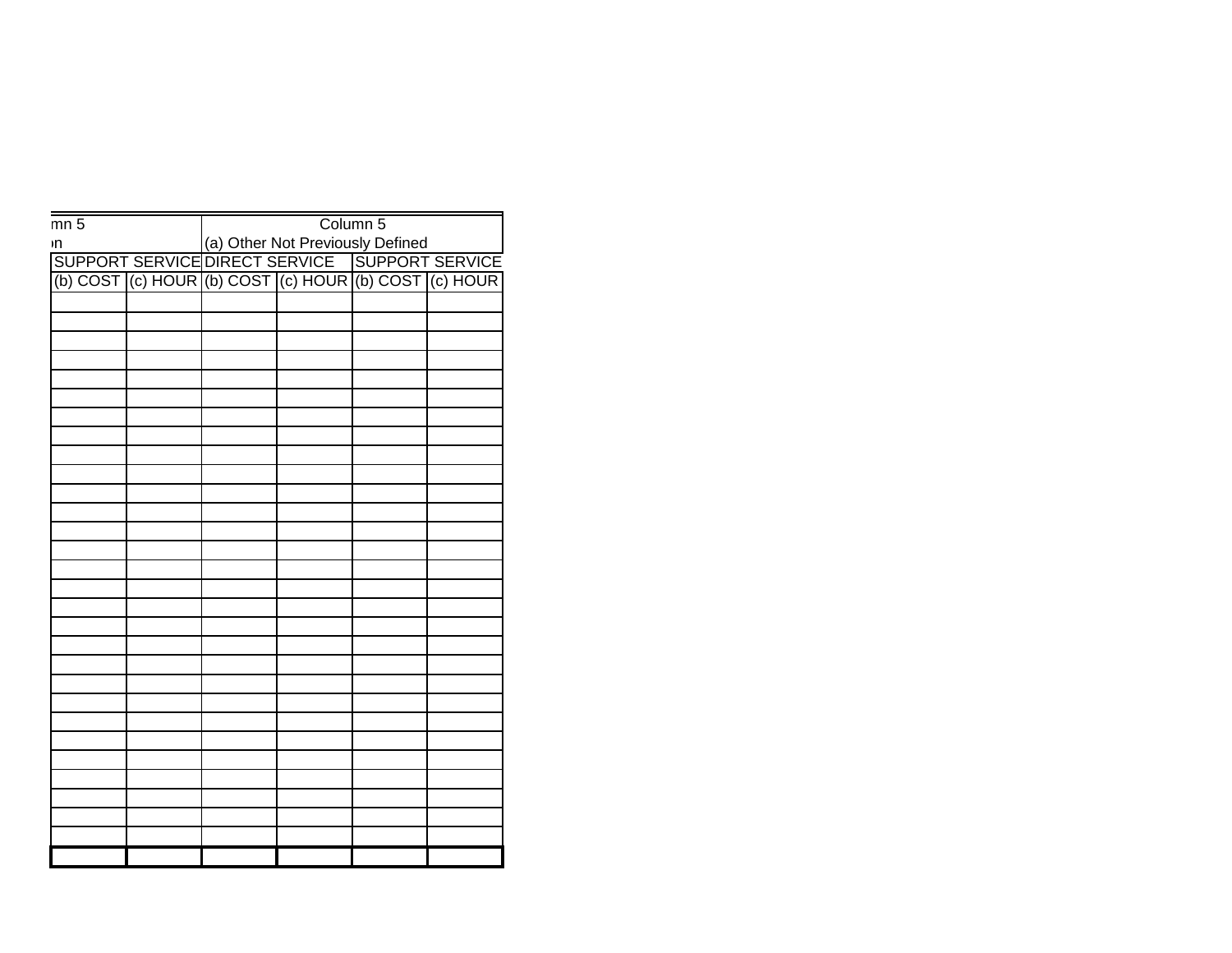### FORM A-3

NON-PERSONNEL COST REPORT

Agency Name UPI: Prepared By: Date:

| Column 1          | Column 2 Column 3 |                   | Column 3           | Column 3          | Column 3           | Column 3   | Column 3     | Column 3                     |
|-------------------|-------------------|-------------------|--------------------|-------------------|--------------------|------------|--------------|------------------------------|
| Object of Expense | Method of         | <b>MH Medical</b> | <b>AOD</b> Medical | <b>MH</b> Medical | <b>AOD</b> Medical | Medication |              | MH Assessment AOD Assessment |
|                   | Allocation        | and Related       | and Related        | and Related       | and Related        | Assisted   | Evaluation & | Evaluation &                 |
|                   |                   | Non Opiod         | Non Opiod          | Opiod             | Opiod              | Treatment  | Testing      | Testing                      |
|                   |                   |                   |                    |                   |                    |            |              |                              |
|                   |                   |                   |                    |                   |                    |            |              |                              |
|                   |                   |                   |                    |                   |                    |            |              |                              |
|                   |                   |                   |                    |                   |                    |            |              |                              |
|                   |                   |                   |                    |                   |                    |            |              |                              |
|                   |                   |                   |                    |                   |                    |            |              |                              |
|                   |                   |                   |                    |                   |                    |            |              |                              |
|                   |                   |                   |                    |                   |                    |            |              |                              |
|                   |                   |                   |                    |                   |                    |            |              |                              |
|                   |                   |                   |                    |                   |                    |            |              |                              |
|                   |                   |                   |                    |                   |                    |            |              |                              |
|                   |                   |                   |                    |                   |                    |            |              |                              |
|                   |                   |                   |                    |                   |                    |            |              |                              |
|                   |                   |                   |                    |                   |                    |            |              |                              |
|                   |                   |                   |                    |                   |                    |            |              |                              |
|                   |                   |                   |                    |                   |                    |            |              |                              |
|                   |                   |                   |                    |                   |                    |            |              |                              |
|                   |                   |                   |                    |                   |                    |            |              |                              |
|                   |                   |                   |                    |                   |                    |            |              |                              |
|                   |                   |                   |                    |                   |                    |            |              |                              |
|                   |                   |                   |                    |                   |                    |            |              |                              |
|                   |                   |                   |                    |                   |                    |            |              |                              |
|                   |                   |                   |                    |                   |                    |            |              |                              |
|                   |                   |                   |                    |                   |                    |            |              |                              |
|                   |                   |                   |                    |                   |                    |            |              |                              |
| <b>TOTALS</b>     |                   |                   |                    |                   |                    |            |              |                              |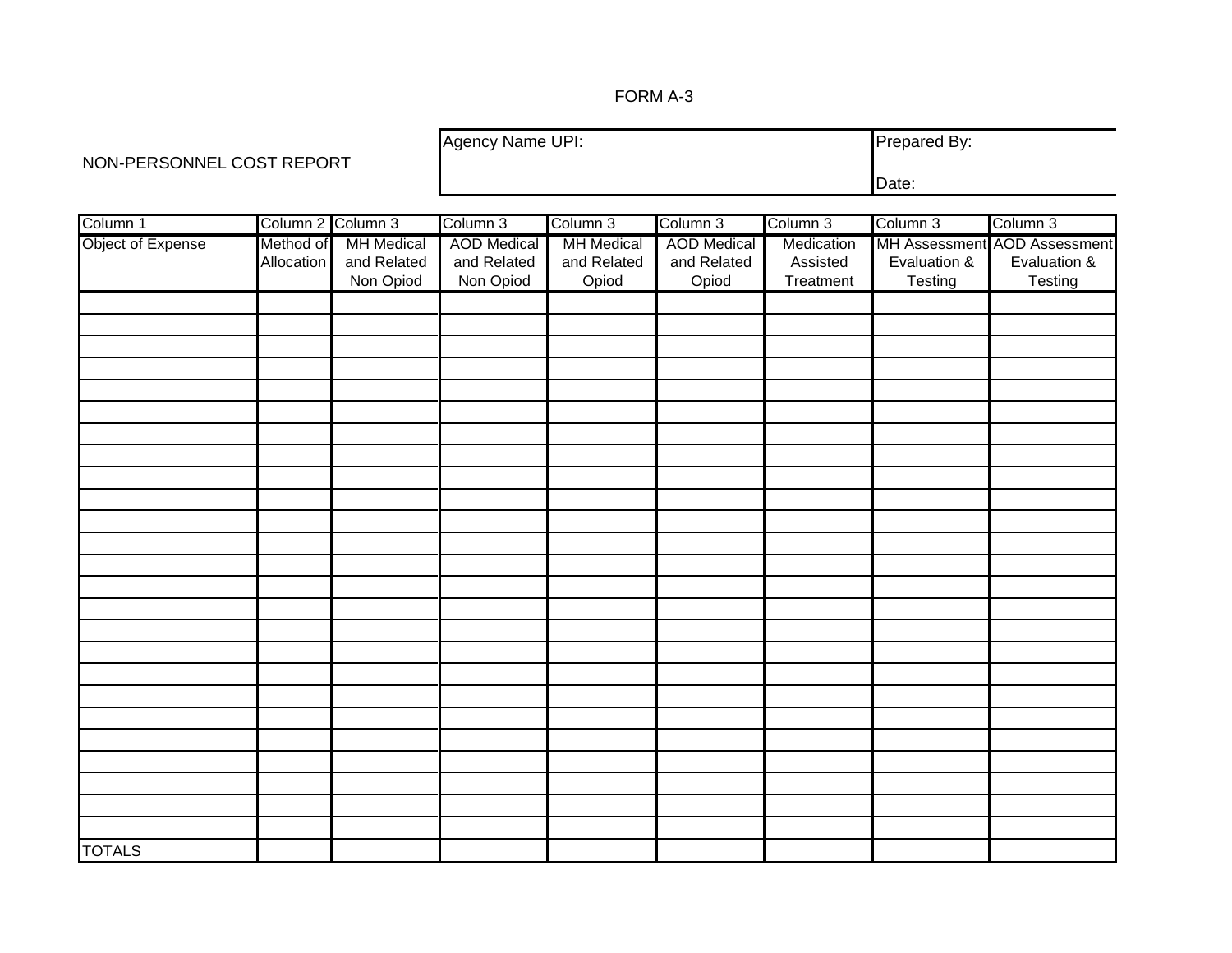| Column 3  | Column 3                                  | Column 3                     | Column 3  | Column 3                                      | Column 3 | Column 3           | Column 3                     | Column 3               |
|-----------|-------------------------------------------|------------------------------|-----------|-----------------------------------------------|----------|--------------------|------------------------------|------------------------|
| & Therapy | MH Counseling AOD Counseling<br>& Therapy | <b>MH Crisis</b><br>Services | & Support | MH Coordination AOD Coordination<br>& Support | MH CPST  | Case<br>Management | Peer<br>Recovery<br>Services | Employment<br>Services |
|           |                                           |                              |           |                                               |          |                    |                              |                        |
|           |                                           |                              |           |                                               |          |                    |                              |                        |
|           |                                           |                              |           |                                               |          |                    |                              |                        |
|           |                                           |                              |           |                                               |          |                    |                              |                        |
|           |                                           |                              |           |                                               |          |                    |                              |                        |
|           |                                           |                              |           |                                               |          |                    |                              |                        |
|           |                                           |                              |           |                                               |          |                    |                              |                        |
|           |                                           |                              |           |                                               |          |                    |                              |                        |
|           |                                           |                              |           |                                               |          |                    |                              |                        |
|           |                                           |                              |           |                                               |          |                    |                              |                        |
|           |                                           |                              |           |                                               |          |                    |                              |                        |
|           |                                           |                              |           |                                               |          |                    |                              |                        |
|           |                                           |                              |           |                                               |          |                    |                              |                        |
|           |                                           |                              |           |                                               |          |                    |                              |                        |
|           |                                           |                              |           |                                               |          |                    |                              |                        |
|           |                                           |                              |           |                                               |          |                    |                              |                        |
|           |                                           |                              |           |                                               |          |                    |                              |                        |
|           |                                           |                              |           |                                               |          |                    |                              |                        |
|           |                                           |                              |           |                                               |          |                    |                              |                        |
|           |                                           |                              |           |                                               |          |                    |                              |                        |
|           |                                           |                              |           |                                               |          |                    |                              |                        |
|           |                                           |                              |           |                                               |          |                    |                              |                        |
|           |                                           |                              |           |                                               |          |                    |                              |                        |
|           |                                           |                              |           |                                               |          |                    |                              |                        |
|           |                                           |                              |           |                                               |          |                    |                              |                        |
|           |                                           |                              |           |                                               |          |                    |                              |                        |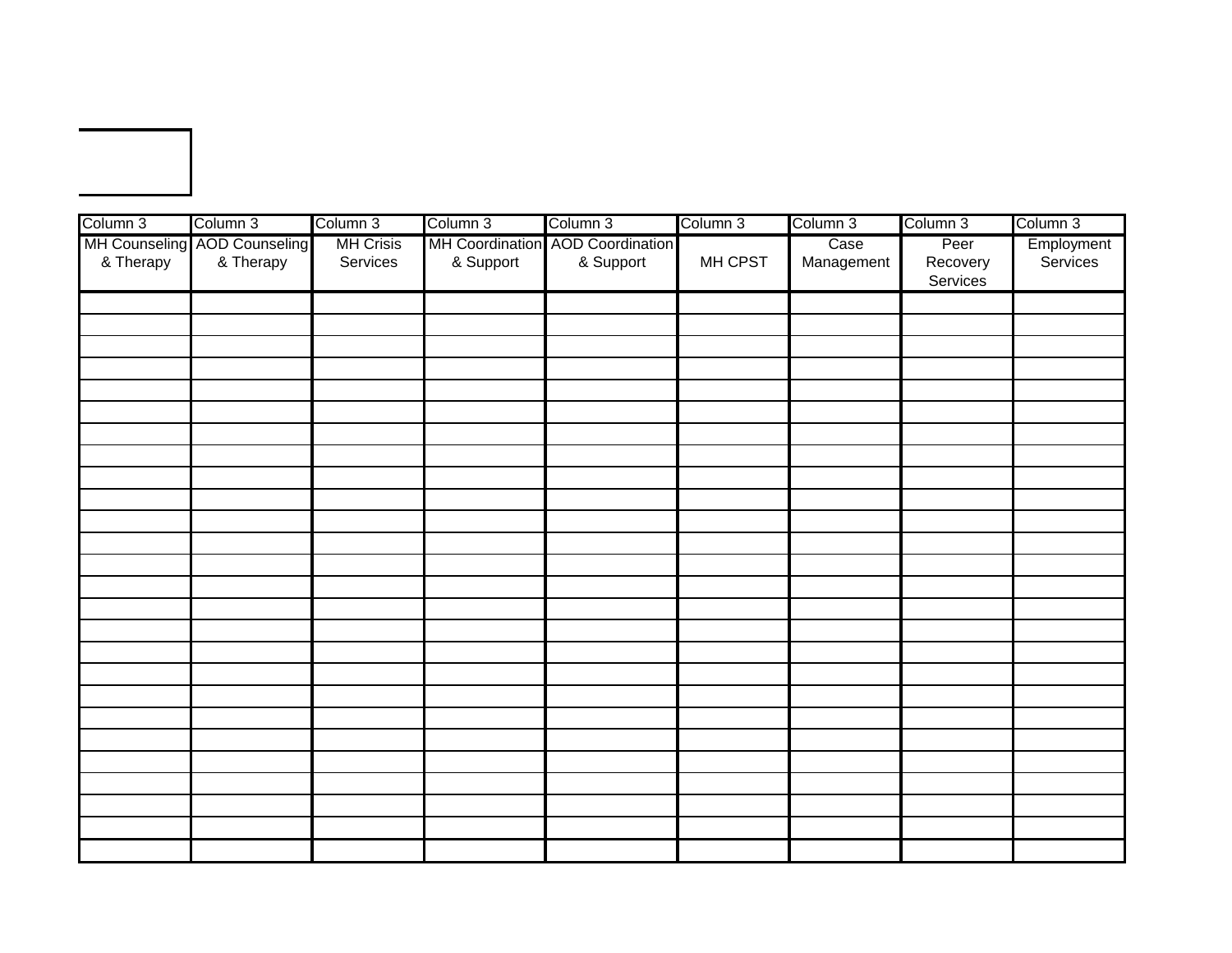| Column 3     | Column 3                      | Column 3        | Column 3         | Column 3      | Column 3                            | Column 3                   | Column 3                                     | Column 3                                 |
|--------------|-------------------------------|-----------------|------------------|---------------|-------------------------------------|----------------------------|----------------------------------------------|------------------------------------------|
| Alternatives | Community<br>Based<br>Process | MH<br>Education | AOD<br>Education | Environmental | Information<br><b>Dissemination</b> | Problem<br>ID&<br>Referral | AOD Housing<br>Excluding Sub-<br>Acute Detox | <b>MH Housing</b><br>Residential<br>Care |
|              |                               |                 |                  |               |                                     |                            |                                              |                                          |
|              |                               |                 |                  |               |                                     |                            |                                              |                                          |
|              |                               |                 |                  |               |                                     |                            |                                              |                                          |
|              |                               |                 |                  |               |                                     |                            |                                              |                                          |
|              |                               |                 |                  |               |                                     |                            |                                              |                                          |
|              |                               |                 |                  |               |                                     |                            |                                              |                                          |
|              |                               |                 |                  |               |                                     |                            |                                              |                                          |
|              |                               |                 |                  |               |                                     |                            |                                              |                                          |
|              |                               |                 |                  |               |                                     |                            |                                              |                                          |
|              |                               |                 |                  |               |                                     |                            |                                              |                                          |
|              |                               |                 |                  |               |                                     |                            |                                              |                                          |
|              |                               |                 |                  |               |                                     |                            |                                              |                                          |
|              |                               |                 |                  |               |                                     |                            |                                              |                                          |
|              |                               |                 |                  |               |                                     |                            |                                              |                                          |
|              |                               |                 |                  |               |                                     |                            |                                              |                                          |
|              |                               |                 |                  |               |                                     |                            |                                              |                                          |
|              |                               |                 |                  |               |                                     |                            |                                              |                                          |
|              |                               |                 |                  |               |                                     |                            |                                              |                                          |
|              |                               |                 |                  |               |                                     |                            |                                              |                                          |
|              |                               |                 |                  |               |                                     |                            |                                              |                                          |
|              |                               |                 |                  |               |                                     |                            |                                              |                                          |
|              |                               |                 |                  |               |                                     |                            |                                              |                                          |
|              |                               |                 |                  |               |                                     |                            |                                              |                                          |
|              |                               |                 |                  |               |                                     |                            |                                              |                                          |
|              |                               |                 |                  |               |                                     |                            |                                              |                                          |
|              |                               |                 |                  |               |                                     |                            |                                              |                                          |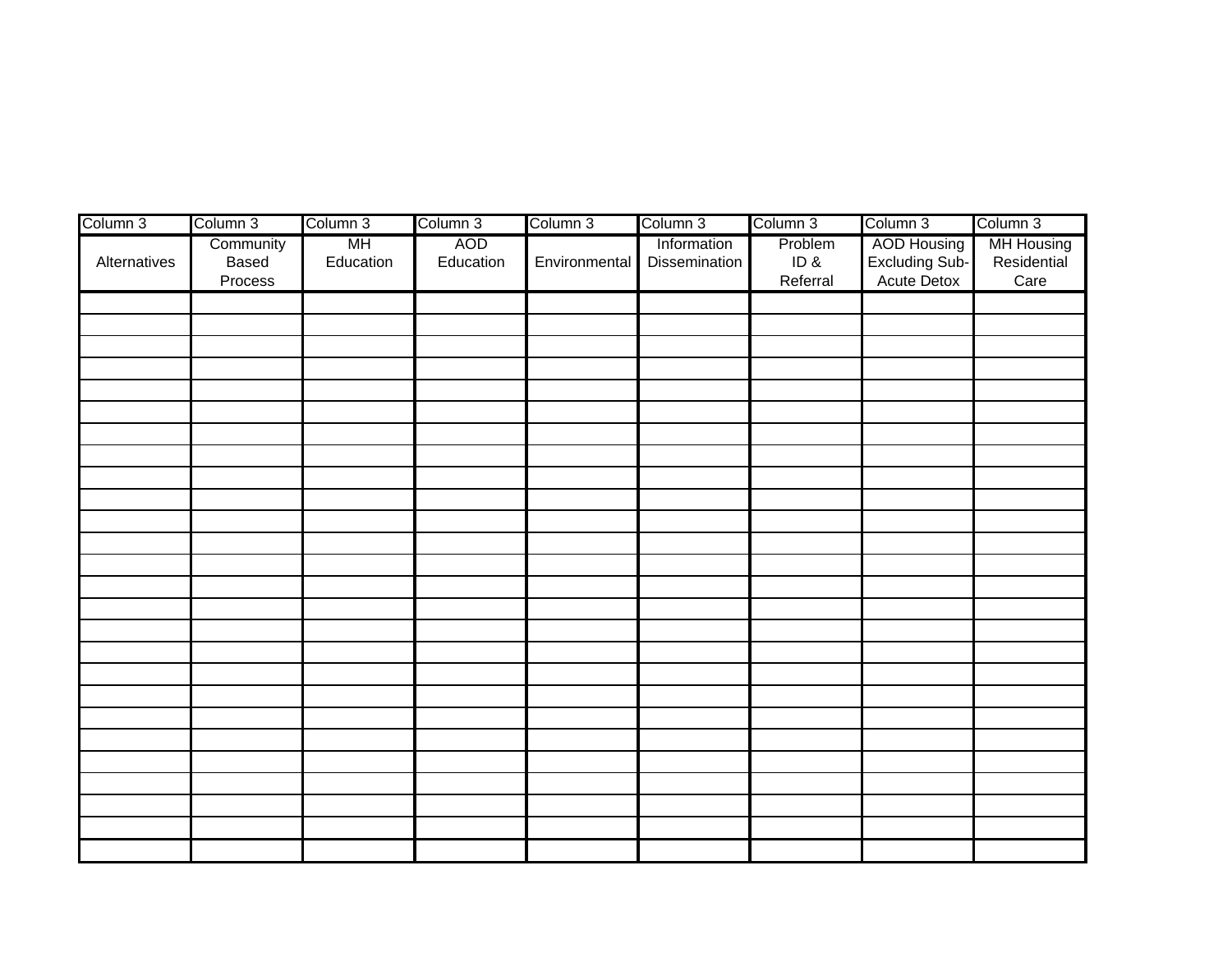| Column 3                                | Column 3                                | Column 3                       | Column 3                        | Column 3 | Column 3            | Column 3     | Column 3     | Column 3 |
|-----------------------------------------|-----------------------------------------|--------------------------------|---------------------------------|----------|---------------------|--------------|--------------|----------|
| MH Housing<br>Time-Limited<br>Temporary | AOD Housing<br>Residential<br>Treatment | <b>MH Housing</b><br>Permanent | <b>AOD Housing</b><br>Permanent | Hotline  | Central<br>Pharmacy | Consultation | Intervention | Outreach |
|                                         |                                         |                                |                                 |          |                     |              |              |          |
|                                         |                                         |                                |                                 |          |                     |              |              |          |
|                                         |                                         |                                |                                 |          |                     |              |              |          |
|                                         |                                         |                                |                                 |          |                     |              |              |          |
|                                         |                                         |                                |                                 |          |                     |              |              |          |
|                                         |                                         |                                |                                 |          |                     |              |              |          |
|                                         |                                         |                                |                                 |          |                     |              |              |          |
|                                         |                                         |                                |                                 |          |                     |              |              |          |
|                                         |                                         |                                |                                 |          |                     |              |              |          |
|                                         |                                         |                                |                                 |          |                     |              |              |          |
|                                         |                                         |                                |                                 |          |                     |              |              |          |
|                                         |                                         |                                |                                 |          |                     |              |              |          |
|                                         |                                         |                                |                                 |          |                     |              |              |          |
|                                         |                                         |                                |                                 |          |                     |              |              |          |
|                                         |                                         |                                |                                 |          |                     |              |              |          |
|                                         |                                         |                                |                                 |          |                     |              |              |          |
|                                         |                                         |                                |                                 |          |                     |              |              |          |
|                                         |                                         |                                |                                 |          |                     |              |              |          |
|                                         |                                         |                                |                                 |          |                     |              |              |          |
|                                         |                                         |                                |                                 |          |                     |              |              |          |
|                                         |                                         |                                |                                 |          |                     |              |              |          |
|                                         |                                         |                                |                                 |          |                     |              |              |          |
|                                         |                                         |                                |                                 |          |                     |              |              |          |
|                                         |                                         |                                |                                 |          |                     |              |              |          |
|                                         |                                         |                                |                                 |          |                     |              |              |          |
|                                         |                                         |                                |                                 |          |                     |              |              |          |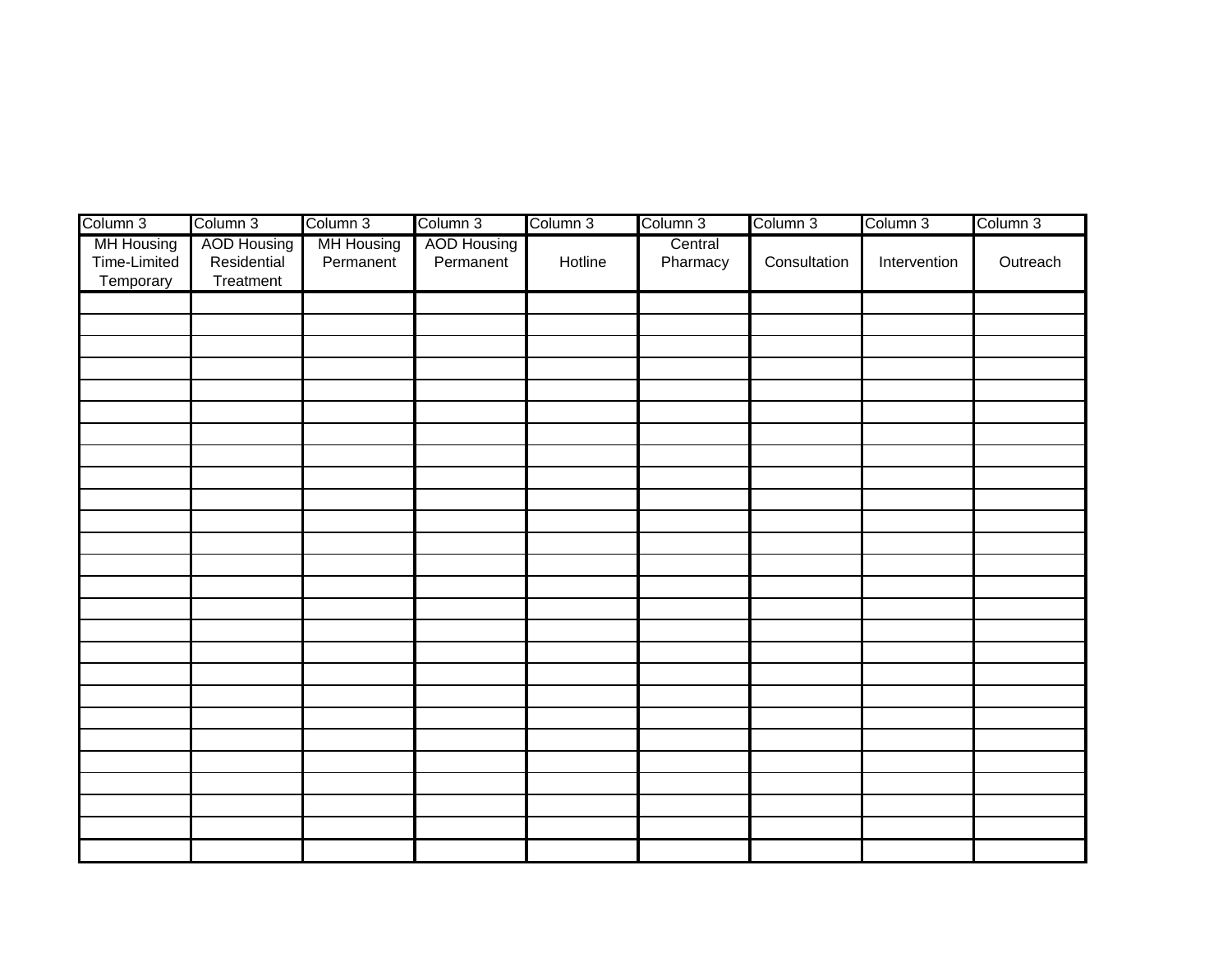| Column 3                  | Column 3 | Column 3                                         | Column 3            | Column 3               | Column 3                           | Column 3       | Column 4                      |
|---------------------------|----------|--------------------------------------------------|---------------------|------------------------|------------------------------------|----------------|-------------------------------|
| Referral<br>& Information | Training | <b>MH Crisis</b><br>Intervention<br>Prescreening | Forensic<br>Monitor | Forensic<br>Evaluation | Other not<br>Previously<br>Defined | Administration | Object<br>Of Expense<br>Total |
|                           |          |                                                  |                     |                        |                                    |                |                               |
|                           |          |                                                  |                     |                        |                                    |                |                               |
|                           |          |                                                  |                     |                        |                                    |                |                               |
|                           |          |                                                  |                     |                        |                                    |                |                               |
|                           |          |                                                  |                     |                        |                                    |                |                               |
|                           |          |                                                  |                     |                        |                                    |                |                               |
|                           |          |                                                  |                     |                        |                                    |                |                               |
|                           |          |                                                  |                     |                        |                                    |                |                               |
|                           |          |                                                  |                     |                        |                                    |                |                               |
|                           |          |                                                  |                     |                        |                                    |                |                               |
|                           |          |                                                  |                     |                        |                                    |                |                               |
|                           |          |                                                  |                     |                        |                                    |                |                               |
|                           |          |                                                  |                     |                        |                                    |                |                               |
|                           |          |                                                  |                     |                        |                                    |                |                               |
|                           |          |                                                  |                     |                        |                                    |                |                               |
|                           |          |                                                  |                     |                        |                                    |                |                               |
|                           |          |                                                  |                     |                        |                                    |                |                               |
|                           |          |                                                  |                     |                        |                                    |                |                               |
|                           |          |                                                  |                     |                        |                                    |                |                               |
|                           |          |                                                  |                     |                        |                                    |                |                               |
|                           |          |                                                  |                     |                        |                                    |                |                               |
|                           |          |                                                  |                     |                        |                                    |                |                               |
|                           |          |                                                  |                     |                        |                                    |                |                               |
|                           |          |                                                  |                     |                        |                                    |                |                               |
|                           |          |                                                  |                     |                        |                                    |                |                               |
|                           |          |                                                  |                     |                        |                                    |                |                               |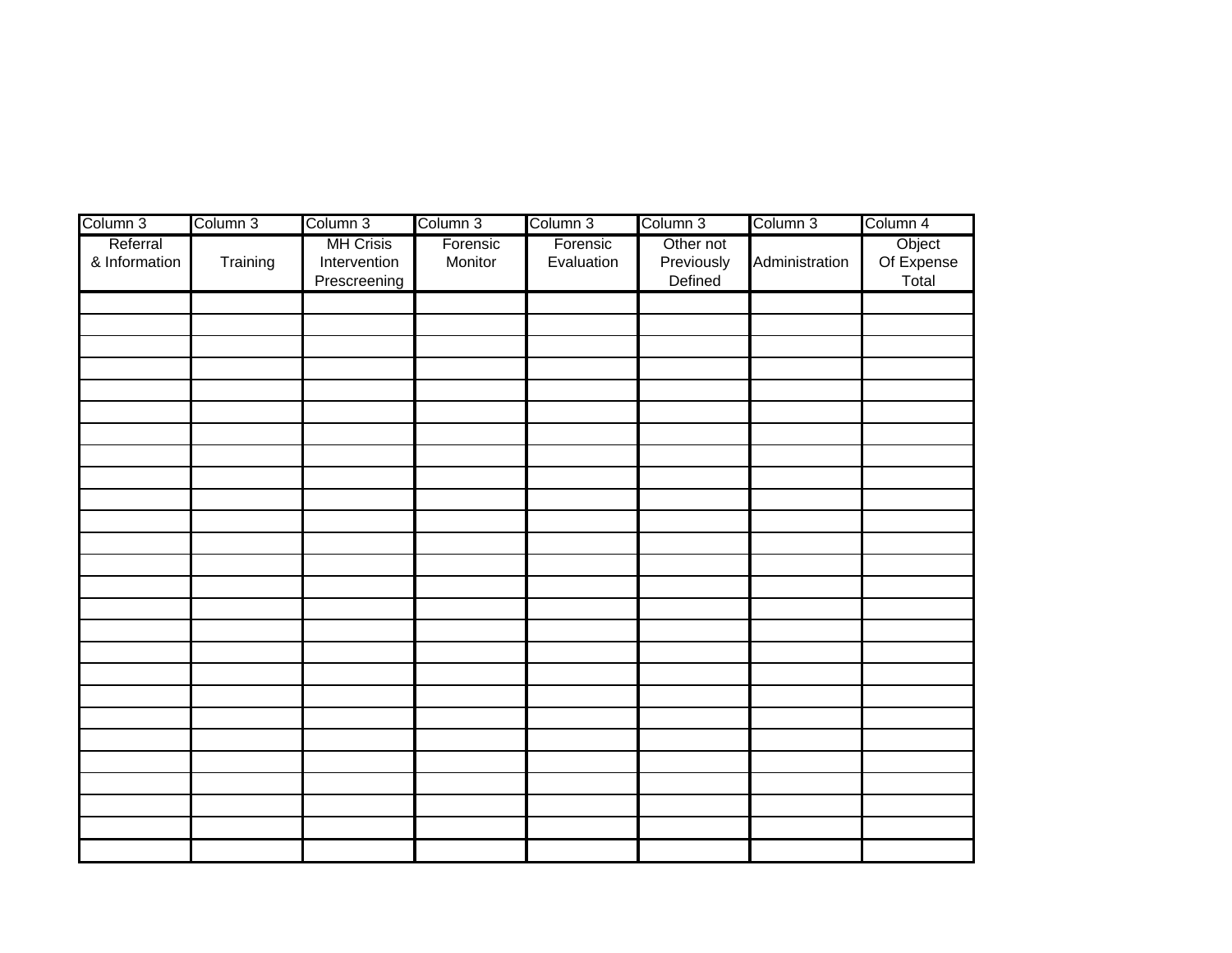|                             | Form A-4                                     |                                       |                                                                                       |  |
|-----------------------------|----------------------------------------------|---------------------------------------|---------------------------------------------------------------------------------------|--|
| ADMINISTRATIVE OVERHEAD     | Agency Name UPI:                             | Prepared By:                          |                                                                                       |  |
| COST DISTRIBUTION WORKSHEET | Step 1:<br>Determine Base                    | Step 2:<br>Calculate % of<br>Base per | Date:<br>Step 3:<br>Column 3 multiplied by total<br>Administration cost from 047,     |  |
|                             |                                              | service/total Base                    | column 6. Transfer administration<br>allocation result by services to 047<br>column 7 |  |
| Column 1                    | Column <sub>2</sub>                          | Column 3                              | Column 4                                                                              |  |
| <b>TYPE OF SERVICE</b>      | <b>BASE VALUE FOR</b><br><b>EACH SERVICE</b> | % OF<br><b>TOTAL BASE</b>             | <b>ADMINISTRATION</b><br><b>ALLOCATION</b>                                            |  |
|                             |                                              |                                       |                                                                                       |  |
|                             |                                              |                                       |                                                                                       |  |
|                             |                                              |                                       |                                                                                       |  |
|                             |                                              |                                       |                                                                                       |  |
|                             |                                              |                                       |                                                                                       |  |
|                             |                                              |                                       |                                                                                       |  |
|                             |                                              |                                       |                                                                                       |  |
|                             |                                              |                                       |                                                                                       |  |
|                             |                                              |                                       |                                                                                       |  |
|                             |                                              |                                       |                                                                                       |  |
|                             |                                              |                                       |                                                                                       |  |
|                             |                                              |                                       |                                                                                       |  |
|                             |                                              |                                       |                                                                                       |  |
|                             |                                              |                                       |                                                                                       |  |
| <b>TOTALS</b>               |                                              |                                       |                                                                                       |  |

#### **CHECK METHOD USED:**

| <b>Service Total Costs</b>            | $($ ) 047 Column 6   | <b>UCR</b> |
|---------------------------------------|----------------------|------------|
| <b>Direct Service Personnel Costs</b> | $($ ) 047 Column 4a  | <b>UCR</b> |
| <b>Total Personnel Costs</b>          | ) 047 Column 4a + 4b | <b>UCR</b> |
| <b>Total Direct Service FTEs</b>      | $($ ) 047 Column 3a  | <b>UCR</b> |
| <b>Total Direct and Support FTEs</b>  | ) 047 Column 3a + 3b | <b>UCR</b> |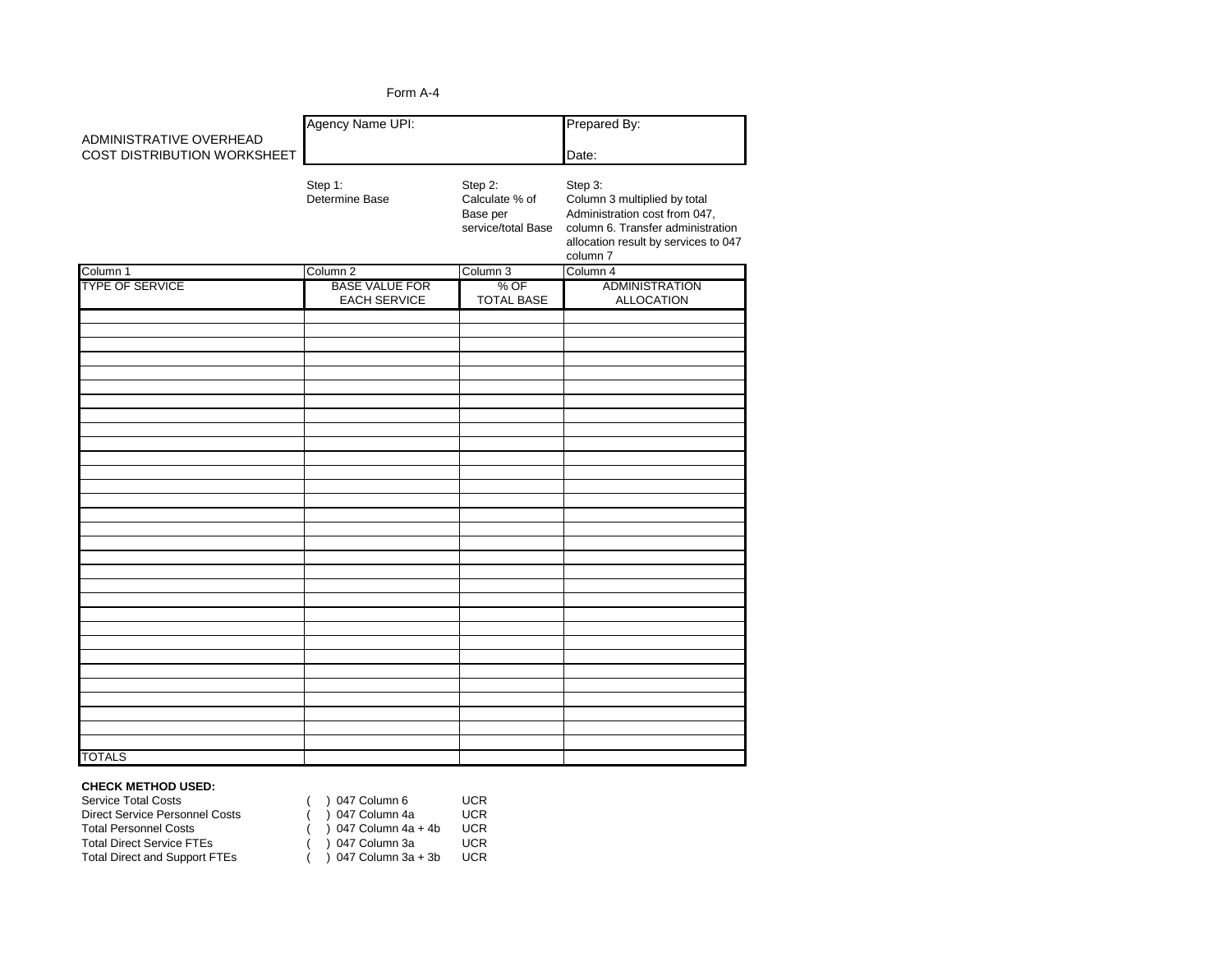# MH and SUD Medical and Related Services/Coding

| <b>Behavioral Health Medications</b> |                                                                                        |                         | <b>Behavioral Health Medications</b> |                                                                                                                                                                   |  |  |
|--------------------------------------|----------------------------------------------------------------------------------------|-------------------------|--------------------------------------|-------------------------------------------------------------------------------------------------------------------------------------------------------------------|--|--|
|                                      | <b>MH Conditions</b>                                                                   | <b>SUD Conditions</b>   |                                      |                                                                                                                                                                   |  |  |
| CPT/HCPCS Modifier Description       |                                                                                        |                         |                                      | CPT/HCPCS Modifier Description                                                                                                                                    |  |  |
| J0400                                | Injection, aripiprazole (Abilify), intramuscular, 0.25 mg                              | T1502                   |                                      | Buprenorphine/naloxone administration<br>Administration of oral, intramuscular and/or<br>subcutaneous medication by health care<br>agency/professional, per visit |  |  |
| J0401                                | Injection, aripiprazole (Abilify), 1 mg                                                | H0020                   |                                      | Alcohol and/or drug services; methadone<br>administration and/or service (provision of the drug<br>by a licensed program)                                         |  |  |
| J0515                                | Cogentin (benztropine mesylate, per 1mg                                                | J0571                   |                                      | Buprenorphine, oral, 1 mg                                                                                                                                         |  |  |
| J1200                                | Diphenhydramine hcl (Benadryl), up to 50 mg                                            | J0572                   |                                      | Buprenorphine/naloxone, oral, less than or equal to<br>3 mg                                                                                                       |  |  |
| J1630                                | Haloperidol Injection, Up to 5 mg                                                      | J0573                   |                                      | Buprenorphine/naloxone, oral, greater than 3 mg,<br>but less than or equal to 6 mg                                                                                |  |  |
| J1631                                | Haloperidol Decanoate Injection per 50 mg                                              | J0574                   |                                      | Buprenorphine/naloxone, oral, greater than 6 mg,<br>but less than or equal to 10 mg                                                                               |  |  |
| J2212                                | Injection, methylnaltrexone (Relistor), 0.1 mg                                         | J0575                   |                                      | Buprenorphine/naloxone, oral, greater than 10 mg                                                                                                                  |  |  |
| J2060                                | Lorazepam Injection, 2mg                                                               | J2310                   |                                      | Injection, naloxone (Narcan), 1mg                                                                                                                                 |  |  |
| J2358                                | Olanzapine Long Acting Injectable 1 mg                                                 | J2315                   |                                      | Injection, naltrexone (Vivitrol), depot form, 1 mg.                                                                                                               |  |  |
| J2426                                | Paliperidone Palmitate Injection (Invega Sustenna or<br>Invega Trinza), 1 mg           | J8499                   | HG                                   | Oral naloxone, per 50 mg tablet                                                                                                                                   |  |  |
| J2680                                | Fluphenazine Decanoate Injection 25 mg                                                 |                         |                                      |                                                                                                                                                                   |  |  |
| J2794                                | Risperidone, Long Acting, .5 mg                                                        |                         |                                      |                                                                                                                                                                   |  |  |
| J3360                                | Valium Injection, Up to 5 mg                                                           |                         |                                      |                                                                                                                                                                   |  |  |
|                                      |                                                                                        |                         |                                      |                                                                                                                                                                   |  |  |
| <b>Medical Services</b>              |                                                                                        | <b>Medical Services</b> |                                      |                                                                                                                                                                   |  |  |
| CPT/HCPCS Modifier Description       |                                                                                        |                         |                                      | CPT/HCPCS Modifier Description                                                                                                                                    |  |  |
|                                      | Office or other outpatient visit for the evaluation and<br>management of a new patient |                         |                                      | Office or other outpatient visit for the evaluation<br>and management of a new patient                                                                            |  |  |
| 99201                                | Office or other outpatient visit for the evaluation and                                | 99201                   |                                      | Office or other outpatient visit for the evaluation                                                                                                               |  |  |
| 99202                                | management of a new patient                                                            | 99202                   |                                      | and management of a new patient                                                                                                                                   |  |  |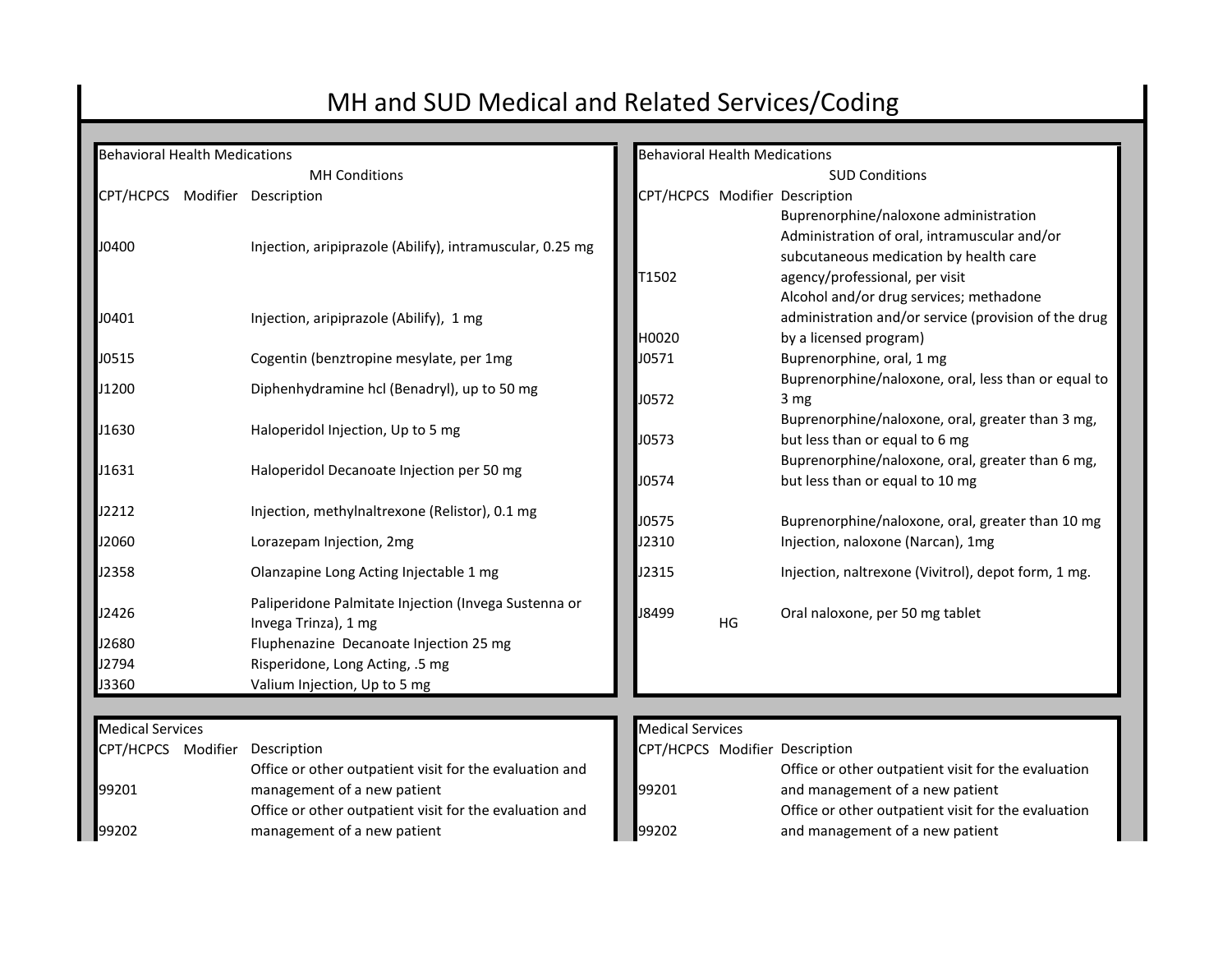| 99203 | Office or other outpatient visit for the evaluation and<br>management of a new patient | 99203 | Office or other outpatient visit for the evaluation<br>and management of a new patient |
|-------|----------------------------------------------------------------------------------------|-------|----------------------------------------------------------------------------------------|
|       | Office or other outpatient visit for the evaluation and                                |       | Office or other outpatient visit for the evaluation                                    |
| 99204 | management of a new patient                                                            | 99204 | and management of a new patient                                                        |
|       | Office or other outpatient visit for the evaluation and                                |       | Office or other outpatient visit for the evaluation                                    |
| 99205 | management of a new patient                                                            | 99205 | and management of a new patient                                                        |
|       | Office or other outpatient visit for the evaluation and                                |       | Office or other outpatient visit for the evaluation                                    |
|       | management of an established patient, that may not                                     |       | and management of an established patient, that may                                     |
|       | require the presence of a physician or other qualified                                 |       | not require the presence of a physician or other                                       |
| 99211 | health care professional.                                                              | 99211 | qualified health care professional.                                                    |
|       | Office or other outpatient visit for the evaluation and                                |       | Office or other outpatient visit for the evaluation                                    |
| 99212 | management of an established patient                                                   | 99212 | and management of an established patient                                               |
|       | Office or other outpatient visit for the evaluation and                                |       | Office or other outpatient visit for the evaluation                                    |
| 99213 | management of an established patient                                                   | 99213 | and management of an established patient                                               |
|       | Office or other outpatient visit for the evaluation and                                |       | Office or other outpatient visit for the evaluation                                    |
| 99214 | management of an established patient                                                   | 99214 | and management of an established patient                                               |
|       | Office or other outpatient visit for the evaluation and                                |       | Office or other outpatient visit for the evaluation                                    |
| 99215 | management of an established patient                                                   | 99215 | and management of an established patient                                               |
|       | Home visit for the evaluation and management of a new                                  |       | Home visit for the evaluation and management of a                                      |
| 99341 | patient                                                                                | 99341 | new patient                                                                            |
|       | Home visit for the evaluation and management of a new                                  |       | Home visit for the evaluation and management of a                                      |
| 99342 | patient                                                                                | 99342 | new patient                                                                            |
| 99343 | Home visit for the evaluation and management of a new                                  | 99343 | Home visit for the evaluation and management of a                                      |
|       | patient<br>Home visit for the evaluation and management of a new                       |       | new patient<br>Home visit for the evaluation and management of a                       |
| 99344 | patient                                                                                | 99344 | new patient                                                                            |
|       | Home visit for the evaluation and management of a new                                  |       | Home visit for the evaluation and management of a                                      |
| 99345 | patient                                                                                | 99345 | new patient                                                                            |
|       | Home visit for the evaluation and management of an                                     |       | Home visit for the evaluation and management of an                                     |
| 99347 | established patient                                                                    | 99347 | established patient                                                                    |
|       | Home visit for the evaluation and management of an                                     |       | Home visit for the evaluation and management of an                                     |
| 99348 | established patient                                                                    | 99348 | established patient                                                                    |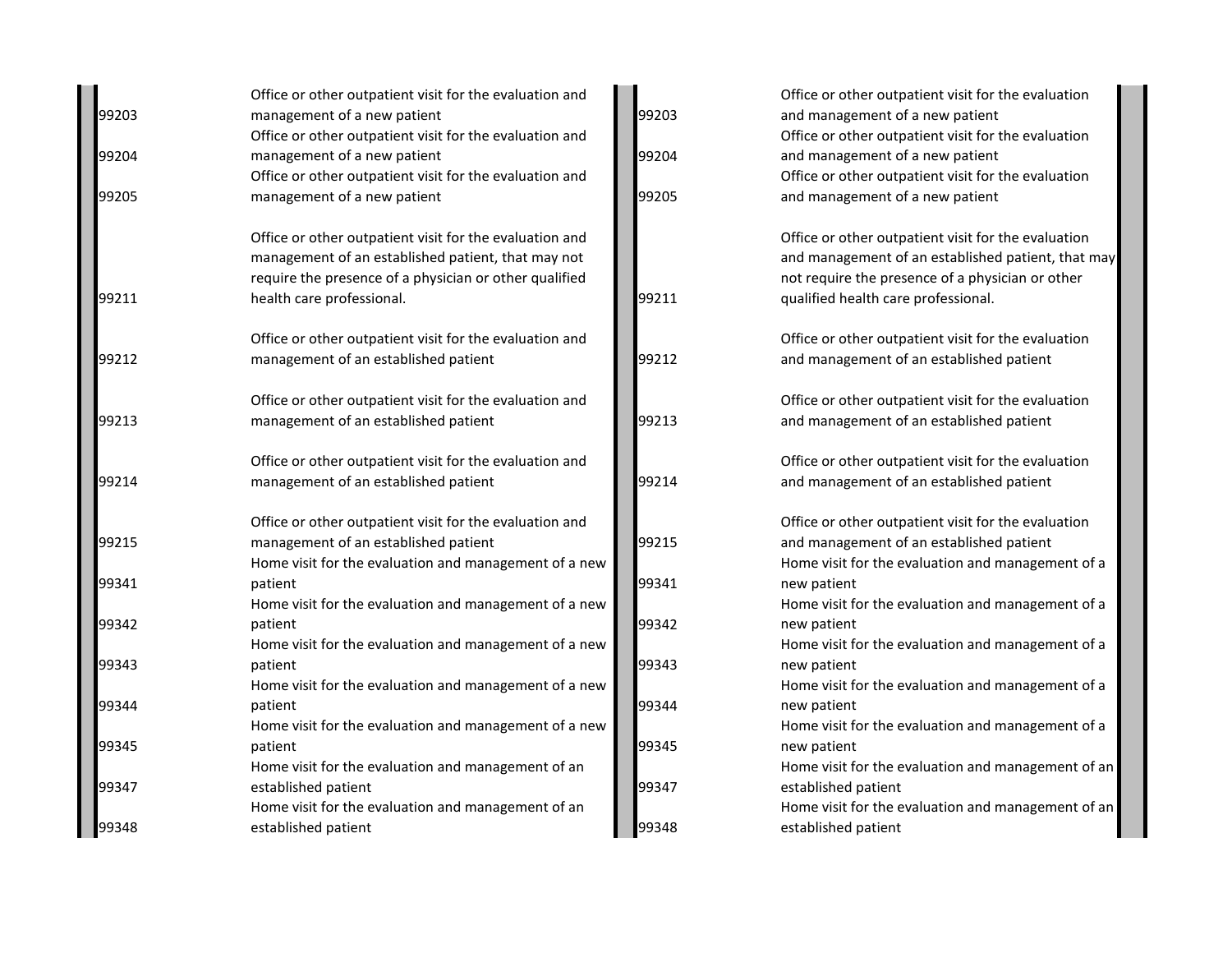|        | Home visit for the evaluation and management of an               |        | Home visit for the evaluation and management of an     |
|--------|------------------------------------------------------------------|--------|--------------------------------------------------------|
| 99349  | established patient                                              | 99349  | established patient                                    |
|        | Home visit for the evaluation and management of an               |        | Home visit for the evaluation and management of an     |
| 99350  | established patient                                              | 99350  | established patient                                    |
|        | Prolonged service in the office or other outpatient              |        | Prolonged service in the office or other outpatient    |
|        | setting requiring direct patient contact beyond the usual        |        | setting requiring direct patient contact beyond the    |
|        | service; first hour when added on to an evaluation and           |        | usual service; first hour when added on to an          |
|        | management code                                                  |        | evaluation and management code                         |
| +99354 |                                                                  | +99354 |                                                        |
|        | Prolonged service in the office or other outpatient              |        | Prolonged service in the office or other outpatient    |
|        | setting each additional thirty minutes when added on to          |        | setting each additional thirty minutes when added      |
|        | +99354 when the +99354 is added on to an evaluation              |        | on to +99354 when the +99354 is added on to an         |
|        | and management code                                              |        | evaluation and management code                         |
| +99355 |                                                                  | +99355 |                                                        |
|        | Nursing Services performed by an RN with a mental                |        | Nursing Services performed by an RN with a             |
|        | health diagnosed patient related to their mental health          |        | substance use diosorder diagnosed patient related      |
| H2019  | condition                                                        | T1002  | to their SUD condition                                 |
|        | Nursing Services performed by an LPN with a mental               |        | Nursing Services performed by an LPN with a            |
|        | health diagnosed patient related to their mental health          |        | substance use diosorder diagnosed patient related      |
| H2017  | condition                                                        | T1003  | to their SUD condition                                 |
|        |                                                                  |        | Alcohol and/or drug services; ambulatory               |
|        |                                                                  |        | detoxification. Nursing services performed by an       |
| H0040  | AM/SA/UC Assertive Community Treatment, Prescriber billing event | H0014  | RN/LPN.                                                |
|        |                                                                  | 93000  | Electrocardiogram, routine ECG with at least 12        |
| H0040  | Assertive Community Treatment, RN/LPN billing event              |        | leads; with interpretation and report                  |
| 93000  | Electrocardiogram, routine ECG with at least 12 leads;           | 93005  | Electrocardiogram, routine ECG with at least 12        |
|        | with interpretation and report                                   |        | leads; tracing only, without interpretation and report |
| 93005  | Electrocardiogram, routine ECG with at least 12 leads;           | 93010  | Electrocardiogram, routine ECG with at least 12        |
|        | tracing only, without interpretation and report                  |        | leads; interpretation and report only                  |
| 93010  | Electrocardiogram, routine ECG with at least 12 leads;           | 96372  | Therapeutic, prophylactic, or diagnostic injection     |
|        | interpretation and report only                                   |        | (specify substance or drug); subcutaneous or           |
|        |                                                                  |        | intramuscular                                          |
| 96372  | Therapeutic, prophylactic, or diagnostic injection (specify      | H0048  | Alcohol and/or other drug testing: collection and      |
|        | substance or drug); subcutaneous or intramuscular                |        | handling only, specimens other than blood (not         |
|        |                                                                  |        | incident to another professional code; not in a        |
|        |                                                                  |        | residential setting). (Urine Drug Screening)           |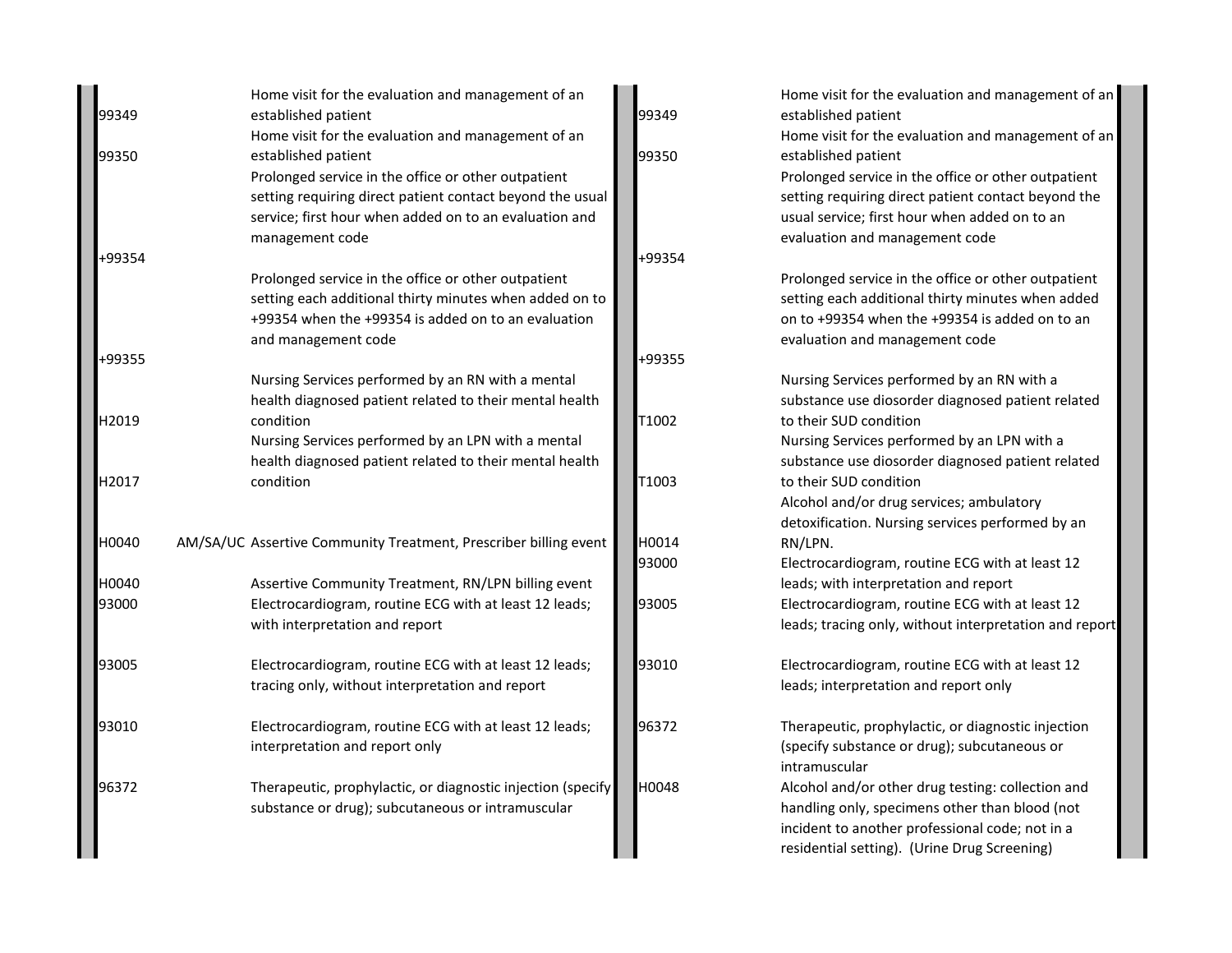| H0048 | Alcohol and/or other drug testing: collection and<br>handling only, specimens other than blood (not incident<br>to another professional code; not in a residential<br>setting). (Urine Drug Screening)                       |       |                                                                                                                                                                                                                                 |
|-------|------------------------------------------------------------------------------------------------------------------------------------------------------------------------------------------------------------------------------|-------|---------------------------------------------------------------------------------------------------------------------------------------------------------------------------------------------------------------------------------|
|       | Vaccine Administration codes and Vaccines                                                                                                                                                                                    |       | Vaccine Administration codes and Vaccines                                                                                                                                                                                       |
| 90460 | Immunization administration through 18 years of age via<br>any route of administration, with counseling by physician<br>or other health care professional; first or only<br>component of each vaccine or toxoid administered | 90460 | Immunization administration through 18 years of<br>age via any route of administration, with counseling<br>by physician or other health care professional; first<br>or only component of each vaccine or toxoid<br>administered |
| 90471 | Immunization administration (includes percutaneous,<br>intradermal, or intramuscular injections); 1 vaccine<br>(single or combination vaccine/toxoid)                                                                        | 90471 | Immunization administration (includes<br>percutaneous, intradermal, or intramuscular<br>injections); 1 vaccine (single or combination<br>vaccine/toxoid)                                                                        |
| 90472 | Immunization administration; each additional vaccine.<br>List separately in addition to code for primary procedure<br>(add-on to 90471)                                                                                      | 90472 | Immunization administration; each additional<br>vaccine. List separately in addition to code for<br>primary procedure (add-on to 90471)                                                                                         |
| 90473 | Immunization administration by intranasal or oral route;<br>1 vaccine (single or combination vaccine/toxoid)                                                                                                                 | 90473 | Immunization administration by intranasal or oral<br>route; 1 vaccine (single or combination<br>vaccine/toxoid)                                                                                                                 |
| 90474 | Immunization administration by intranasal or oral route;<br>each additional vaccine (single or combination<br>vaccine/toxoid) (List separately in addition to code for<br>primary procedure), (add-on to 90473)              | 90474 | Immunization administration by intranasal or oral<br>route; each additional vaccine (single or combination<br>vaccine/toxoid) (List separately in addition to code<br>for primary procedure), (add-on to 90473)                 |
| 90633 | Hepatitis A vaccine (HepA), pediatric/adolescent dosage-<br>2 dose schedule, for intramuscular use                                                                                                                           | 90633 | Hepatitis A vaccine (HepA), pediatric/adolescent<br>dosage-2 dose schedule, for intramuscular use                                                                                                                               |
| 90634 | Hepatitis A vaccine (HepA), pediatric/adolescent dosage-<br>3 dose schedule, for intramuscular use                                                                                                                           | 90634 | Hepatitis A vaccine (HepA), pediatric/adolescent<br>dosage-3 dose schedule, for intramuscular use                                                                                                                               |
| 90632 | Hepatitis A vaccine (HepA), adult dosage, for<br>intramuscular use                                                                                                                                                           | 90632 | Hepatitis A vaccine (HepA), adult dosage, for<br>intramuscular use                                                                                                                                                              |
| 90371 | Hepatitis B immune globulin (HBIg), human, for<br>intramuscular use                                                                                                                                                          | 90371 | Hepatitis B immune globulin (HBIg), human, for<br>intramuscular use                                                                                                                                                             |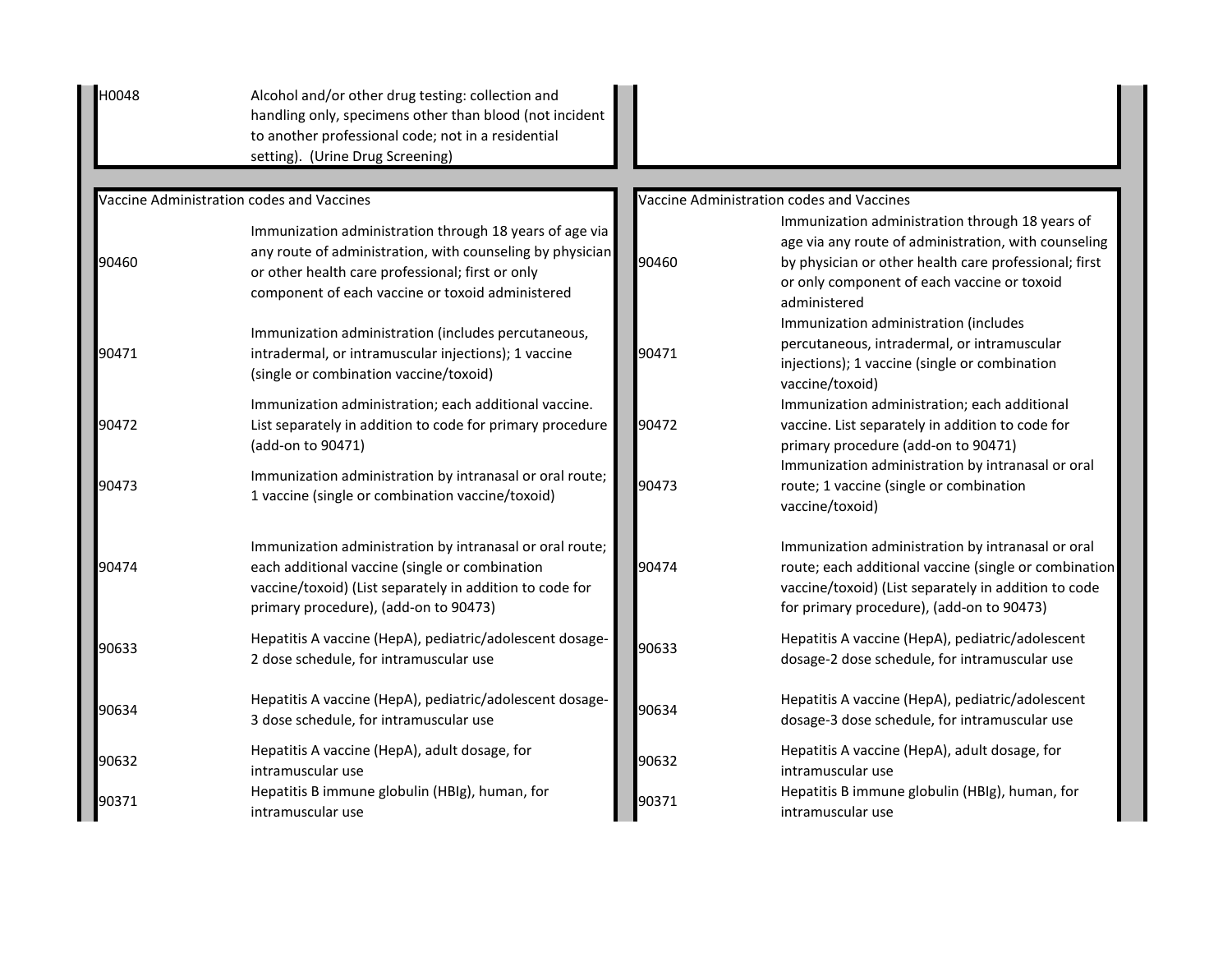| 90650 | Human Papillomavirus vaccine, types 16, 18, bivalent<br>(2vHPV), 3 dose schedule, for intramuscular use                                                                                                          | 90650 | Human Papillomavirus vaccine, types 16, 18, bivalent<br>(2vHPV), 3 dose schedule, for intramuscular use                                                                                                             |
|-------|------------------------------------------------------------------------------------------------------------------------------------------------------------------------------------------------------------------|-------|---------------------------------------------------------------------------------------------------------------------------------------------------------------------------------------------------------------------|
| 90649 | Human Papillomavirus vaccine, types 6, 11, 16, 18,<br>quadrivalent (4vHPV), 3 dose schedule, for intramuscular<br>use                                                                                            | 90649 | Human Papillomavirus vaccine, types 6, 11, 16, 18,<br>quadrivalent (4vHPV), 3 dose schedule, for<br>intramuscular use                                                                                               |
| 90644 | Meningococcal conjugate vaccine, serogroups C & Y and<br>Haemophilus influenza type b vaccine (Hib-MenCY), 4<br>dose schedule, when administered to children 6 weeks-<br>18 months of age, for intramuscular use | 90644 | Meningococcal conjugate vaccine, serogroups C & Y<br>and Haemophilus influenza type b vaccine (Hib-<br>MenCY), 4 dose schedule, when administered to<br>children 6 weeks-18 months of age, for<br>intramuscular use |
| 90698 | Diphtheria, tetanus toxoids, acellular pertussis vaccine,<br>Haemophilus influenza type b, and inactivated poliovirus<br>vaccine (DTaP-IPV/Hib), for intramuscular use                                           | 90698 | Diphtheria, tetanus toxoids, acellular pertussis<br>vaccine, Haemophilus influenza type b, and<br>inactivated poliovirus vaccine (DTaP-IPV/Hib), for<br>intramuscular use                                           |
| 90654 | Influenza virus vaccine, trivalent (IIV3), split virus,<br>preservative-free, for intradermal use                                                                                                                | 90654 | Influenza virus vaccine, trivalent (IIV3), split virus,<br>preservative-free, for intradermal use                                                                                                                   |
| 90658 | Influenza virus vaccine, trivalent (IIV3), split virus, when<br>administered to individuals 3 years of age and older, for<br>intramuscular use                                                                   | 90658 | Influenza virus vaccine, trivalent (IIV3), split virus,<br>when administered to individuals 3 years of age and<br>older, for intramuscular use                                                                      |
| 90660 | Influenza virus vaccine, trivalent, live (LAIV3), for<br>intranasal use                                                                                                                                          | 90660 | Influenza virus vaccine, trivalent, live (LAIV3), for<br>intranasal use                                                                                                                                             |
| 90670 | Pneumococcal conjugate vaccine, 13 valent (PCV13), for<br>intramuscular use                                                                                                                                      | 90670 | Pneumococcal conjugate vaccine, 13 valent (PCV13),<br>for intramuscular use                                                                                                                                         |
| 90680 | Rotavirus vaccine, pentavalent (RV5), 3 dose schedule,<br>live, for oral use                                                                                                                                     | 90680 | Rotavirus vaccine, pentavalent (RV5), 3 dose<br>schedule, live, for oral use                                                                                                                                        |
| 90681 | Rotavirus vaccine, human, attenuated (RV1), 2 dose<br>schedule, live, for oral use                                                                                                                               | 90681 | Rotavirus vaccine, human, attenuated (RV1), 2 dose<br>schedule, live, for oral use                                                                                                                                  |
| 90696 | Diphtheria, tetanus toxoids, acellular pertussis vaccine<br>and inactivated poliovirus vaccine (DTaP-IPV), when<br>administered to children 4 through 6 years of age, for<br>intramuscular use                   | 90696 | Diphtheria, tetanus toxoids, acellular pertussis<br>vaccine and inactivated poliovirus vaccine (DTaP-<br>IPV), when administered to children 4 through 6<br>years of age, for intramuscular use                     |
| 90713 | Poliovirus vaccine, inactivated (IPV), for subcutaneous or<br>intramuscular use                                                                                                                                  | 90713 | Poliovirus vaccine, inactivated (IPV), for<br>subcutaneous or intramuscular use                                                                                                                                     |
| 90707 | Measles, mumps and rubella virus vaccine (MMR), live,<br>for subcutaneous use                                                                                                                                    | 90707 | Measles, mumps and rubella virus vaccine (MMR),<br>live, for subcutaneous use                                                                                                                                       |
| 90710 | Measles, mumps, rubella, and varicella vaccine (MMRV),<br>live, for subcutaneous use                                                                                                                             | 90710 | Measles, mumps, rubella, and varicella vaccine<br>(MMRV), live, for subcutaneous use                                                                                                                                |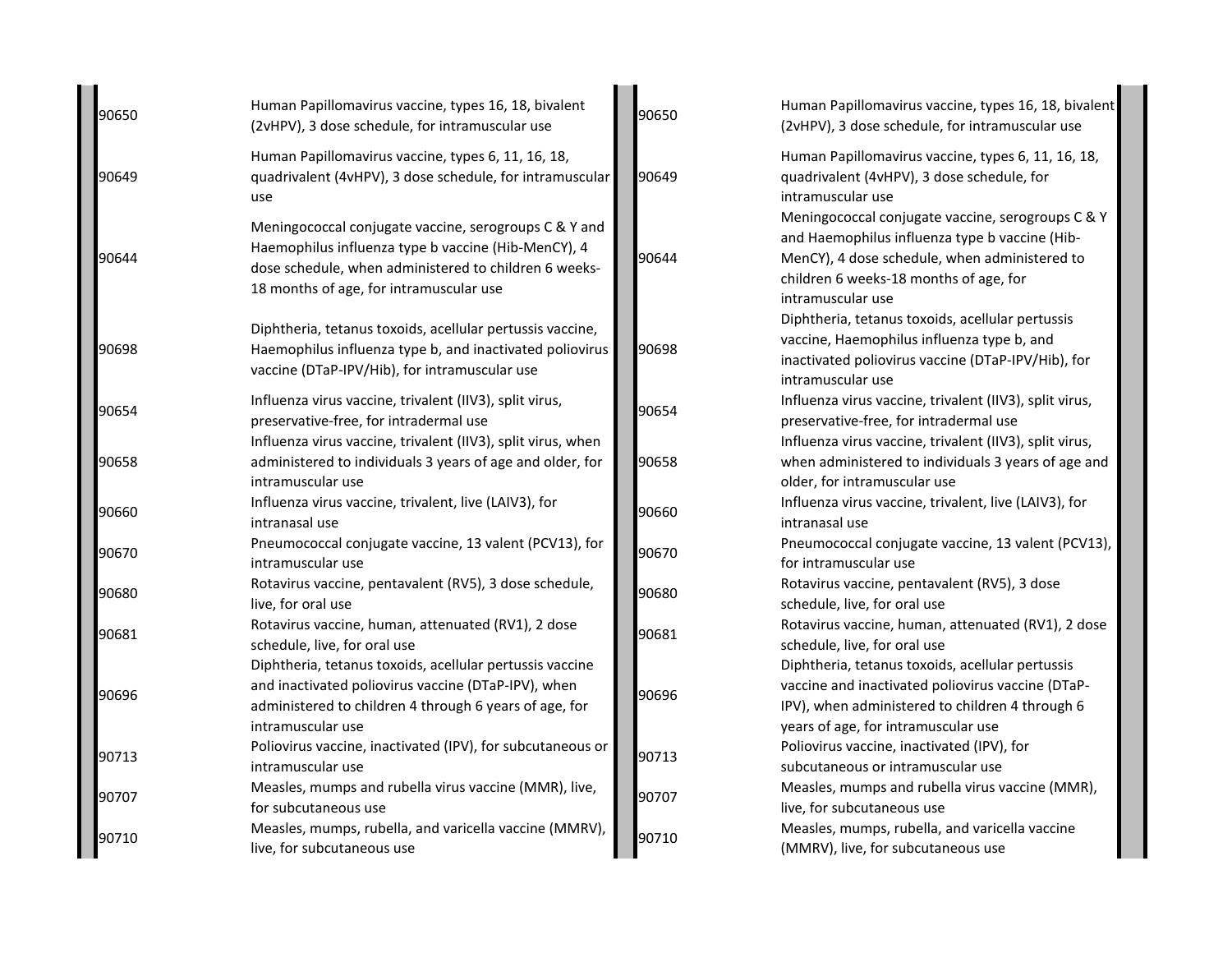| Tetanus and diphtheria toxoids adsorbed (Td),<br>preservative free, when administered to individuals 7<br>years or older, for intramuscular use                                                      | 90714                                                                                                                                                                                       | Tetanus and diphtheria toxoids adsorbed (Td),<br>preservative free, when administered to individuals 7<br>years or older, for intramuscular use                                                      |
|------------------------------------------------------------------------------------------------------------------------------------------------------------------------------------------------------|---------------------------------------------------------------------------------------------------------------------------------------------------------------------------------------------|------------------------------------------------------------------------------------------------------------------------------------------------------------------------------------------------------|
| Tetanus, diphtheria toxoids and acellular pertussis<br>vaccine (Tdap), when administered to individuals 7 years<br>or older, for intramuscular use                                                   | 90715                                                                                                                                                                                       | Tetanus, diphtheria toxoids and acellular pertussis<br>vaccine (Tdap), when administered to individuals 7<br>years or older, for intramuscular use                                                   |
| Varicella virus vaccine (VAR), live, for subcutaneous use                                                                                                                                            | 90716                                                                                                                                                                                       | Varicella virus vaccine (VAR), live, for subcutaneous<br>use                                                                                                                                         |
| Shingles vaccine (HZV), live, for subcutaneous injection<br>(individuals 60+ years old)                                                                                                              | 90736                                                                                                                                                                                       | Shingles vaccine (HZV), live, for subcutaneous<br>injection (individuals 60+ years old)                                                                                                              |
| Pneumococcal polysaccharide vaccine, 23-valent<br>(PPSV23), adult or immunosuppressed patient dosage,<br>when administered to individuals 2 years or older, for<br>subcutaneous or intramuscular use | 90732                                                                                                                                                                                       | Pneumococcal polysaccharide vaccine, 23-valent<br>(PPSV23), adult or immunosuppressed patient<br>dosage, when administered to individuals 2 years or<br>older, for subcutaneous or intramuscular use |
| Meningococcal polysaccharide vaccine, serogroups A, C,<br>Y, W-135, quadrivalent (MPSV4), for subcutaneous use                                                                                       | 90733                                                                                                                                                                                       | Meningococcal polysaccharide vaccine, serogroups<br>A, C, Y, W-135, quadrivalent (MPSV4), for<br>subcutaneous use                                                                                    |
| Meningococcal conjugate vaccine, serogroups A, C, Y and<br>W-135, quadrivalent (MenACWY), for intramuscular use                                                                                      | 90734                                                                                                                                                                                       | Meningococcal conjugate vaccine, serogroups A, C, Y<br>and W-135, quadrivalent (MenACWY), for<br>intramuscular use                                                                                   |
| Hepatitis B vaccine (HepB), dialysis or<br>immunosuppressed patient dosage, 3 dose schedule, for<br>intramuscular use                                                                                | 90740                                                                                                                                                                                       | Hepatitis B vaccine (HepB), dialysis or<br>immunosuppressed patient dosage, 3 dose schedule,<br>for intramuscular use                                                                                |
| Hepatitis B vaccine (HepB), adult dosage, 3 dose<br>schedule, for intramuscular use                                                                                                                  | 90746                                                                                                                                                                                       | Hepatitis B vaccine (HepB), adult dosage, 3 dose<br>schedule, for intramuscular use<br>Hepatitis B vaccine (HepB), dialysis or                                                                       |
| immunosuppressed patient dosage, 4 dose schedule, for<br>intramuscular use                                                                                                                           | 90747                                                                                                                                                                                       | immunosuppressed patient dosage, 4 dose schedule,<br>for intramuscular use                                                                                                                           |
|                                                                                                                                                                                                      |                                                                                                                                                                                             |                                                                                                                                                                                                      |
|                                                                                                                                                                                                      |                                                                                                                                                                                             | Skin test; tuberculosis, intradermal                                                                                                                                                                 |
|                                                                                                                                                                                                      |                                                                                                                                                                                             | Collection of venous blood by venipuncture                                                                                                                                                           |
|                                                                                                                                                                                                      |                                                                                                                                                                                             | Alcohol (ethanol), breath                                                                                                                                                                            |
|                                                                                                                                                                                                      | Hepatitis B vaccine (HepB), dialysis or<br><b>CLIA Exempt Tests/Labs</b><br>Skin test; tuberculosis, intradermal<br>Collection of venous blood by venipuncture<br>Alcohol (ethanol), breath | <b>CLIA Exempt Tests/Labs</b><br>86580<br>36415<br>82075                                                                                                                                             |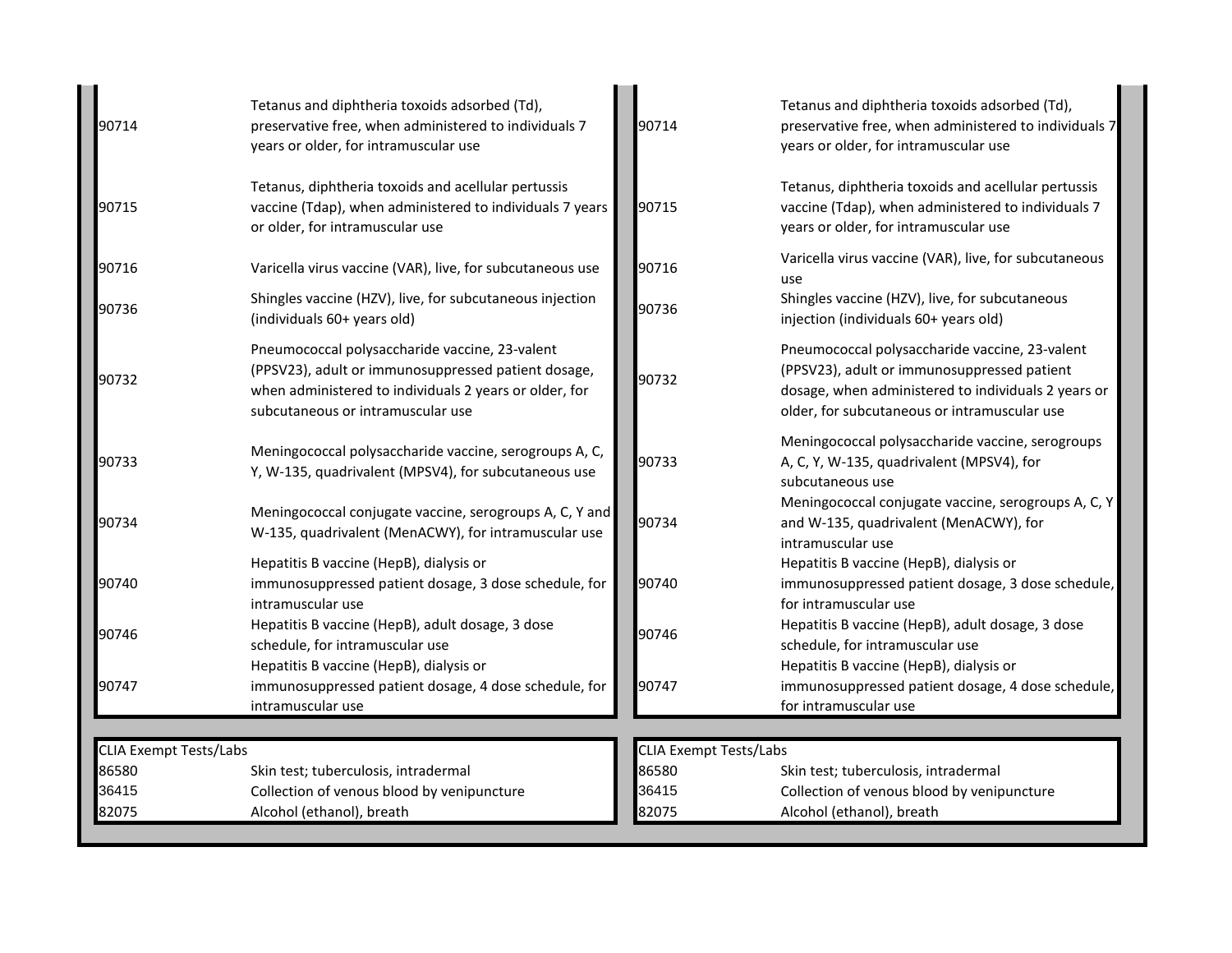|                                | MH and SUD Assessment, Evaluation and Testing                                                                                                                                                                                                                                                                                                                                   |                                |                                                                                                                                                                                                                                                                                                                                                                                |  |  |  |  |  |
|--------------------------------|---------------------------------------------------------------------------------------------------------------------------------------------------------------------------------------------------------------------------------------------------------------------------------------------------------------------------------------------------------------------------------|--------------------------------|--------------------------------------------------------------------------------------------------------------------------------------------------------------------------------------------------------------------------------------------------------------------------------------------------------------------------------------------------------------------------------|--|--|--|--|--|
|                                |                                                                                                                                                                                                                                                                                                                                                                                 |                                |                                                                                                                                                                                                                                                                                                                                                                                |  |  |  |  |  |
|                                | Behavioral Health Assessment, Evaluation and Testing<br><b>MH Conditions</b>                                                                                                                                                                                                                                                                                                    |                                | Behavioral Health Assessment, Evaluation and Testing<br><b>SUD Conditions</b>                                                                                                                                                                                                                                                                                                  |  |  |  |  |  |
| CPT/HCPCS Modifier Description |                                                                                                                                                                                                                                                                                                                                                                                 | CPT/HCPCS Modifier Description |                                                                                                                                                                                                                                                                                                                                                                                |  |  |  |  |  |
| 90791                          | Psychiatric diagnostic evaluation.                                                                                                                                                                                                                                                                                                                                              | 90791                          | Psychiatric diagnostic evaluation.                                                                                                                                                                                                                                                                                                                                             |  |  |  |  |  |
| 96101                          | Psychological testing (includes psychodiagnostic assessment of<br>emotionality, intellectual abilities, personality and psychopathology,<br>eg, MMPI, Rorschach, WAIS), per hour of the psychologist's or<br>physician's time, both face-to-face time administering tests to the<br>patient and time interpreting these test results and preparing the<br>report                | 96101                          | Psychological testing (includes psychodiagnostic assessment<br>of emotionality, intellectual abilities, personality and<br>psychopathology, eg, MMPI, Rorschach, WAIS), per hour of<br>the psychologist's or physician's time, both face-to-face time<br>administering tests to the patient and time interpreting these<br>test results and preparing the report               |  |  |  |  |  |
| 96111                          | Developmental testing, (includes assessment of motor, language,<br>social, adaptive, and/or cognitive functioning by standardized<br>developmental instruments) with interpretation and report                                                                                                                                                                                  | 96111                          | Developmental testing, (includes assessment of motor,<br>language, social, adaptive, and/or cognitive functioning by<br>standardized developmental instruments) with interpretation<br>and report                                                                                                                                                                              |  |  |  |  |  |
| 96116                          | Neurobehavioral status exam (clinical assessment of thinking,<br>reasoning and judgment, eg, acquired knowledge, attention,<br>language, memory, planning and problem solving, and visual spatial<br>abilities), per hour of the psychologist's or physician's time, both face-<br>to-face time with the patient and time interpreting test results and<br>preparing the report | 96116                          | Neurobehavioral status exam (clinical assessment of thinking,<br>reasoning and judgment, eg, acquired knowledge, attention,<br>language, memory, planning and problem solving, and visual<br>spatial abilities), per hour of the psychologist's or physician's<br>time, both face-to-face time with the patient and time<br>interpreting test results and preparing the report |  |  |  |  |  |
| 96118                          | Neuropsychological testing (eg, Halstead-Reitan Neuropsychological<br>Battery, Wechsler Memory Scales and Wisconsin Card Sorting Test),<br>per hour of the psychologist's or physician's time, both face-to-face<br>time administering tests to the patient and time interpreting these<br>test results and preparing the report                                                | 96118                          | Neuropsychological testing (eg, Halstead-Reitan<br>Neuropsychological Battery, Wechsler Memory Scales and<br>Wisconsin Card Sorting Test), per hour of the psychologist's or<br>physician's time, both face-to-face time administering tests to<br>the patient and time interpreting these test results and<br>preparing the report                                            |  |  |  |  |  |
| 90792                          | Psychiatric diagnostic evaluation - includes medical.<br>Alcohol and/or substance (other than tobacco) abuse structured<br>screening (e.g., Alcohol Use Disorders Identification Test [AUDIT],                                                                                                                                                                                  | 90792                          | Psychiatric diagnostic evaluation - includes medical.                                                                                                                                                                                                                                                                                                                          |  |  |  |  |  |
| G0396<br>G0397                 | Drug Abuse Screening Test [DAST]) and brief intervention (SBI)<br>services, 15 to 30 minutes.<br>Alcohol and/or substance (other than tobacco) abuse structured<br>screening (e.g., AUDIT, DAST) and brief intervention (SBI) services,<br>over 30 minutes.                                                                                                                     | H0001                          | Alcohol and/or drug assessment (not incident to a licensed<br>practitioner's assessment).                                                                                                                                                                                                                                                                                      |  |  |  |  |  |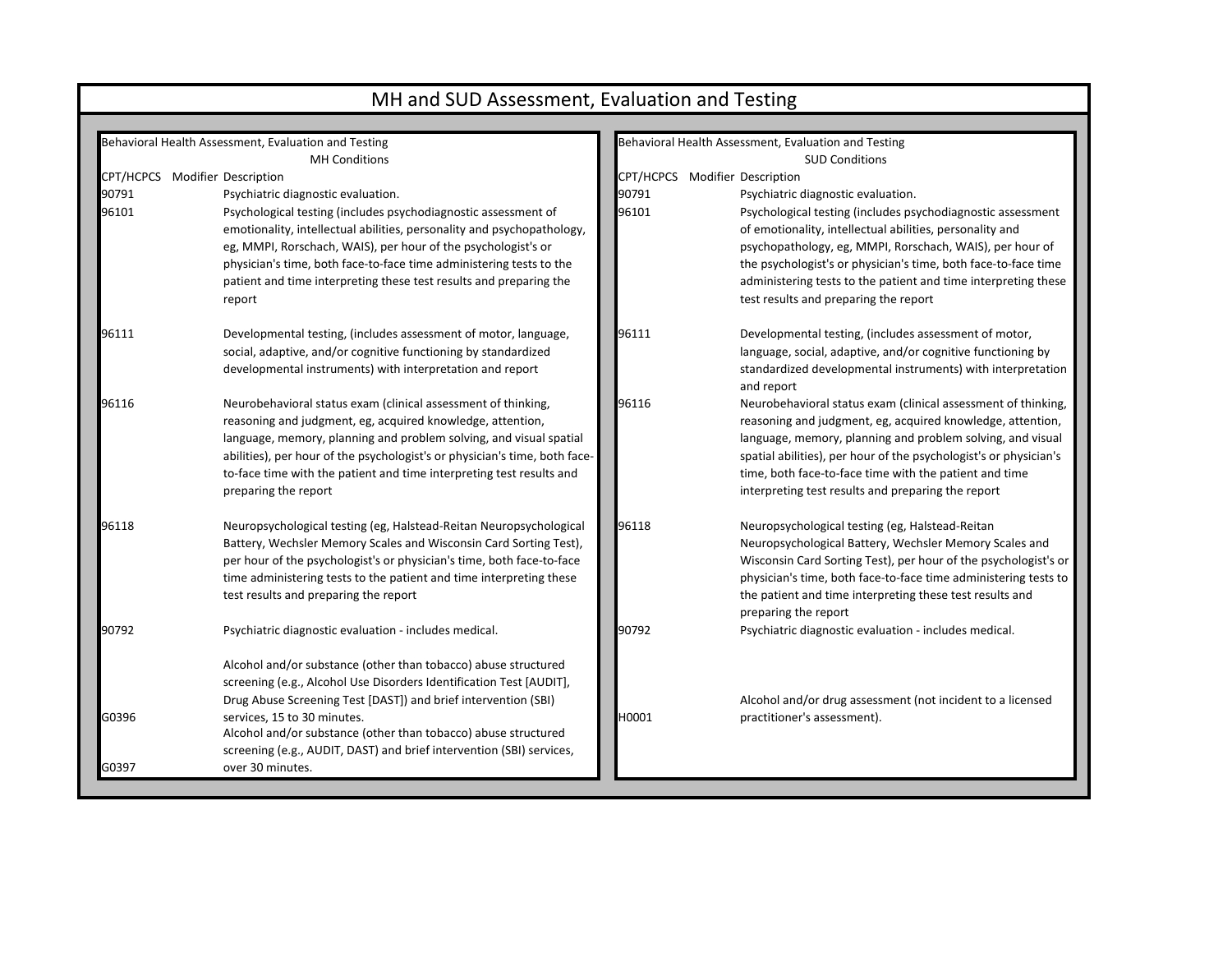### MH and SUD Counseling and Therapy Services/Coding

| Behavioral Health Counseling and Therapy |                                                                  |                    | Behavioral Health Counseling and Therapy                                             |
|------------------------------------------|------------------------------------------------------------------|--------------------|--------------------------------------------------------------------------------------|
|                                          | <b>MH Conditions</b>                                             |                    | <b>SUD Conditions</b>                                                                |
| CPT/HCPCS Modifier Description           |                                                                  | CPT/HCPCS Modifier | Description<br>Psychotherapy, 30 minutes with patient and/or family                  |
| 90832                                    | Psychotherapy, 30 minutes with patient and/or family member.     | 90832              | member.<br>Psychotherapy, 30 minutes with patient and/or family                      |
|                                          | Psychotherapy, 30 minutes with patient and/or family member      |                    | member when performed with an E&M service (list                                      |
|                                          | when performed with an E&M service (list separately in addition  |                    | separately in addition to the code for primary procedure).                           |
|                                          | to the code for primary procedure). (Use 90833 in conjunction    |                    | (Use 90833 in conjunction with 99201-99255,                                          |
| +90833                                   | with 99201-99255, 99304-99337, 99341-99350).                     | +90833             | 99304-99337, 99341-99350).                                                           |
|                                          |                                                                  |                    | Psychotherapy, 45 minutes with patient and/or family                                 |
| 90834                                    | Psychotherapy, 45 minutes with patient and/or family member.     | 90834              | member.                                                                              |
|                                          |                                                                  |                    | Psychotherapy, 45 minutes with patient and/or family                                 |
|                                          | Psychotherapy, 45 minutes with patient and/or family member      |                    | member when performed with an E&M services (list                                     |
|                                          | when performed with an E&M services (list separately in          |                    | separately in addition to the code for primary procedure).                           |
|                                          | addition to the code for primary procedure). (Use 90836 in       |                    | (Use 90836 in conjunction with 99201-99255,                                          |
| +90836                                   | conjunction with 99201-99255, 99304-99337, 99341-99350).         | +90836             | 99304-99337, 99341-99350).                                                           |
|                                          |                                                                  |                    | Psychotherapy, 60 minutes with patient and/or family                                 |
|                                          | Psychotherapy, 60 minutes with patient and/or family member.     |                    | member.                                                                              |
| 90837                                    |                                                                  | 90837              |                                                                                      |
|                                          | Prolonged service in the office or other outpatient setting      |                    | Prolonged service in the office or other outpatient setting                          |
|                                          | requiring direct patient contact beyond the usual service; first |                    | requiring direct patient contact beyond the usual service;                           |
| +99354                                   | hour when added on to 90837                                      | +99354             | first hour when added on to 90837                                                    |
|                                          | Prolonged service in the office or other outpatient setting each |                    | Prolonged service in the office or other outpatient setting                          |
|                                          | additional thirty minutes when added on to +99354 when the       |                    | each additional thirty minutes when added on to +99354                               |
| +99355                                   | +99354 is added on to 90837                                      | +99355             | when the +99354 is added on to 90837                                                 |
|                                          | Psychotherapy, 60 minutes with patient and/or family member      |                    | Psychotherapy, 60 minutes with patient and/or family                                 |
|                                          | when performed with an E&M services (list separately in          |                    | member when performed with an E&M services (list                                     |
|                                          | addition to the code for primary procedure). (Use 90838 in       |                    | separately in addition to the code for primary procedure).                           |
|                                          | conjunction with 99201-99255, 99304-99337, 99341-99350).         |                    | (Use 90838 in conjunction with 99201-99255,                                          |
|                                          | (Use 90785 in conjunction with 90832, 90833, 90834, 90836,       |                    | 99304-99337, 99341-99350). (Use 90785 in conjunction                                 |
|                                          | 90837, 90838 when psychotherapy includes interactive             |                    | with 90832, 90833, 90834, 90836, 90837, 90838 when                                   |
| +90838                                   | complexity services.)                                            | +90838             | psychotherapy includes interactive complexity services.)                             |
| 90839                                    | Psychotherapy for crisis; first 60 minutes.                      | 90839              | Psychotherapy for crisis; first 60 minutes.                                          |
| +90840                                   | Psychotherapy for crisis; each additional 30 minutes.            | +90840             | Psychotherapy for crisis; each additional 30 minutes.                                |
| 90846                                    | Family psychotherapy (without the patient present).              | 90846              | Family psychotherapy (without the patient present).                                  |
|                                          | Family psychotherapy (conjoint psychotherapy) (with patient      |                    | Family psychotherapy (conjoint psychotherapy) (with                                  |
| 90847                                    | present).                                                        | 90847              | patient present).                                                                    |
| 90849                                    | Multiple-family group psychotherapy.                             | 90849              | Multiple-family group psychotherapy.                                                 |
|                                          |                                                                  |                    | Group psychotherapy (other than of a multiple-family                                 |
| 90853                                    | Group psychotherapy (other than of a multiple-family group).     | 90853              | group).                                                                              |
|                                          |                                                                  |                    | Interactive Complexity when added on to a psychotherapy                              |
| +90785                                   | Interactive Complexity when added on to a psychotherapy code     | +90785             | code                                                                                 |
| H2012                                    | MH Day Treatment (hourly)                                        | H0004              | BH counseling and therapy, per 15 minutes.                                           |
|                                          |                                                                  |                    | BH counseling and therapy, per 15 minutes. (patient in                               |
| H2020                                    | MH Day Treatment (per diem)                                      | H0004<br>UT.       | crisis).                                                                             |
| H2015                                    | Intensive Home-Based Treatment                                   | H0005              | Alcohol and/or drug services; group counseling by a<br>clinician.                    |
|                                          |                                                                  |                    |                                                                                      |
| H0040                                    |                                                                  | H0015              | Alcohol and/or drug services; intensive outpatient LOC -                             |
|                                          | Assertive Community Treatment, Licensed/Master's billing event   |                    | group counseling only<br>Alcohol and/or drug services; partial hospitalization LOC - |
| H0040                                    | Assertive Community Treatment, Bachelor's billing event          | H0015<br>TG        | group counseling only                                                                |
|                                          |                                                                  |                    |                                                                                      |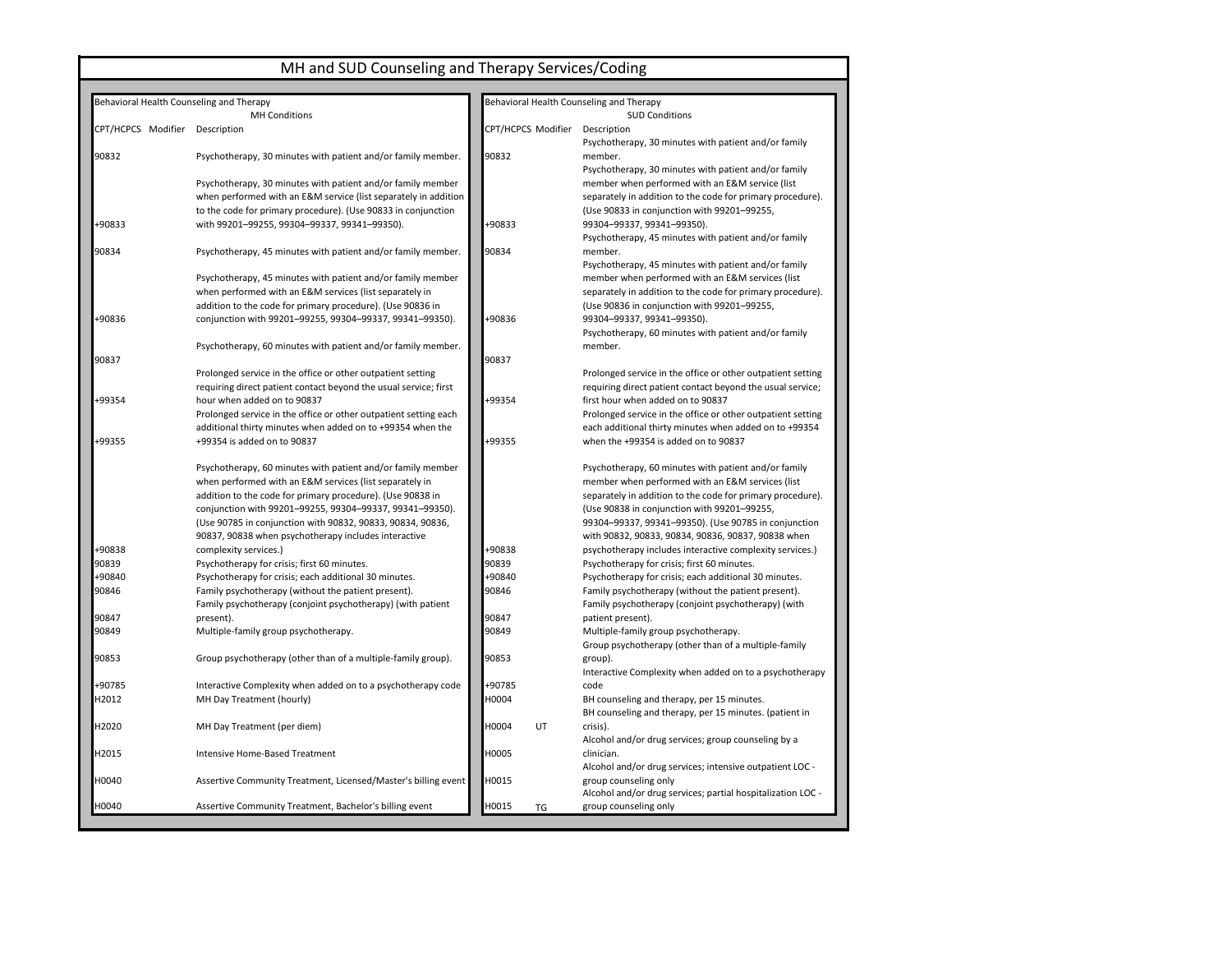# MH and SUD Coordination and Support Services

|                  | Behavioral Health Coordination and Support Services              |           | Behavioral Health Coordination and Support Services |  |
|------------------|------------------------------------------------------------------|-----------|-----------------------------------------------------|--|
|                  | <b>MH</b> Conditions                                             |           | <b>SUD Conditions</b>                               |  |
| <b>CPT/HCPCS</b> | Modifier Description                                             | CPT/HCPCS | Modifier Description                                |  |
| H2017            | Psychosocial Rehabilitation performed by QMHS (not LPN)          | H0006     | Alcohol and/or drug services; case management       |  |
|                  |                                                                  | H0038     | Peer Recovery Support                               |  |
| H2019            | Therapeutic Behavioral Services performed by QMHS (not RN)       |           |                                                     |  |
| H0036            | Community Psychiatric Supportive Treatment                       |           |                                                     |  |
| H0038            | Peer Recovery Support                                            |           |                                                     |  |
|                  | Individual Placement and Support - Supported Employment, initial |           |                                                     |  |
| H2023            | visit                                                            |           |                                                     |  |
| H2025            | Individual Placement and Support - Supported Employment,         |           |                                                     |  |
|                  | ongoing visits                                                   |           |                                                     |  |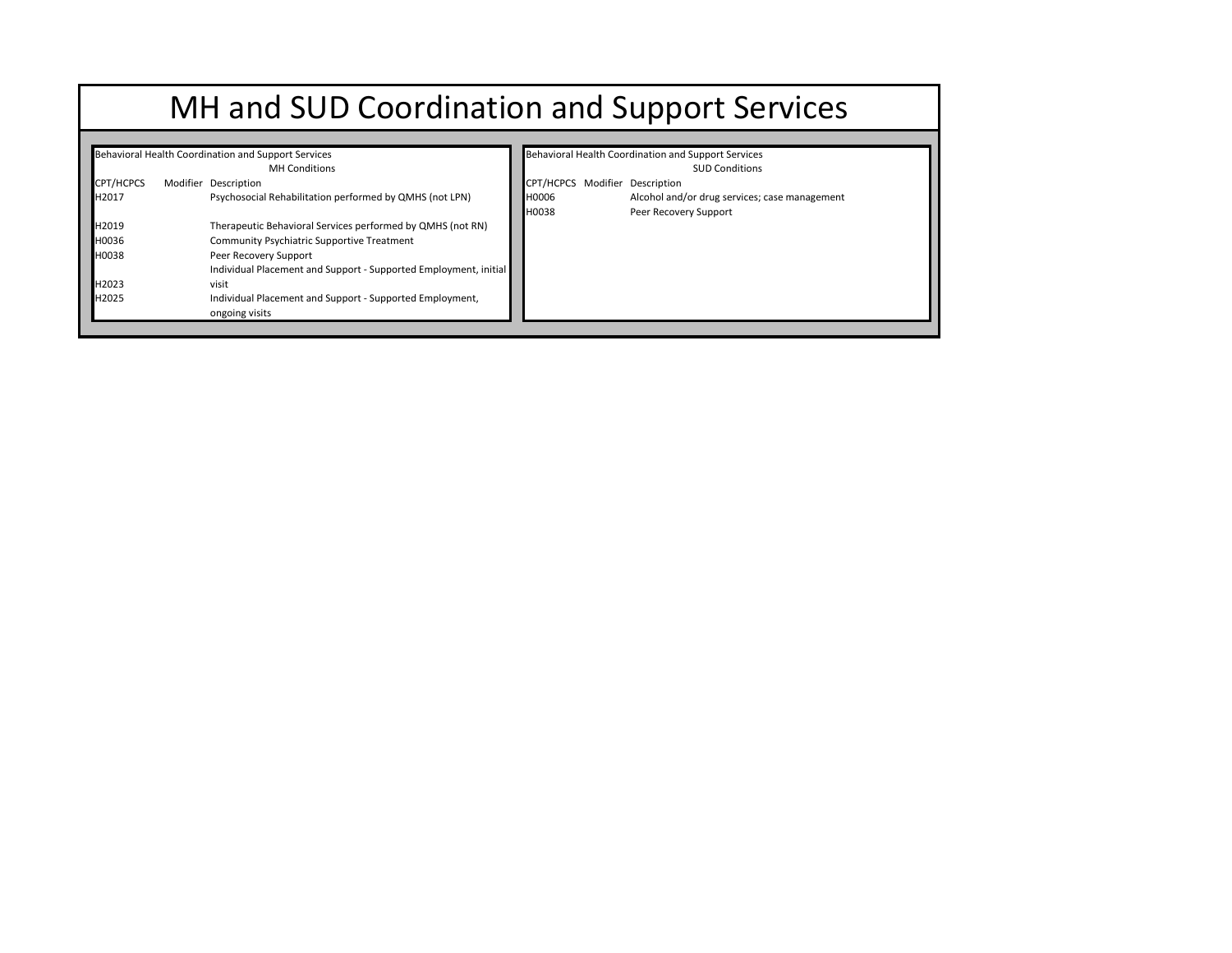| <b>SUD Residential</b> |                 |                                                                                                            |  |  |  |  |  |
|------------------------|-----------------|------------------------------------------------------------------------------------------------------------|--|--|--|--|--|
|                        |                 |                                                                                                            |  |  |  |  |  |
|                        |                 | <b>SUD Residential Treatment, including withdrawal management</b>                                          |  |  |  |  |  |
|                        |                 | <b>SUD Conditions</b>                                                                                      |  |  |  |  |  |
| CPT/HCPCS              | Modifier        | Description                                                                                                |  |  |  |  |  |
| H0012                  |                 | Alcohol and/or drug services; sub-acute detoxification (residential addiction program outpatient)          |  |  |  |  |  |
| H0010                  |                 | Alcohol and/or drug services; sub acute detoxification (residential addiction program inpatient). (3.2-WM) |  |  |  |  |  |
| H0011                  |                 | Alcohol and/or drug services; acute detoxification (residential addiction program inpatient). (3.7-WM)     |  |  |  |  |  |
| H2034                  |                 | Alcohol and/or drug abuse halfway house services, per diem. (3.1)                                          |  |  |  |  |  |
| H2036                  | H <sub>II</sub> | Alcohol and/or other drug treatment program, per diem. Cognitive Impairment. (3.3) New Beginnings          |  |  |  |  |  |
| H2036                  |                 | Alcohol and/or other drug treatment program, per diem. (3.5)                                               |  |  |  |  |  |
| H2036                  | TG              | Alcohol and/or other drug treatment program, per diem. (3.7)                                               |  |  |  |  |  |
|                        |                 |                                                                                                            |  |  |  |  |  |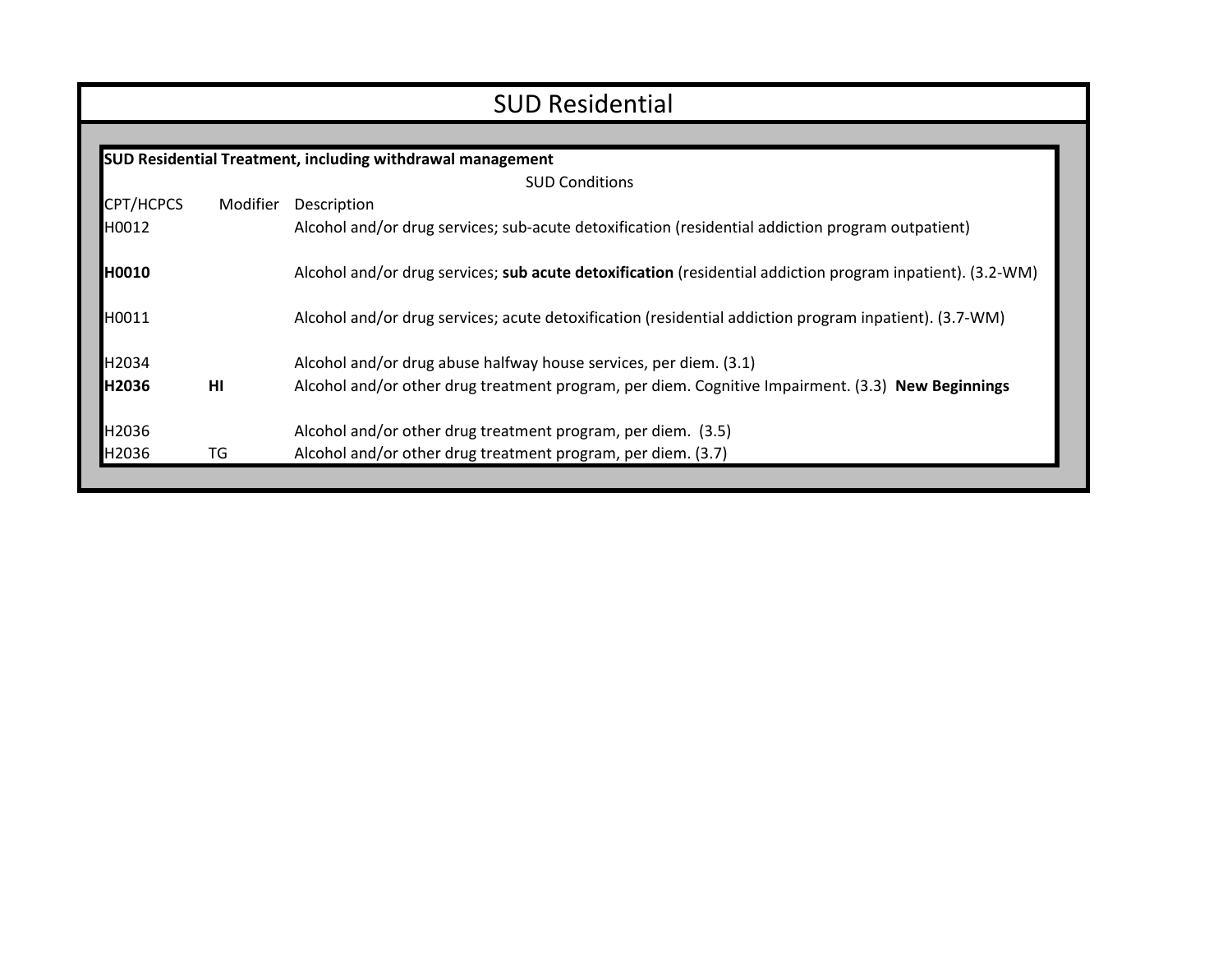| <b>Permanent Supportive Housing</b><br>Private Apartments, House,<br>Duplex, Condo<br>Provides access both to affordable housing and to a flexible and comprehensive array of supportive services designed to help tenants<br>Home Ownership<br>to achieve and sustain housing stability and to move toward recovery. Housing is covered by Ohio tenant landlord law. PSH is an<br>evidence-based practice for people with mental illnesses and is typically defined by the following features:<br><b>Supportive Housing</b><br>Tenant households execute leases (or sub-lease) agreements with the same rights and responsibilities as other households renting<br>Section 8 Voucher<br>housing in the community;<br>Supportive services are readily available to tenants, are designed to promote housing stability and include access to crisis services<br><b>Housing First</b><br>24 hours a day, seven days a week;<br>Supportive services are flexible and individualized, adjusted to meet the tenants' evolving needs and preferences;<br>On-going participation in supportive services is not required for tenants to retain their housing; and<br>MHB, Alpine, Dalton, Wood Pointe<br>Access to the housing opportunity and the services is not time-limited.<br>code M2200<br><b>Recovery Residence</b><br>Level 1 Recovery Residence<br>Level 2 Recovery Residence<br>Housing for individuals recovering from alcoholism or drug addiction that provides an alcohol and drug-free environment, peer support<br>Permanent Housing<br>A housing setting located in the community of the individual's<br>and assistance with obtaining services. Other services may include addiction recovery aids, employment assistance, room and board,<br>choice and may be scattered site or a single site housing<br>Sober House<br>and various levels of recovery based services. House rules and administrative rules apply. Treatment services are received off site<br>complex. Services and supports are not mandatory. May have<br>and billed separately, if applicable. Agency- or owner-operated with various levels of staff. Resident's often live in a congregate<br>some expectations which is agreed to within the lease if included<br>Oxford<br>setting. May have a standard tenant landlord lease or general lease agreement with program rules. Recovery Housing levels are<br>in the housing. Supports can be on-site or off-site depending on<br>defined by the following features:<br>individual need and specific setting.<br>Revovery Housing code H0047<br>evel 1: Peer-run, democratically run; housing often provided in shared living environments such as single family residences; most<br>Length of stay is determined by the lease and individual not a<br>often no paid positions to run the housing. Support services include self-help and drug screening, house meetings.<br>program.<br>Level 2: Monitored by one house manager who screens potential residents; shared living environment such as single family<br>residences; structured. Support services include self-help and drug screenings, no clinical services provided in house. Referral<br>linkages to community based services may be available.<br>OhioMHAS Licensed Type 2 or<br><b>Service Enriched Housing</b><br>Type 3<br>A housing setting (service-enriched housing) in which a person living in an apartment or shared living setting where he/she entered |  |
|-----------------------------------------------------------------------------------------------------------------------------------------------------------------------------------------------------------------------------------------------------------------------------------------------------------------------------------------------------------------------------------------------------------------------------------------------------------------------------------------------------------------------------------------------------------------------------------------------------------------------------------------------------------------------------------------------------------------------------------------------------------------------------------------------------------------------------------------------------------------------------------------------------------------------------------------------------------------------------------------------------------------------------------------------------------------------------------------------------------------------------------------------------------------------------------------------------------------------------------------------------------------------------------------------------------------------------------------------------------------------------------------------------------------------------------------------------------------------------------------------------------------------------------------------------------------------------------------------------------------------------------------------------------------------------------------------------------------------------------------------------------------------------------------------------------------------------------------------------------------------------------------------------------------------------------------------------------------------------------------------------------------------------------------------------------------------------------------------------------------------------------------------------------------------------------------------------------------------------------------------------------------------------------------------------------------------------------------------------------------------------------------------------------------------------------------------------------------------------------------------------------------------------------------------------------------------------------------------------------------------------------------------------------------------------------------------------------------------------------------------------------------------------------------------------------------------------------------------------------------------------------------------------------------------------------------------------------------------------------------------------------------------------------------------------------------------------------------------------------------------------------------------------------------------------------------------------------------------------------------------------------------------------------------------------------------------------------------------------------------------------------------------------------------------------------------------------------------------|--|
|                                                                                                                                                                                                                                                                                                                                                                                                                                                                                                                                                                                                                                                                                                                                                                                                                                                                                                                                                                                                                                                                                                                                                                                                                                                                                                                                                                                                                                                                                                                                                                                                                                                                                                                                                                                                                                                                                                                                                                                                                                                                                                                                                                                                                                                                                                                                                                                                                                                                                                                                                                                                                                                                                                                                                                                                                                                                                                                                                                                                                                                                                                                                                                                                                                                                                                                                                                                                                                                                       |  |
|                                                                                                                                                                                                                                                                                                                                                                                                                                                                                                                                                                                                                                                                                                                                                                                                                                                                                                                                                                                                                                                                                                                                                                                                                                                                                                                                                                                                                                                                                                                                                                                                                                                                                                                                                                                                                                                                                                                                                                                                                                                                                                                                                                                                                                                                                                                                                                                                                                                                                                                                                                                                                                                                                                                                                                                                                                                                                                                                                                                                                                                                                                                                                                                                                                                                                                                                                                                                                                                                       |  |
|                                                                                                                                                                                                                                                                                                                                                                                                                                                                                                                                                                                                                                                                                                                                                                                                                                                                                                                                                                                                                                                                                                                                                                                                                                                                                                                                                                                                                                                                                                                                                                                                                                                                                                                                                                                                                                                                                                                                                                                                                                                                                                                                                                                                                                                                                                                                                                                                                                                                                                                                                                                                                                                                                                                                                                                                                                                                                                                                                                                                                                                                                                                                                                                                                                                                                                                                                                                                                                                                       |  |
|                                                                                                                                                                                                                                                                                                                                                                                                                                                                                                                                                                                                                                                                                                                                                                                                                                                                                                                                                                                                                                                                                                                                                                                                                                                                                                                                                                                                                                                                                                                                                                                                                                                                                                                                                                                                                                                                                                                                                                                                                                                                                                                                                                                                                                                                                                                                                                                                                                                                                                                                                                                                                                                                                                                                                                                                                                                                                                                                                                                                                                                                                                                                                                                                                                                                                                                                                                                                                                                                       |  |
|                                                                                                                                                                                                                                                                                                                                                                                                                                                                                                                                                                                                                                                                                                                                                                                                                                                                                                                                                                                                                                                                                                                                                                                                                                                                                                                                                                                                                                                                                                                                                                                                                                                                                                                                                                                                                                                                                                                                                                                                                                                                                                                                                                                                                                                                                                                                                                                                                                                                                                                                                                                                                                                                                                                                                                                                                                                                                                                                                                                                                                                                                                                                                                                                                                                                                                                                                                                                                                                                       |  |
|                                                                                                                                                                                                                                                                                                                                                                                                                                                                                                                                                                                                                                                                                                                                                                                                                                                                                                                                                                                                                                                                                                                                                                                                                                                                                                                                                                                                                                                                                                                                                                                                                                                                                                                                                                                                                                                                                                                                                                                                                                                                                                                                                                                                                                                                                                                                                                                                                                                                                                                                                                                                                                                                                                                                                                                                                                                                                                                                                                                                                                                                                                                                                                                                                                                                                                                                                                                                                                                                       |  |
|                                                                                                                                                                                                                                                                                                                                                                                                                                                                                                                                                                                                                                                                                                                                                                                                                                                                                                                                                                                                                                                                                                                                                                                                                                                                                                                                                                                                                                                                                                                                                                                                                                                                                                                                                                                                                                                                                                                                                                                                                                                                                                                                                                                                                                                                                                                                                                                                                                                                                                                                                                                                                                                                                                                                                                                                                                                                                                                                                                                                                                                                                                                                                                                                                                                                                                                                                                                                                                                                       |  |
|                                                                                                                                                                                                                                                                                                                                                                                                                                                                                                                                                                                                                                                                                                                                                                                                                                                                                                                                                                                                                                                                                                                                                                                                                                                                                                                                                                                                                                                                                                                                                                                                                                                                                                                                                                                                                                                                                                                                                                                                                                                                                                                                                                                                                                                                                                                                                                                                                                                                                                                                                                                                                                                                                                                                                                                                                                                                                                                                                                                                                                                                                                                                                                                                                                                                                                                                                                                                                                                                       |  |
|                                                                                                                                                                                                                                                                                                                                                                                                                                                                                                                                                                                                                                                                                                                                                                                                                                                                                                                                                                                                                                                                                                                                                                                                                                                                                                                                                                                                                                                                                                                                                                                                                                                                                                                                                                                                                                                                                                                                                                                                                                                                                                                                                                                                                                                                                                                                                                                                                                                                                                                                                                                                                                                                                                                                                                                                                                                                                                                                                                                                                                                                                                                                                                                                                                                                                                                                                                                                                                                                       |  |
|                                                                                                                                                                                                                                                                                                                                                                                                                                                                                                                                                                                                                                                                                                                                                                                                                                                                                                                                                                                                                                                                                                                                                                                                                                                                                                                                                                                                                                                                                                                                                                                                                                                                                                                                                                                                                                                                                                                                                                                                                                                                                                                                                                                                                                                                                                                                                                                                                                                                                                                                                                                                                                                                                                                                                                                                                                                                                                                                                                                                                                                                                                                                                                                                                                                                                                                                                                                                                                                                       |  |
|                                                                                                                                                                                                                                                                                                                                                                                                                                                                                                                                                                                                                                                                                                                                                                                                                                                                                                                                                                                                                                                                                                                                                                                                                                                                                                                                                                                                                                                                                                                                                                                                                                                                                                                                                                                                                                                                                                                                                                                                                                                                                                                                                                                                                                                                                                                                                                                                                                                                                                                                                                                                                                                                                                                                                                                                                                                                                                                                                                                                                                                                                                                                                                                                                                                                                                                                                                                                                                                                       |  |
|                                                                                                                                                                                                                                                                                                                                                                                                                                                                                                                                                                                                                                                                                                                                                                                                                                                                                                                                                                                                                                                                                                                                                                                                                                                                                                                                                                                                                                                                                                                                                                                                                                                                                                                                                                                                                                                                                                                                                                                                                                                                                                                                                                                                                                                                                                                                                                                                                                                                                                                                                                                                                                                                                                                                                                                                                                                                                                                                                                                                                                                                                                                                                                                                                                                                                                                                                                                                                                                                       |  |
|                                                                                                                                                                                                                                                                                                                                                                                                                                                                                                                                                                                                                                                                                                                                                                                                                                                                                                                                                                                                                                                                                                                                                                                                                                                                                                                                                                                                                                                                                                                                                                                                                                                                                                                                                                                                                                                                                                                                                                                                                                                                                                                                                                                                                                                                                                                                                                                                                                                                                                                                                                                                                                                                                                                                                                                                                                                                                                                                                                                                                                                                                                                                                                                                                                                                                                                                                                                                                                                                       |  |
|                                                                                                                                                                                                                                                                                                                                                                                                                                                                                                                                                                                                                                                                                                                                                                                                                                                                                                                                                                                                                                                                                                                                                                                                                                                                                                                                                                                                                                                                                                                                                                                                                                                                                                                                                                                                                                                                                                                                                                                                                                                                                                                                                                                                                                                                                                                                                                                                                                                                                                                                                                                                                                                                                                                                                                                                                                                                                                                                                                                                                                                                                                                                                                                                                                                                                                                                                                                                                                                                       |  |
| <b>Adult Family Home</b><br>into an agreement that is NOT covered by Ohio tenant landlord law. Housing is contingent upon adherence to rules or specific<br>services. Financial sponsorship and/or provision of some degree of on-site supervision. Will be ADAMH/CMH/ADAS Board or provider                                                                                                                                                                                                                                                                                                                                                                                                                                                                                                                                                                                                                                                                                                                                                                                                                                                                                                                                                                                                                                                                                                                                                                                                                                                                                                                                                                                                                                                                                                                                                                                                                                                                                                                                                                                                                                                                                                                                                                                                                                                                                                                                                                                                                                                                                                                                                                                                                                                                                                                                                                                                                                                                                                                                                                                                                                                                                                                                                                                                                                                                                                                                                                          |  |
| Adult Group Home<br>owner owned and managed.                                                                                                                                                                                                                                                                                                                                                                                                                                                                                                                                                                                                                                                                                                                                                                                                                                                                                                                                                                                                                                                                                                                                                                                                                                                                                                                                                                                                                                                                                                                                                                                                                                                                                                                                                                                                                                                                                                                                                                                                                                                                                                                                                                                                                                                                                                                                                                                                                                                                                                                                                                                                                                                                                                                                                                                                                                                                                                                                                                                                                                                                                                                                                                                                                                                                                                                                                                                                                          |  |
| Next Step Housing                                                                                                                                                                                                                                                                                                                                                                                                                                                                                                                                                                                                                                                                                                                                                                                                                                                                                                                                                                                                                                                                                                                                                                                                                                                                                                                                                                                                                                                                                                                                                                                                                                                                                                                                                                                                                                                                                                                                                                                                                                                                                                                                                                                                                                                                                                                                                                                                                                                                                                                                                                                                                                                                                                                                                                                                                                                                                                                                                                                                                                                                                                                                                                                                                                                                                                                                                                                                                                                     |  |
| Supervised Group Living<br>SEH code M2200                                                                                                                                                                                                                                                                                                                                                                                                                                                                                                                                                                                                                                                                                                                                                                                                                                                                                                                                                                                                                                                                                                                                                                                                                                                                                                                                                                                                                                                                                                                                                                                                                                                                                                                                                                                                                                                                                                                                                                                                                                                                                                                                                                                                                                                                                                                                                                                                                                                                                                                                                                                                                                                                                                                                                                                                                                                                                                                                                                                                                                                                                                                                                                                                                                                                                                                                                                                                                             |  |
| Private Apartments, House,<br><b>Group Home</b>                                                                                                                                                                                                                                                                                                                                                                                                                                                                                                                                                                                                                                                                                                                                                                                                                                                                                                                                                                                                                                                                                                                                                                                                                                                                                                                                                                                                                                                                                                                                                                                                                                                                                                                                                                                                                                                                                                                                                                                                                                                                                                                                                                                                                                                                                                                                                                                                                                                                                                                                                                                                                                                                                                                                                                                                                                                                                                                                                                                                                                                                                                                                                                                                                                                                                                                                                                                                                       |  |
| Duplex, Condo<br>A congregate living environment to provide supervised care to individuals 18 years or older. Licensed by the state, includes room and                                                                                                                                                                                                                                                                                                                                                                                                                                                                                                                                                                                                                                                                                                                                                                                                                                                                                                                                                                                                                                                                                                                                                                                                                                                                                                                                                                                                                                                                                                                                                                                                                                                                                                                                                                                                                                                                                                                                                                                                                                                                                                                                                                                                                                                                                                                                                                                                                                                                                                                                                                                                                                                                                                                                                                                                                                                                                                                                                                                                                                                                                                                                                                                                                                                                                                                |  |
| Home Ownership<br>board and may or may not include personal care or mental health services. Reasons for this placement level of care are more<br>environmental in nature than psychiatric. May provide supervision, social services and accommodations, but treatment services are                                                                                                                                                                                                                                                                                                                                                                                                                                                                                                                                                                                                                                                                                                                                                                                                                                                                                                                                                                                                                                                                                                                                                                                                                                                                                                                                                                                                                                                                                                                                                                                                                                                                                                                                                                                                                                                                                                                                                                                                                                                                                                                                                                                                                                                                                                                                                                                                                                                                                                                                                                                                                                                                                                                                                                                                                                                                                                                                                                                                                                                                                                                                                                                    |  |
| <b>Supportive Housing</b><br>provided separately and service intensity will vary from client to client. May or may not be a long term more permanent housing<br>depending on level of care needed for consumer.                                                                                                                                                                                                                                                                                                                                                                                                                                                                                                                                                                                                                                                                                                                                                                                                                                                                                                                                                                                                                                                                                                                                                                                                                                                                                                                                                                                                                                                                                                                                                                                                                                                                                                                                                                                                                                                                                                                                                                                                                                                                                                                                                                                                                                                                                                                                                                                                                                                                                                                                                                                                                                                                                                                                                                                                                                                                                                                                                                                                                                                                                                                                                                                                                                                       |  |
| Section 8 Voucher                                                                                                                                                                                                                                                                                                                                                                                                                                                                                                                                                                                                                                                                                                                                                                                                                                                                                                                                                                                                                                                                                                                                                                                                                                                                                                                                                                                                                                                                                                                                                                                                                                                                                                                                                                                                                                                                                                                                                                                                                                                                                                                                                                                                                                                                                                                                                                                                                                                                                                                                                                                                                                                                                                                                                                                                                                                                                                                                                                                                                                                                                                                                                                                                                                                                                                                                                                                                                                                     |  |
| <b>Housing First</b><br>A congregate or shared living setting that includes room, board,                                                                                                                                                                                                                                                                                                                                                                                                                                                                                                                                                                                                                                                                                                                                                                                                                                                                                                                                                                                                                                                                                                                                                                                                                                                                                                                                                                                                                                                                                                                                                                                                                                                                                                                                                                                                                                                                                                                                                                                                                                                                                                                                                                                                                                                                                                                                                                                                                                                                                                                                                                                                                                                                                                                                                                                                                                                                                                                                                                                                                                                                                                                                                                                                                                                                                                                                                                              |  |
| and personal care as part of tenant rent. Depending on residents<br><b>Residential Care Facilities (Health)</b><br><b>Residential Care</b><br>level of functioning and care needs, may have 24/7 staffing, and                                                                                                                                                                                                                                                                                                                                                                                                                                                                                                                                                                                                                                                                                                                                                                                                                                                                                                                                                                                                                                                                                                                                                                                                                                                                                                                                                                                                                                                                                                                                                                                                                                                                                                                                                                                                                                                                                                                                                                                                                                                                                                                                                                                                                                                                                                                                                                                                                                                                                                                                                                                                                                                                                                                                                                                                                                                                                                                                                                                                                                                                                                                                                                                                                                                        |  |
| Care<br>assistance with activities of daily living. Services are included<br>icensed through the Ohio Department of Health — may or may not share a bedroom. Residential care facility" is a home that provides<br>• Assisted Living<br>and delivered as defined in license. A resident agreement that<br>either of the following: (a) Accommodations for 17 or more unrelated individuals and supervision and personal care services for three                                                                                                                                                                                                                                                                                                                                                                                                                                                                                                                                                                                                                                                                                                                                                                                                                                                                                                                                                                                                                                                                                                                                                                                                                                                                                                                                                                                                                                                                                                                                                                                                                                                                                                                                                                                                                                                                                                                                                                                                                                                                                                                                                                                                                                                                                                                                                                                                                                                                                                                                                                                                                                                                                                                                                                                                                                                                                                                                                                                                                       |  |
| includes participation in services may be applicable. Residential<br>or more of those individuals who are dependent on the services of others by reason of age or physical or mental impairment;<br>County Home                                                                                                                                                                                                                                                                                                                                                                                                                                                                                                                                                                                                                                                                                                                                                                                                                                                                                                                                                                                                                                                                                                                                                                                                                                                                                                                                                                                                                                                                                                                                                                                                                                                                                                                                                                                                                                                                                                                                                                                                                                                                                                                                                                                                                                                                                                                                                                                                                                                                                                                                                                                                                                                                                                                                                                                                                                                                                                                                                                                                                                                                                                                                                                                                                                                       |  |
| Residential<br>Care is owned and operated by a private owner or provider<br>mha.ohio.gov 2 OhioMHAS Housing Categories and Definitions - July 2014 (b) Accommodations for three or more unrelated<br>agency.<br>individuals, supervision and personal care services for at least three of those individuals who are dependent on the services of others<br>Group Home<br>by reason of age or physical or mental impairment, and, to at least one of those individuals, supervision of special diets or application                                                                                                                                                                                                                                                                                                                                                                                                                                                                                                                                                                                                                                                                                                                                                                                                                                                                                                                                                                                                                                                                                                                                                                                                                                                                                                                                                                                                                                                                                                                                                                                                                                                                                                                                                                                                                                                                                                                                                                                                                                                                                                                                                                                                                                                                                                                                                                                                                                                                                                                                                                                                                                                                                                                                                                                                                                                                                                                                                    |  |
| May or may not be a long term more permanent housing<br>of dressings or provide for the administration of medication to residents to the extent authorized. Can be called Assisted Living.<br><b>Wrap Around and Subsidized</b><br>depending on level of care needed for the individual. This type of<br><b>Housing</b>                                                                                                                                                                                                                                                                                                                                                                                                                                                                                                                                                                                                                                                                                                                                                                                                                                                                                                                                                                                                                                                                                                                                                                                                                                                                                                                                                                                                                                                                                                                                                                                                                                                                                                                                                                                                                                                                                                                                                                                                                                                                                                                                                                                                                                                                                                                                                                                                                                                                                                                                                                                                                                                                                                                                                                                                                                                                                                                                                                                                                                                                                                                                               |  |
| housing is licensed and is not subject to tenant landlord law but<br><b>Licensed ODODD Facility</b><br>does require a resident agreement.                                                                                                                                                                                                                                                                                                                                                                                                                                                                                                                                                                                                                                                                                                                                                                                                                                                                                                                                                                                                                                                                                                                                                                                                                                                                                                                                                                                                                                                                                                                                                                                                                                                                                                                                                                                                                                                                                                                                                                                                                                                                                                                                                                                                                                                                                                                                                                                                                                                                                                                                                                                                                                                                                                                                                                                                                                                                                                                                                                                                                                                                                                                                                                                                                                                                                                                             |  |
| Refers to any Ohio Department of Developmental Disabilities-licensed group home or community facility (that is not an ICF-IID) where<br>supervision, services and/or accommodations are provided. Examples: Group home for persons with developmental disabilities;<br>Residential facility for persons with developmental disabilities.                                                                                                                                                                                                                                                                                                                                                                                                                                                                                                                                                                                                                                                                                                                                                                                                                                                                                                                                                                                                                                                                                                                                                                                                                                                                                                                                                                                                                                                                                                                                                                                                                                                                                                                                                                                                                                                                                                                                                                                                                                                                                                                                                                                                                                                                                                                                                                                                                                                                                                                                                                                                                                                                                                                                                                                                                                                                                                                                                                                                                                                                                                                              |  |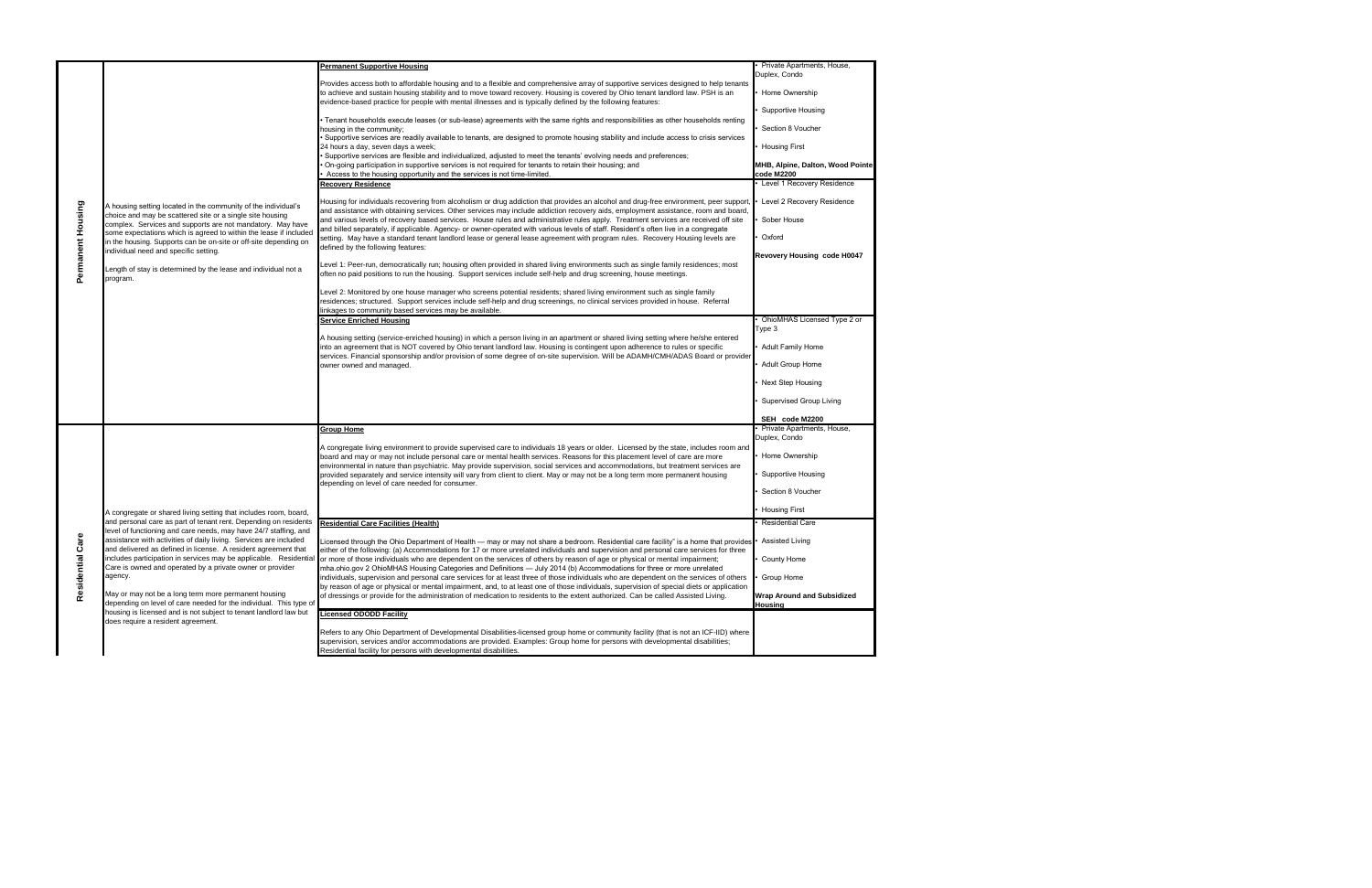| A congregate living environment licensed by a county or state department to provide care to children or adolescents. Reasons for this<br>placement level of care are more environmental in nature than psychiatric. Child Residential Care/Group Home may provide<br>supervision, social services and accommodations, but treatment services are provided separately and service intensity will vary from<br>client to client.<br><b>Temporary</b><br>Acute non-hospital, time-limited residential program with an expected length of occupancy and goals to transition to permanent<br>housing. Includes room and board with referral and access to treatment services that are billed separately.<br>Transitional<br>Time-limited, usually connected to a program with a completion timeframe. Services and supports required as part of program. Stay is<br>not Resident driven.<br>Recovery Residence - Level 3 (IOP required)<br>Level 3 Recovery Residence<br>Time-Limited/Temporary<br>Supervised, organizational hierarchy with administrative oversight; found in all types of residential settings staffed by a facility<br>A short term setting that can include room, board, and/or personal manager. Certified staff or case managers, support services include life skills development, emphasis on clinical services. Services<br>provided through the program are limited.<br>care and supports. A setting that provides support needed for an<br>Recovery Residence - Level 3 (IOP NOT required)<br>Level 3 Recovery Residence<br>identified length of stay per the program or agreement. Intention<br>is for residents to return to previous housing setting; to move into<br>a more permanent housing setting or a break from current<br>Supervised, organizational hierarchy with administrative oversight; found in all types of residential settings staffed by a facility<br>housing. Most often Treatment and/or services are part of facility<br>manager. Certified peer support, support services include life skills development emphasis on non-clinical supports that may include<br>rules. NOT intended as a permanent housing environment. This<br>employments services, daily living skills, social supports. Robust non-clinical programming designed to enhance retention in clinical<br>setting is not subject to tenant landlord law and would not meet<br>services (if applicable) and provide recovery supports.<br>Home and Community Based Settings<br><b>Crisis Care</b><br>Crisis Unit code M2281<br>Provision of short-term care to stabilize person experiencing a psychiatric emergency. Offered as an alternative to inpatient psychiatric<br>unit. Staff 24 hours a day/seven days a week. Treatment services are billed separately.<br><b>Respite Care</b><br>Short-term environment, it may or may not be 24-hour care. Reasons for this type of care are more environmental in nature. May<br>provide supervision, services and accommodations. Treatment services are billed separately.<br>Foster<br>Living situations in which the client resides with a non-related family or person in that person's home for purpose of receiving care,<br>supervision, assistance and accommodations. Treatment services are billed separately. Licensed through the state.<br>OhioMHAS Type 1 Residential<br><b>OhioMHAS Type 1 Residential Facilities</b><br><b>Facilities</b><br>Residential Treatment<br>Provides room, board, personal care and certified mental health services to one or more adults, children or adolescents. The facility is<br>licensed and certified by OhioMHAS. Reasons for this level of care are psychiatric or behavioral in nature environmental. Not a long-<br>term placement as clinical services are on-site. For the purposes of this crosswalk, only the associated room and board for residents<br>A facility/program that is staffed 24 hours a day/seven days a<br>is considered.<br>week and provides room, board, personal care and clinical<br>services on-site as part of the treatment stay. Admission to the<br><b>OhioMHAS Certified SUD Residential Treatment Program</b><br><b>SUD Residential Treatment</b><br>acility/program is determined by clinical and medical need.<br>Programs<br>SUD residential treatment programs provide a structured environment for the delivery of SUD treatment. These programs operate 24<br>hours a day 7 days per week and 365 days per year and are staffed accordingly. SUD treatment is provided under program defined<br>New Beginnings 3.3 code A0740<br>Detox 3.2 code A0741<br>and developed policies and procedures and clinical protocols. For the purposes of this crosswalk, only the associated room and<br>board for residents is considered.<br><b>Housing Develo</b><br>Housing and Residential activities performed by a Board or a<br>Provider that enhances client services and supports within the<br>community. |  | <b>Child Residential Care/Group Homes</b> |  |
|---------------------------------------------------------------------------------------------------------------------------------------------------------------------------------------------------------------------------------------------------------------------------------------------------------------------------------------------------------------------------------------------------------------------------------------------------------------------------------------------------------------------------------------------------------------------------------------------------------------------------------------------------------------------------------------------------------------------------------------------------------------------------------------------------------------------------------------------------------------------------------------------------------------------------------------------------------------------------------------------------------------------------------------------------------------------------------------------------------------------------------------------------------------------------------------------------------------------------------------------------------------------------------------------------------------------------------------------------------------------------------------------------------------------------------------------------------------------------------------------------------------------------------------------------------------------------------------------------------------------------------------------------------------------------------------------------------------------------------------------------------------------------------------------------------------------------------------------------------------------------------------------------------------------------------------------------------------------------------------------------------------------------------------------------------------------------------------------------------------------------------------------------------------------------------------------------------------------------------------------------------------------------------------------------------------------------------------------------------------------------------------------------------------------------------------------------------------------------------------------------------------------------------------------------------------------------------------------------------------------------------------------------------------------------------------------------------------------------------------------------------------------------------------------------------------------------------------------------------------------------------------------------------------------------------------------------------------------------------------------------------------------------------------------------------------------------------------------------------------------------------------------------------------------------------------------------------------------------------------------------------------------------------------------------------------------------------------------------------------------------------------------------------------------------------------------------------------------------------------------------------------------------------------------------------------------------------------------------------------------------------------------------------------------------------------------------------------------------------------------------------------------------------------------------------------------------------------------------------------------------------------------------------------------------------------------------------------------------------------------------------------------------------------------------------------------------------------------------------------------------------------------------------------------------------------------------------------------------------------------------------------------------------------------------------------------------------------------------------------------------------------------------------------------------------------------------------------------------------------------------------------------------------------------------------------------------------------------------------------------------------------------------------------------------------------------------------------------------------------------------------------------------------------------------------------------------------------------------------------------------------------------------------------------------------------------------------------------|--|-------------------------------------------|--|
|                                                                                                                                                                                                                                                                                                                                                                                                                                                                                                                                                                                                                                                                                                                                                                                                                                                                                                                                                                                                                                                                                                                                                                                                                                                                                                                                                                                                                                                                                                                                                                                                                                                                                                                                                                                                                                                                                                                                                                                                                                                                                                                                                                                                                                                                                                                                                                                                                                                                                                                                                                                                                                                                                                                                                                                                                                                                                                                                                                                                                                                                                                                                                                                                                                                                                                                                                                                                                                                                                                                                                                                                                                                                                                                                                                                                                                                                                                                                                                                                                                                                                                                                                                                                                                                                                                                                                                                                                                                                                                                                                                                                                                                                                                                                                                                                                                                                                                                                                                     |  |                                           |  |
|                                                                                                                                                                                                                                                                                                                                                                                                                                                                                                                                                                                                                                                                                                                                                                                                                                                                                                                                                                                                                                                                                                                                                                                                                                                                                                                                                                                                                                                                                                                                                                                                                                                                                                                                                                                                                                                                                                                                                                                                                                                                                                                                                                                                                                                                                                                                                                                                                                                                                                                                                                                                                                                                                                                                                                                                                                                                                                                                                                                                                                                                                                                                                                                                                                                                                                                                                                                                                                                                                                                                                                                                                                                                                                                                                                                                                                                                                                                                                                                                                                                                                                                                                                                                                                                                                                                                                                                                                                                                                                                                                                                                                                                                                                                                                                                                                                                                                                                                                                     |  |                                           |  |
|                                                                                                                                                                                                                                                                                                                                                                                                                                                                                                                                                                                                                                                                                                                                                                                                                                                                                                                                                                                                                                                                                                                                                                                                                                                                                                                                                                                                                                                                                                                                                                                                                                                                                                                                                                                                                                                                                                                                                                                                                                                                                                                                                                                                                                                                                                                                                                                                                                                                                                                                                                                                                                                                                                                                                                                                                                                                                                                                                                                                                                                                                                                                                                                                                                                                                                                                                                                                                                                                                                                                                                                                                                                                                                                                                                                                                                                                                                                                                                                                                                                                                                                                                                                                                                                                                                                                                                                                                                                                                                                                                                                                                                                                                                                                                                                                                                                                                                                                                                     |  |                                           |  |
|                                                                                                                                                                                                                                                                                                                                                                                                                                                                                                                                                                                                                                                                                                                                                                                                                                                                                                                                                                                                                                                                                                                                                                                                                                                                                                                                                                                                                                                                                                                                                                                                                                                                                                                                                                                                                                                                                                                                                                                                                                                                                                                                                                                                                                                                                                                                                                                                                                                                                                                                                                                                                                                                                                                                                                                                                                                                                                                                                                                                                                                                                                                                                                                                                                                                                                                                                                                                                                                                                                                                                                                                                                                                                                                                                                                                                                                                                                                                                                                                                                                                                                                                                                                                                                                                                                                                                                                                                                                                                                                                                                                                                                                                                                                                                                                                                                                                                                                                                                     |  |                                           |  |
|                                                                                                                                                                                                                                                                                                                                                                                                                                                                                                                                                                                                                                                                                                                                                                                                                                                                                                                                                                                                                                                                                                                                                                                                                                                                                                                                                                                                                                                                                                                                                                                                                                                                                                                                                                                                                                                                                                                                                                                                                                                                                                                                                                                                                                                                                                                                                                                                                                                                                                                                                                                                                                                                                                                                                                                                                                                                                                                                                                                                                                                                                                                                                                                                                                                                                                                                                                                                                                                                                                                                                                                                                                                                                                                                                                                                                                                                                                                                                                                                                                                                                                                                                                                                                                                                                                                                                                                                                                                                                                                                                                                                                                                                                                                                                                                                                                                                                                                                                                     |  |                                           |  |
|                                                                                                                                                                                                                                                                                                                                                                                                                                                                                                                                                                                                                                                                                                                                                                                                                                                                                                                                                                                                                                                                                                                                                                                                                                                                                                                                                                                                                                                                                                                                                                                                                                                                                                                                                                                                                                                                                                                                                                                                                                                                                                                                                                                                                                                                                                                                                                                                                                                                                                                                                                                                                                                                                                                                                                                                                                                                                                                                                                                                                                                                                                                                                                                                                                                                                                                                                                                                                                                                                                                                                                                                                                                                                                                                                                                                                                                                                                                                                                                                                                                                                                                                                                                                                                                                                                                                                                                                                                                                                                                                                                                                                                                                                                                                                                                                                                                                                                                                                                     |  |                                           |  |
|                                                                                                                                                                                                                                                                                                                                                                                                                                                                                                                                                                                                                                                                                                                                                                                                                                                                                                                                                                                                                                                                                                                                                                                                                                                                                                                                                                                                                                                                                                                                                                                                                                                                                                                                                                                                                                                                                                                                                                                                                                                                                                                                                                                                                                                                                                                                                                                                                                                                                                                                                                                                                                                                                                                                                                                                                                                                                                                                                                                                                                                                                                                                                                                                                                                                                                                                                                                                                                                                                                                                                                                                                                                                                                                                                                                                                                                                                                                                                                                                                                                                                                                                                                                                                                                                                                                                                                                                                                                                                                                                                                                                                                                                                                                                                                                                                                                                                                                                                                     |  |                                           |  |
|                                                                                                                                                                                                                                                                                                                                                                                                                                                                                                                                                                                                                                                                                                                                                                                                                                                                                                                                                                                                                                                                                                                                                                                                                                                                                                                                                                                                                                                                                                                                                                                                                                                                                                                                                                                                                                                                                                                                                                                                                                                                                                                                                                                                                                                                                                                                                                                                                                                                                                                                                                                                                                                                                                                                                                                                                                                                                                                                                                                                                                                                                                                                                                                                                                                                                                                                                                                                                                                                                                                                                                                                                                                                                                                                                                                                                                                                                                                                                                                                                                                                                                                                                                                                                                                                                                                                                                                                                                                                                                                                                                                                                                                                                                                                                                                                                                                                                                                                                                     |  |                                           |  |
|                                                                                                                                                                                                                                                                                                                                                                                                                                                                                                                                                                                                                                                                                                                                                                                                                                                                                                                                                                                                                                                                                                                                                                                                                                                                                                                                                                                                                                                                                                                                                                                                                                                                                                                                                                                                                                                                                                                                                                                                                                                                                                                                                                                                                                                                                                                                                                                                                                                                                                                                                                                                                                                                                                                                                                                                                                                                                                                                                                                                                                                                                                                                                                                                                                                                                                                                                                                                                                                                                                                                                                                                                                                                                                                                                                                                                                                                                                                                                                                                                                                                                                                                                                                                                                                                                                                                                                                                                                                                                                                                                                                                                                                                                                                                                                                                                                                                                                                                                                     |  |                                           |  |
|                                                                                                                                                                                                                                                                                                                                                                                                                                                                                                                                                                                                                                                                                                                                                                                                                                                                                                                                                                                                                                                                                                                                                                                                                                                                                                                                                                                                                                                                                                                                                                                                                                                                                                                                                                                                                                                                                                                                                                                                                                                                                                                                                                                                                                                                                                                                                                                                                                                                                                                                                                                                                                                                                                                                                                                                                                                                                                                                                                                                                                                                                                                                                                                                                                                                                                                                                                                                                                                                                                                                                                                                                                                                                                                                                                                                                                                                                                                                                                                                                                                                                                                                                                                                                                                                                                                                                                                                                                                                                                                                                                                                                                                                                                                                                                                                                                                                                                                                                                     |  |                                           |  |
|                                                                                                                                                                                                                                                                                                                                                                                                                                                                                                                                                                                                                                                                                                                                                                                                                                                                                                                                                                                                                                                                                                                                                                                                                                                                                                                                                                                                                                                                                                                                                                                                                                                                                                                                                                                                                                                                                                                                                                                                                                                                                                                                                                                                                                                                                                                                                                                                                                                                                                                                                                                                                                                                                                                                                                                                                                                                                                                                                                                                                                                                                                                                                                                                                                                                                                                                                                                                                                                                                                                                                                                                                                                                                                                                                                                                                                                                                                                                                                                                                                                                                                                                                                                                                                                                                                                                                                                                                                                                                                                                                                                                                                                                                                                                                                                                                                                                                                                                                                     |  |                                           |  |
|                                                                                                                                                                                                                                                                                                                                                                                                                                                                                                                                                                                                                                                                                                                                                                                                                                                                                                                                                                                                                                                                                                                                                                                                                                                                                                                                                                                                                                                                                                                                                                                                                                                                                                                                                                                                                                                                                                                                                                                                                                                                                                                                                                                                                                                                                                                                                                                                                                                                                                                                                                                                                                                                                                                                                                                                                                                                                                                                                                                                                                                                                                                                                                                                                                                                                                                                                                                                                                                                                                                                                                                                                                                                                                                                                                                                                                                                                                                                                                                                                                                                                                                                                                                                                                                                                                                                                                                                                                                                                                                                                                                                                                                                                                                                                                                                                                                                                                                                                                     |  |                                           |  |
|                                                                                                                                                                                                                                                                                                                                                                                                                                                                                                                                                                                                                                                                                                                                                                                                                                                                                                                                                                                                                                                                                                                                                                                                                                                                                                                                                                                                                                                                                                                                                                                                                                                                                                                                                                                                                                                                                                                                                                                                                                                                                                                                                                                                                                                                                                                                                                                                                                                                                                                                                                                                                                                                                                                                                                                                                                                                                                                                                                                                                                                                                                                                                                                                                                                                                                                                                                                                                                                                                                                                                                                                                                                                                                                                                                                                                                                                                                                                                                                                                                                                                                                                                                                                                                                                                                                                                                                                                                                                                                                                                                                                                                                                                                                                                                                                                                                                                                                                                                     |  |                                           |  |
|                                                                                                                                                                                                                                                                                                                                                                                                                                                                                                                                                                                                                                                                                                                                                                                                                                                                                                                                                                                                                                                                                                                                                                                                                                                                                                                                                                                                                                                                                                                                                                                                                                                                                                                                                                                                                                                                                                                                                                                                                                                                                                                                                                                                                                                                                                                                                                                                                                                                                                                                                                                                                                                                                                                                                                                                                                                                                                                                                                                                                                                                                                                                                                                                                                                                                                                                                                                                                                                                                                                                                                                                                                                                                                                                                                                                                                                                                                                                                                                                                                                                                                                                                                                                                                                                                                                                                                                                                                                                                                                                                                                                                                                                                                                                                                                                                                                                                                                                                                     |  |                                           |  |
|                                                                                                                                                                                                                                                                                                                                                                                                                                                                                                                                                                                                                                                                                                                                                                                                                                                                                                                                                                                                                                                                                                                                                                                                                                                                                                                                                                                                                                                                                                                                                                                                                                                                                                                                                                                                                                                                                                                                                                                                                                                                                                                                                                                                                                                                                                                                                                                                                                                                                                                                                                                                                                                                                                                                                                                                                                                                                                                                                                                                                                                                                                                                                                                                                                                                                                                                                                                                                                                                                                                                                                                                                                                                                                                                                                                                                                                                                                                                                                                                                                                                                                                                                                                                                                                                                                                                                                                                                                                                                                                                                                                                                                                                                                                                                                                                                                                                                                                                                                     |  |                                           |  |
|                                                                                                                                                                                                                                                                                                                                                                                                                                                                                                                                                                                                                                                                                                                                                                                                                                                                                                                                                                                                                                                                                                                                                                                                                                                                                                                                                                                                                                                                                                                                                                                                                                                                                                                                                                                                                                                                                                                                                                                                                                                                                                                                                                                                                                                                                                                                                                                                                                                                                                                                                                                                                                                                                                                                                                                                                                                                                                                                                                                                                                                                                                                                                                                                                                                                                                                                                                                                                                                                                                                                                                                                                                                                                                                                                                                                                                                                                                                                                                                                                                                                                                                                                                                                                                                                                                                                                                                                                                                                                                                                                                                                                                                                                                                                                                                                                                                                                                                                                                     |  |                                           |  |
|                                                                                                                                                                                                                                                                                                                                                                                                                                                                                                                                                                                                                                                                                                                                                                                                                                                                                                                                                                                                                                                                                                                                                                                                                                                                                                                                                                                                                                                                                                                                                                                                                                                                                                                                                                                                                                                                                                                                                                                                                                                                                                                                                                                                                                                                                                                                                                                                                                                                                                                                                                                                                                                                                                                                                                                                                                                                                                                                                                                                                                                                                                                                                                                                                                                                                                                                                                                                                                                                                                                                                                                                                                                                                                                                                                                                                                                                                                                                                                                                                                                                                                                                                                                                                                                                                                                                                                                                                                                                                                                                                                                                                                                                                                                                                                                                                                                                                                                                                                     |  |                                           |  |
|                                                                                                                                                                                                                                                                                                                                                                                                                                                                                                                                                                                                                                                                                                                                                                                                                                                                                                                                                                                                                                                                                                                                                                                                                                                                                                                                                                                                                                                                                                                                                                                                                                                                                                                                                                                                                                                                                                                                                                                                                                                                                                                                                                                                                                                                                                                                                                                                                                                                                                                                                                                                                                                                                                                                                                                                                                                                                                                                                                                                                                                                                                                                                                                                                                                                                                                                                                                                                                                                                                                                                                                                                                                                                                                                                                                                                                                                                                                                                                                                                                                                                                                                                                                                                                                                                                                                                                                                                                                                                                                                                                                                                                                                                                                                                                                                                                                                                                                                                                     |  |                                           |  |
|                                                                                                                                                                                                                                                                                                                                                                                                                                                                                                                                                                                                                                                                                                                                                                                                                                                                                                                                                                                                                                                                                                                                                                                                                                                                                                                                                                                                                                                                                                                                                                                                                                                                                                                                                                                                                                                                                                                                                                                                                                                                                                                                                                                                                                                                                                                                                                                                                                                                                                                                                                                                                                                                                                                                                                                                                                                                                                                                                                                                                                                                                                                                                                                                                                                                                                                                                                                                                                                                                                                                                                                                                                                                                                                                                                                                                                                                                                                                                                                                                                                                                                                                                                                                                                                                                                                                                                                                                                                                                                                                                                                                                                                                                                                                                                                                                                                                                                                                                                     |  |                                           |  |
|                                                                                                                                                                                                                                                                                                                                                                                                                                                                                                                                                                                                                                                                                                                                                                                                                                                                                                                                                                                                                                                                                                                                                                                                                                                                                                                                                                                                                                                                                                                                                                                                                                                                                                                                                                                                                                                                                                                                                                                                                                                                                                                                                                                                                                                                                                                                                                                                                                                                                                                                                                                                                                                                                                                                                                                                                                                                                                                                                                                                                                                                                                                                                                                                                                                                                                                                                                                                                                                                                                                                                                                                                                                                                                                                                                                                                                                                                                                                                                                                                                                                                                                                                                                                                                                                                                                                                                                                                                                                                                                                                                                                                                                                                                                                                                                                                                                                                                                                                                     |  |                                           |  |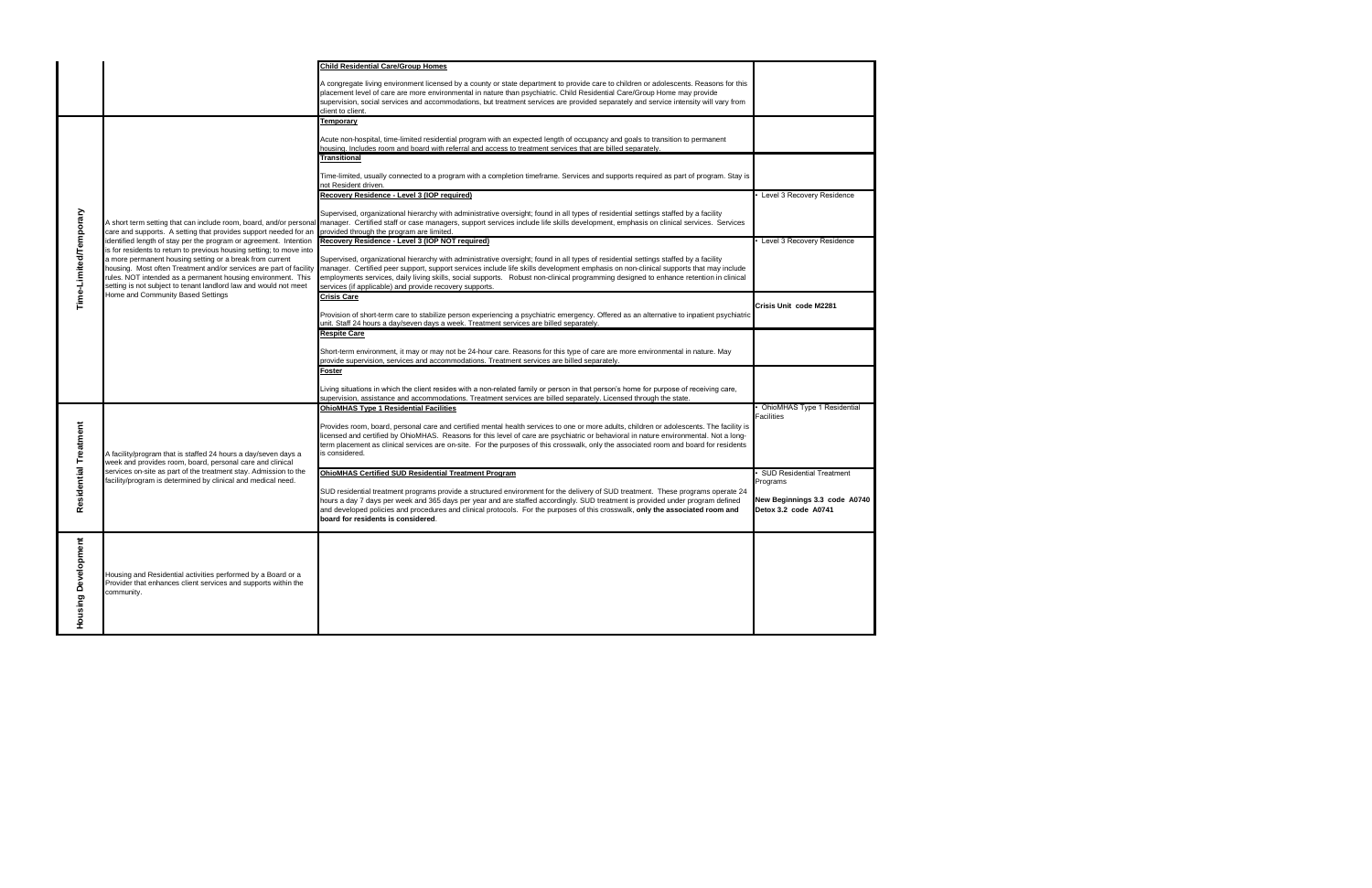# **OhioMHAS Prevention Services Guidance Document**

**Office of Prevention & Wellness**

### **August, 2016**

Prevention in Ohio is grounded in the public health model, which focuses on improving the well-being of populations. Public health draws on a science base that is multi-disciplinary and engages the entire community through the social-ecological model. Prevention aims to reduce underlying risk factors that increase the likelihood of mental, emotional and behavioral health disorders (MEB) and simultaneously to promote protective factors to decrease MEB health disorders. MEB health disorders include but are not limited to: substance use disorders, mental illness, suicide, problem gambling, etc.

This document demonstrates the continuum of prevention based services for MEB health disorders and contains definitions and explanations of how the six prevention strategies can be used to support comprehensive prevention efforts. It also provides guidance for funding and includes a chart showing the prevention activities under each strategy, what funding source can be utilized for each service, and takes into consideration the requirements of different funding sources for prevention services. Ohio's prevention system is fortunate to have several funding sources to provide prevention services; however, *it is imperative to keep in mind the selection of services provided and the funding source depends highly upon the population you are serving and the desired outcome.* 

# **I. Definitions**

#### **Prevention**

Prevention promotes the health and safety of individuals and communities. It focuses on reducing the likelihood of, delaying the onset of, or slowing the progression of or decreasing the severity of MEB health disorders.

**Prevention services** are a planned sequence of culturally appropriate, science-driven strategies intended to facilitate attitude and behavior change for individuals and communities. They can be direct or indirect.

- **Direct Services:** Interactive prevention interventions that require personal contact with small groups to influence *individual-level change (ie: classroom based program, parenting program, community training, etc.).*
- **Indirect Services:** Population-based prevention interventions that require sharing resources and collaborating to contribute to community-level change (ie: compliance checks, media campaigns, advocacy, etc.).

The term **primary prevention** is reserved for interventions designed to reduce the occurrence of new cases of MEB health disorders (IOM, 2009). Two criteria define primary prevention efforts:

- First, prevention strategies must be intentionally designed to reduce risk or promote health before the onset of a disorder.
- Second, strategies must be population-focused and targeted either to a universal population or to sub-groups with known vulnerabilities (selective and indicated populations) (IOM, 2009).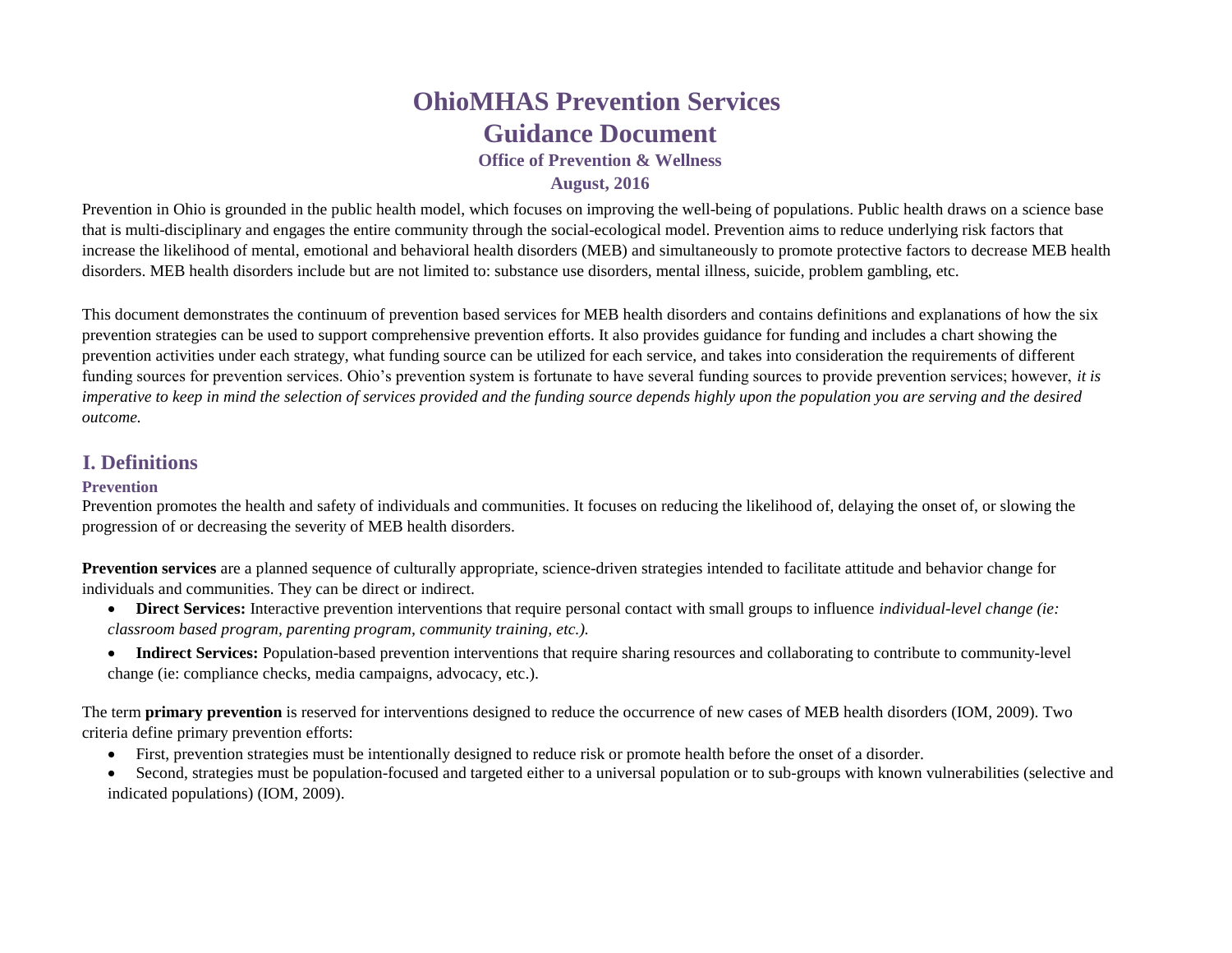Primary prevention should include a variety of strategies that prioritize populations with different levels of risk. Specifically, prevention strategies can be classified using the Institute of Medicine Model of Universal, Selective, and Indicated, which classifies preventive interventions by priority population. The definitions for these population levels of risk are:

• Universal: "Targeted to the general public or a whole population group that has not been identified on the basis of individual risk. The intervention is desirable for everyone in that group" (IOM, 2009 p. xxix).

• **Selective**: "Targeted to individuals or to a subgroup of the population whose risk of developing mental, emotional or behavioral disorders is significantly higher than average. The risk may be imminent or it may be a lifetime risk. Risk groups may be identified on the basis of biological, psychological, or social risk factors that are known to be associated with the onset of a disorder. Those risk factors may be at the individual level for nonbehavioral characteristics (e.g., biological characteristics such as low birth weight), at the family level (e.g., children with a family history of substance abuse but who do not have any history of use), or at the community/population level (e.g., schools or neighborhoods in high-poverty areas)" (IOM, 2009 p. xxviii).

• **Indicated:** "Targeted to high-risk individuals who are identified as having minimal but detectable signs or symptoms that foreshadow mental, emotional, or behavioral disorder, as well as biological markers that indicate a predisposition in a person for such a disorder but who does not meet diagnostic criteria at the time of the intervention" (IOM, 2009 p. xxvi).

*These primary prevention interventions are fundable by any OhioMHAS prevention funding stream.*

#### **Early Intervention (previously known as secondary prevention)**

Early intervention is an integral part of the continuum of prevention-based services. These interventions happen after serious risk factors have already been discovered or early in disease progression soon after diagnosis. The goal is to halt or slow the progress of disease in its earliest stages. Early interventions are implemented through a comprehensive developmental approach that is collaborative, culturally sensitive, and geared towards skill development and/or increasing protective factors.

The only OhioMHAS prevention funding streams that can fund early intervention services are Problem Gambling, General Revenue Funds (State GRF), Early Childhood Mental Health (ECMH), and if applicable the Mental Health Block Grant. These services can also be funded by local levy funds and other funds from foundations, civil organizations, etc. While early intervention and those interventions implemented to slow the progression or decrease the severity of a MEB health disorder are allowable prevention services, *the SAPT Block Grant prevention funding cannot be used on these services.*

#### **Recovery Support (previously known as tertiary prevention)**

Recovery support or relapse prevention focuses on helping people manage complicated, long-term health problems such as diabetes, substance use disorders, mental health disorders, etc. The goal is to prevent further physical deterioration and maximize quality of life. Ohio's definition of recovery is, "the personal process of change in which Ohio residents strive to improve their health and wellness, resiliency, and reach their full potential through self-directed actions."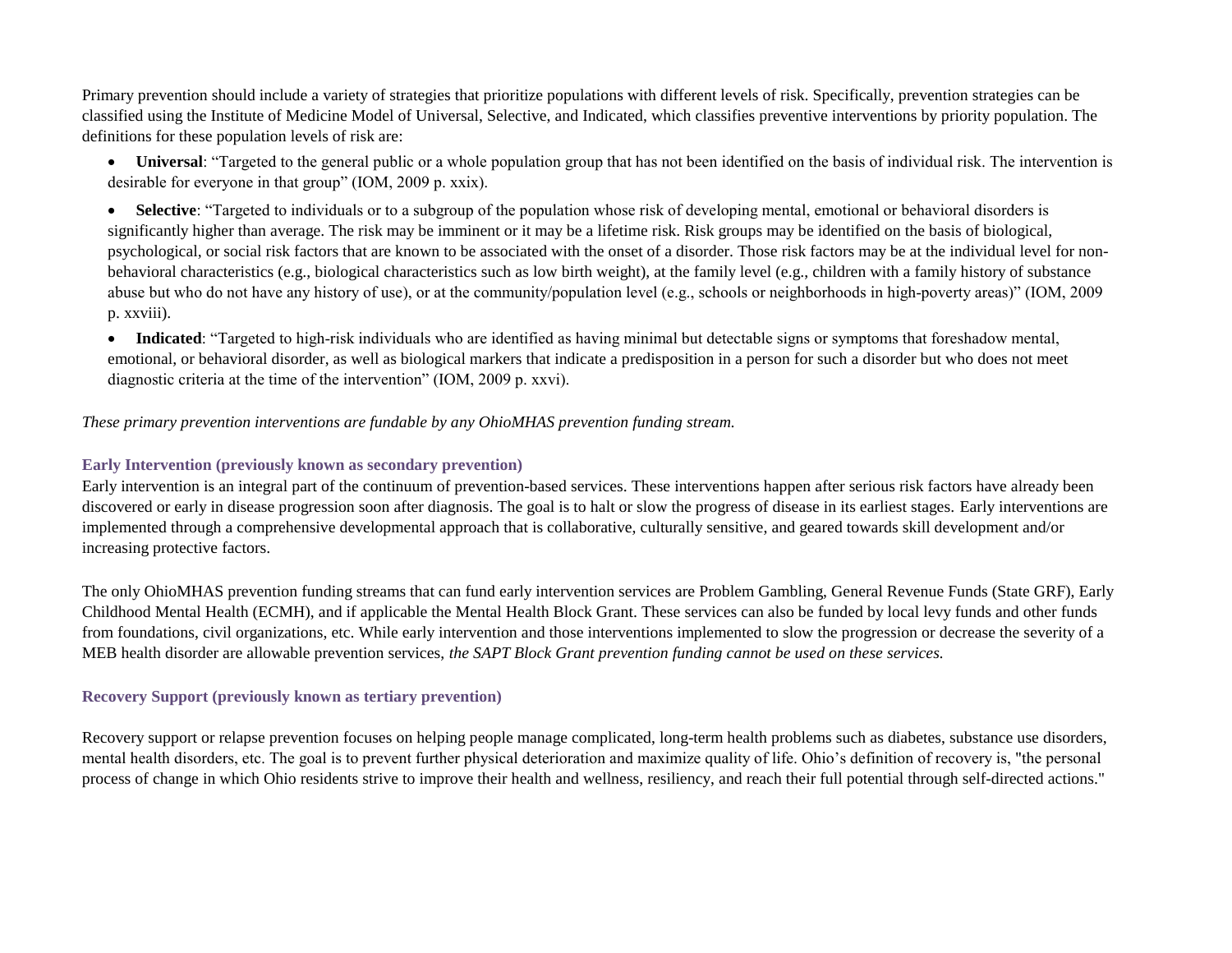Activities or interventions that are implemented to assist individuals with maintaining their recovery of an MEB health disorder are not classified as prevention services. These services are identified as recovery support or services that support individuals' abilities to live productive lives in the community.

*Therefore, recovery services are not considered prevention services and cannot be funded by any OhioMHAS prevention funding stream, without exception.* 

Therefore, primary prevention services *exclude* clinical assessment, treatment, recovery support services, relapse prevention, case management (individualized assistance and advocacy to ensure that needed services are offered and procured) or medication services of any type. It also *excludes* working with only one individual at a time except in instances when a prevention professional must use the *Problem Identification & Referral Strategy* to screen and refer an individual enrolled in a direct prevention service that is identified as possibly needing or being able to benefit from services that exceed the scope of prevention.

#### **Health Promotion**

Health promotion interventions are universal efforts to enhance an individuals' ability to achieve developmentally appropriate tasks (developmental competence) and a positive sense of self-esteem, mastery, well-being, social inclusion, and to strengthen their ability to cope with adversity (IOM, 2009 p.66). These services can be provided across the entire continuum of care. The majority of these services can be funded by local levy funds, state funds and other funds such as foundations, civil organizations, etc. *Limited services in this category that meet the primary prevention definition may be funded under the SAPT Block Grant.*

# **II. Prevention Strategies**

This updated guidance is based on a re-conceptualized model for how the Substance Abuse and Mental Health Services Administration/Center for Substance Abuse Prevention's (SAMHSA/CSAP) six prevention strategies are to be implemented for the greatest impact in Ohio's communities. Strategies implemented are based on the assessment of needs, resources and readiness conducted as part of the community planning process. This ensures funded prevention interventions will address community risk and protective factors to reduce MEB health disorders. All six strategies in appropriate proportions are needed as part of a comprehensive prevention approach. *Communities receive the greatest benefit when a comprehensive public health approach is used that combines all six strategies in the appropriate balance to address the needs of universal, selective and indicated populations in their own unique community* (IOM 2009, p.64).

• **Prevention education** and **environmental** strategies *are the two main* prevention strategies, because they have the intervention strength to influence attitude, behavior and status. *Therefore, conducting either* **prevention education** *or* **environmental strategies** *alone is considered prevention.*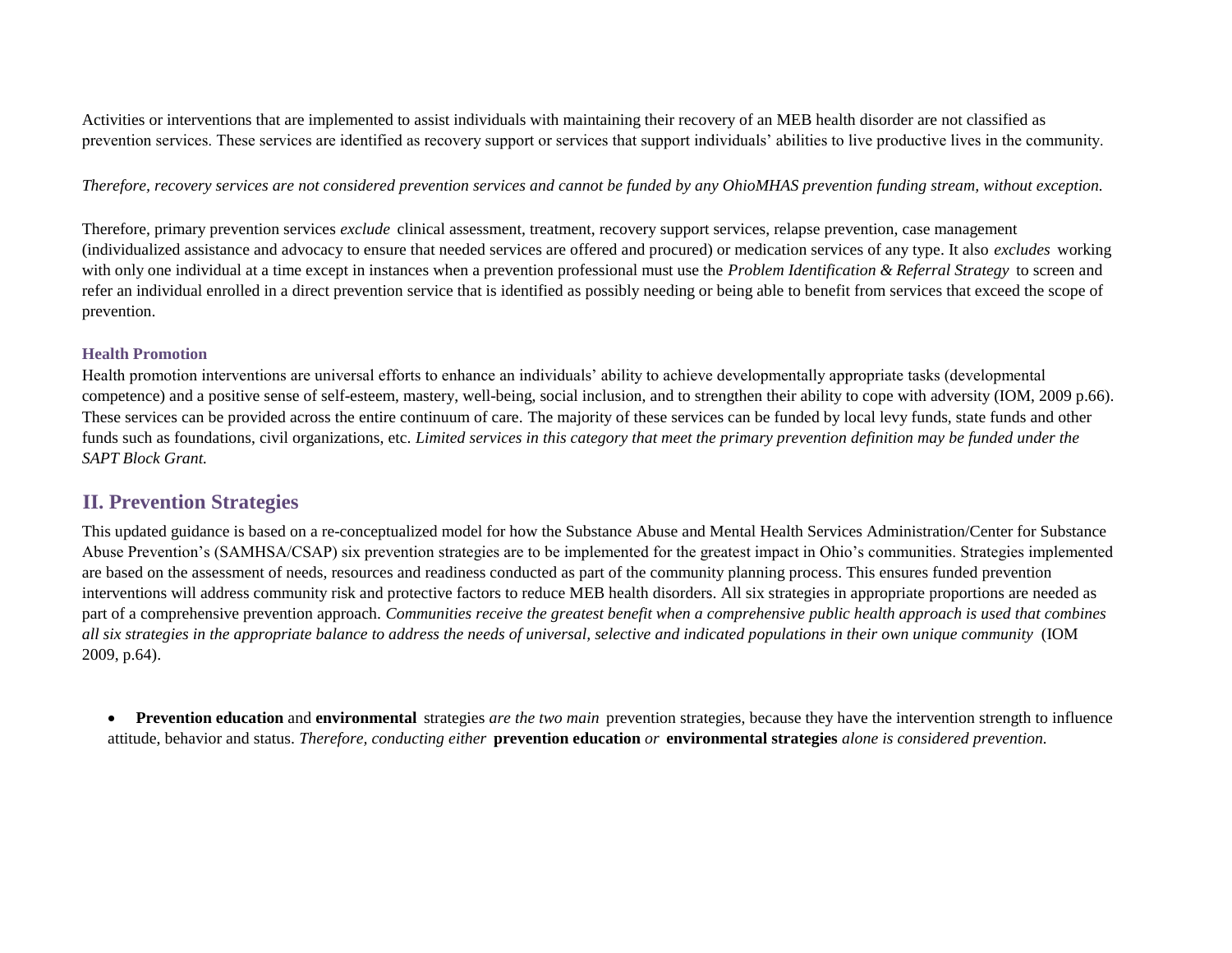o **Prevention Education**: This strategy focuses on the delivery of services to target audiences with the intent of influencing attitude and/or behavior. It involves two-way communication and is distinguished from information dissemination by the fact that interaction between educator/facilitator and participants is the basis of the activities. Activities influence critical life skills and social/emotional learning including decision-making, refusal skills, critical analysis and systematic judgment abilities. Prevention education is not equivalent to psychosocial education, which is helping a diagnosed individual increase awareness and knowledge of the nature, extent and harmful effects of their behavioral health disorder.

o **Environmental:** This strategy seeks to establish or change standards or policies to reduce the incidence and prevalence of behavioral health problems in a population. This is accomplished through media, messaging, policy and enforcement activities conducted at multiple levels in the social-ecological model.

• The following four supplemental strategies support the implementation of the two main strategies. *These strategies used individually do not constitute prevention.*

o **Alternatives:** This strategy focuses on providing opportunities for positive behavior support as a means of reducing risk taking behavior, and reinforcing protective factors. Alternative programs include a wide range of social, cultural and community service/volunteer activities. **Alternative activities** must be conducted as a part of a larger comprehensive prevention effort. Otherwise, they are merely a fun activity that cannot be distinguished from healthy participation in community life.

o **Community-Based Process:** This strategy focuses on enhancing the ability of the community to provide prevention services through organizing, training, planning, interagency collaboration, coalition building and/or networking. **Community-based process** activities are essential to effectively implementing an environmental strategy. Planning and meeting must result in the selection of either a prevention education or environmental strategy to allow for the return on investment of the community's resources invested in the coalition building, capacity building and planning processes.

o **Information Dissemination:** This strategy focuses on building awareness and knowledge of behavioral health and the impact on individuals, families and communities, as well as the dissemination of information about prevention services. It is characterized by one-way communication from source to audience. **Information dissemination** provide a foundation for community-based process to engage and mobilize communities into action. Although prevention strategies can be implemented without the foundation of information dissemination and community-based process, these interventions tend to lack the benefits resulting from broad-based community support and opportunities for expansion and quality improvement.

o **Problem Identification & Referral:** This strategy focuses on referring individuals who are currently involved in primary prevention services and who exhibit behavior that may indicate the need for a behavioral health assessment. This strategy does not include clinical assessment, treatment for behavioral health disorders, or SBIRT (Screening Brief Intervention and Referral to Treatment) services. The **problem identification and referral** strategy is implemented when an individual enrolled in a direct service is identified as possibly needing or may benefit from services that exceed the scope of prevention.

### **III. Funding Ohio's Prevention Service System**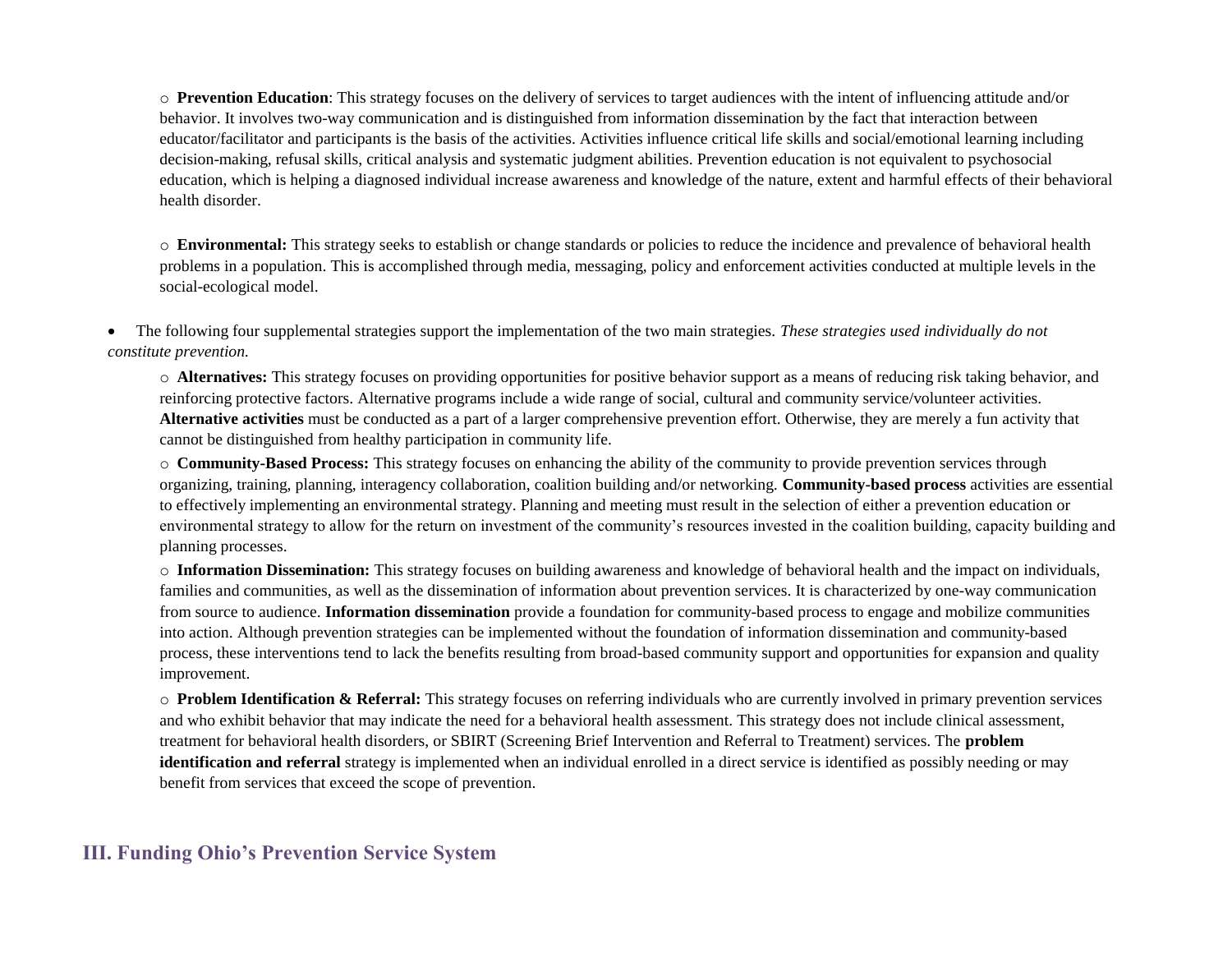OhioMHAS primarily supports the prevention service delivery system through allocations to the Mental Health/Alcohol and Drug Addiction Services Boards. A small amount of grant funds are also utilized to support state-wide initiatives.

#### **Prevention Certification**

[Agencies providing pre](http://codes.ohio.gov/oac/5122-29-20)vention services and strategies funded through OhioMHAS must be prevention certified unless exempted through administrative rule, [and must be staffed by](http://codes.ohio.gov/oac/5122-29-20) qualified, credentialed individuals as described in administrative rule (http://codes.ohio.gov/oac/5122-29-20). Workforce development [expenses specifically r](http://codes.ohio.gov/oac/5122-29-20)elated to evidence-based prevention approved by the Ohio Chemical Dependency Professionals Board for prevention registered clock [hours are allowable un](http://codes.ohio.gov/oac/5122-29-20)der all funding sources. Allowable expenses include training that contributes to, and the application fee for, the Ohio Certified [Prevention Assistant, S](http://codes.ohio.gov/oac/5122-29-20)pecialist, and Consultant credentials and renewals. OhioMHAS prevention funding cannot be used to support training and application [expenses for credentia](http://codes.ohio.gov/oac/5122-29-20)ls other than the three listed.

#### **Billing Method**

Community prevention efforts benefit all Ohioans through a number of programs at the local and state levels. A fee for unit of service billing method is not optimal for funding modern, public health approaches to community prevention, because the unit method is based on a treatment model of providing discrete services to individuals. OhioMHAS strongly recommends that communities explore other billing methods that facilitate the integration of OhioMHAS funded strategies with those funded by other federal, state and local entities into a comprehensive plan for collective community impact.

#### **SAPT Block Grant and General Revenue funding**

[All prevention interven](https://captus.samhsa.gov/prevention-practice/defining-evidence-based/samhsa-criteria)tions funded through Substance Abuse Prevention and Treatment (SAPT) Block Grant and State General Revenue Funds (GRF) must [be in alignment with fe](https://captus.samhsa.gov/prevention-practice/defining-evidence-based/samhsa-criteria)deral prevention National Outcome Measures, be based on data-driven decision-making, provide some level of evidence (according to [SAMSHA's definitions](https://captus.samhsa.gov/prevention-practice/defining-evidence-based/samhsa-criteria) https://captus.samhsa.gov/prevention-practice/defining-evidence-based/samhsa-criteria) of prior effectiveness, and produce [measureable outcome](https://captus.samhsa.gov/prevention-practice/defining-evidence-based/samhsa-criteria)s reported annually.

*Any activity that is not primary prevention or that is not specifically substance abuse prevention is not permitted to be funded with Substance Abuse Prevention and Treatment (SAPT) Block Grant prevention funding* . (See 45 CFR 96.124 and 45 CFR 96.125.) Therefore, services such as Screening, Brief, Intervention & Referral to Treatment (SBIRT), testimonials by individuals in recovery, needle exchanges or other HIV prevention activities, food purchases that are not inherently part of an evidence-based program, case management, which includes continual individualized assistance and advocacy to ensure that needed services are offered and procured or any relapse prevention such as psycho-social education for individuals in recovery are *not* permitted to be funded with OhioMHAS SAPT Block Grant prevention funds. Additionally, overdose prevention drugs such as Naloxone or projects related to overdose prevention such as Project DAWN are also *not* permitted to be funded with any OhioMHAS SAPT Block Grant prevention funds, without exception. These types of projects are medical interventions not behavioral health prevention interventions. Although, SAMHSA does allow for SAPT prevention funds to be utilized to support overdose prevention education, the redirection of primary prevention dollars from community resources to support this effort is unnecessary. The Ohio Department of Public Safety has already developed a local naloxone education assistance training for EMS, which is available free online, and the Ohio Department of Health provides overdose education and naloxone distribution programs in which training is provided by a trained opioid overdose prevention educator. Also, no administrative services are permitted to be provided with SAPT Block Grant prevention set-aside funds unless they are directly related to the cost of the program and can be justified as such.

#### **Funding Alignment**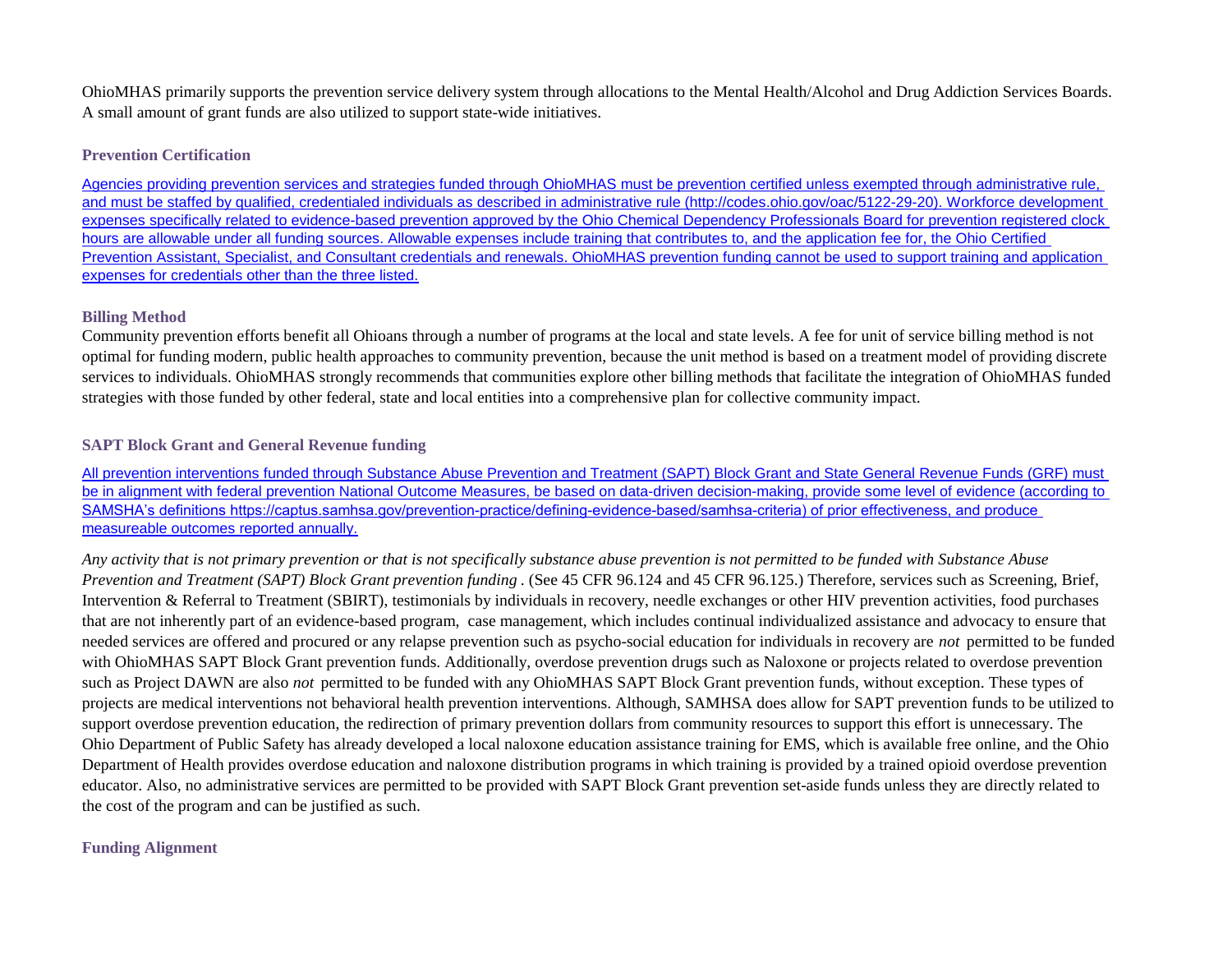All OhioMHAS funded prevention activities must be in alignment with federal and state funding source priorities and produce measureable outcomes. Different funding sources have varied reporting requirements and prohibitions for use of funds.

The Prevention Service Table chart below details prevention activities by strategy, whether they are direct or indirect, and the permissible funding sources.

# **IV. Prevention Service Table**

| <b>Activity by Strategy</b>                                                                                                                                                                                                                                                                                                                                                                                                                                                                                |               | <b>Type</b>     |                         |             | <b>Eligible Funding Source</b> |                  |                                   |                 |
|------------------------------------------------------------------------------------------------------------------------------------------------------------------------------------------------------------------------------------------------------------------------------------------------------------------------------------------------------------------------------------------------------------------------------------------------------------------------------------------------------------|---------------|-----------------|-------------------------|-------------|--------------------------------|------------------|-----------------------------------|-----------------|
| Education Focuses on the delivery of services to target audiences with the<br>intent of influencing attitude and/or behavior. Involves two-way communication<br>and is distinguished from information dissemination by the fact that interaction<br>between educator/facilitator and participants is the basis of the activities. Must<br>influence critical life skills and social/emotional learning including decision-<br>making, refusal skills, critical analysis and systematic judgment abilities. | <b>Direct</b> | Indirect        | <b>SAPT Block Grant</b> | <b>MHBG</b> | <b>roblem Gamblir</b>          | <b>State GRF</b> | <b>Local Levy</b><br><b>Funds</b> | <b>Medicaid</b> |
| Classroom or Small Group Programming                                                                                                                                                                                                                                                                                                                                                                                                                                                                       | X             |                 | X                       | X           | Χ                              | X                | X                                 |                 |
| Parenting and Family Education/Skills Training                                                                                                                                                                                                                                                                                                                                                                                                                                                             | X             |                 | X                       | $\sf X$     | X                              | X                | X                                 |                 |
| Peer Prevention Leader and Peer Prevention Educator Programs                                                                                                                                                                                                                                                                                                                                                                                                                                               | X             |                 | X                       | X           | X                              | X                | X                                 |                 |
| Early Childhood Mental Health (ECMH) Consultation Programs                                                                                                                                                                                                                                                                                                                                                                                                                                                 | $\mathsf{X}$  |                 |                         | $\sf X$     |                                | X                | X                                 |                 |
| Environmental Seeks to establish or change standards or policies to<br>influence the incidence and prevalence of behavioral health problems in a<br>population. This is accomplished through media, messaging, policy and<br>enforcement activities conducted at multiple levels.                                                                                                                                                                                                                          | <b>Direct</b> | <b>Indirect</b> | <b>SAPT Block Grant</b> | <b>MHBG</b> | roblem Gamblin                 | <b>State GRF</b> | <b>Local Levy</b><br><b>Funds</b> | <b>Medicaid</b> |
| <b>Access &amp; Availability</b>                                                                                                                                                                                                                                                                                                                                                                                                                                                                           |               |                 |                         |             |                                |                  |                                   |                 |
| <b>Compliance Checks</b>                                                                                                                                                                                                                                                                                                                                                                                                                                                                                   |               | $\sf X$         | X                       |             | X                              | X                | X                                 |                 |
| Interventions Addressing Location, Restrictions and/or Density of Alcohol<br><b>Sales Outlets</b>                                                                                                                                                                                                                                                                                                                                                                                                          |               | X               | X                       |             | X                              | X                | X                                 |                 |
| <b>Product Pricing/Placement</b>                                                                                                                                                                                                                                                                                                                                                                                                                                                                           |               | $\sf X$         | X                       |             | X                              | X                | X                                 |                 |
| Server/Seller Training                                                                                                                                                                                                                                                                                                                                                                                                                                                                                     |               | X               | X                       |             | X                              | X                | X                                 |                 |
| <b>Norms Change</b>                                                                                                                                                                                                                                                                                                                                                                                                                                                                                        |               |                 |                         |             |                                |                  |                                   |                 |
| Media Campaign (Billboards, PSA's, Social Media, etc.)                                                                                                                                                                                                                                                                                                                                                                                                                                                     |               | $\times$        | X                       | $\times$    | X                              | X                | X                                 |                 |
| Media Literacy                                                                                                                                                                                                                                                                                                                                                                                                                                                                                             |               | $\sf X$         | X                       |             | X                              | X                | $\mathsf{X}$                      |                 |
| Social Norms Marketing Campaign                                                                                                                                                                                                                                                                                                                                                                                                                                                                            |               | X               | X                       | X           | X                              | X                | X                                 |                 |
| <b>Policy/Practice Change</b>                                                                                                                                                                                                                                                                                                                                                                                                                                                                              |               |                 |                         |             |                                |                  |                                   |                 |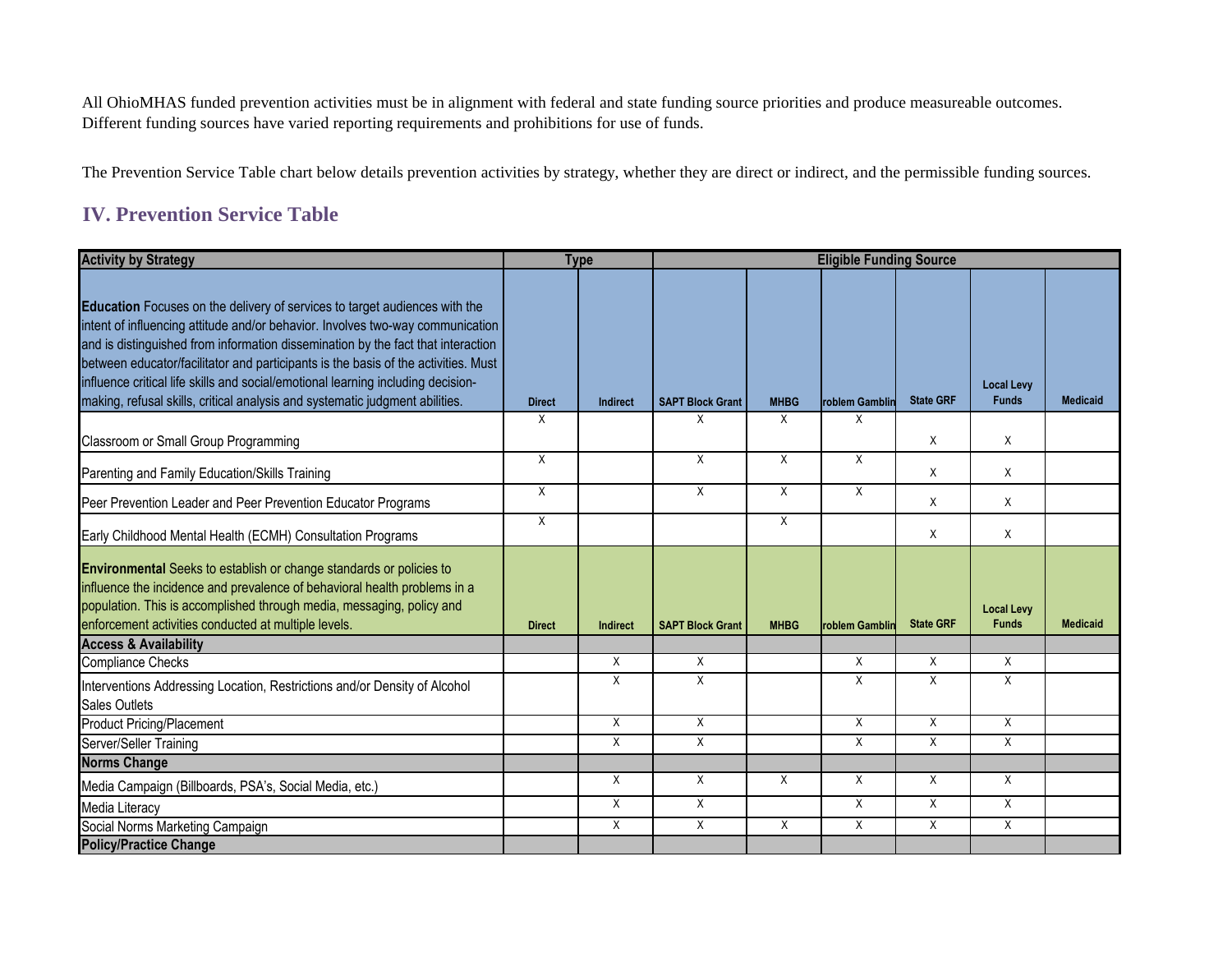| Advocacy                                                                                                                                                                                                                                                                                                                                                                                                                      |                | X               | Χ                       |             | Χ              | X                |                                   |                 |
|-------------------------------------------------------------------------------------------------------------------------------------------------------------------------------------------------------------------------------------------------------------------------------------------------------------------------------------------------------------------------------------------------------------------------------|----------------|-----------------|-------------------------|-------------|----------------|------------------|-----------------------------------|-----------------|
| <b>Environmental Scan</b>                                                                                                                                                                                                                                                                                                                                                                                                     |                | X               | Χ                       |             | X              | X                |                                   |                 |
| Establish/Review/Change Policy or Practice for Community, School or<br>Workplace (i.e. Environmental Codes, Ordinances, Regulations and<br>Legislation)                                                                                                                                                                                                                                                                       |                | Χ               | X                       | X           | X              | X                |                                   |                 |
| Community Based Process Focuses on enhancing the ability of the<br>community to provide prevention services through organizing, training,<br>planning, interagency collaboration and coalition building. This strategy is not<br>designed to be conducted alone but as a part of a comprehensive evidence-<br>based approach.                                                                                                 | <b>Direct</b>  | <b>Indirect</b> | <b>SAPT Block Grant</b> | <b>MHBG</b> | roblem Gamblir | <b>State GRF</b> | <b>Local Levy</b><br><b>Funds</b> | <b>Medicaid</b> |
| Coalition Building (Strategic Planning Framework: Assessment, Planning,<br>Capacity Building & Evaluation)                                                                                                                                                                                                                                                                                                                    | Χ              |                 | X                       | X           | Χ              | Χ                | Χ                                 |                 |
| Multi-Agency Coordination and Collaboration                                                                                                                                                                                                                                                                                                                                                                                   | X              |                 | $\sf X$                 | X           | $\sf X$        | X                | X                                 |                 |
| <b>Community and Volunteer Training</b>                                                                                                                                                                                                                                                                                                                                                                                       | $\overline{X}$ |                 | X                       | X           | X              | X                | X                                 |                 |
| Organization/Facilitation of Focus Groups, Listening Sessions and Town Hall<br>Meetings                                                                                                                                                                                                                                                                                                                                       | X              |                 | X                       | X           | X              | X                | X                                 |                 |
| Information Dissemination Focuses on building awareness and knowledge<br>of behavioral health and the impact on individuals, families and communities,<br>as well as the dissemination of information about prevention services. It is<br>characterized by one-way communication from source to audience. This<br>strategy is not designed to be conducted alone but as a part of a<br>comprehensive evidence-based approach. | <b>Direct</b>  | <b>Indirect</b> | <b>SAPT Block Grant</b> | <b>MHBG</b> | roblem Gamblir | <b>State GRF</b> | <b>Local Levy</b><br><b>Funds</b> | <b>Medicaid</b> |
| Mass Media Message (Billboard, Press Release, PSA, TV/Radio Spot)                                                                                                                                                                                                                                                                                                                                                             |                | $\times$        | X                       | X           | X              | X                | X                                 |                 |
| Speaking Engagement/Webcasting                                                                                                                                                                                                                                                                                                                                                                                                |                | X               | X                       | X           | Χ              | X                | X                                 |                 |
| <b>Tool Kit</b>                                                                                                                                                                                                                                                                                                                                                                                                               |                | X               | X                       | X           | X              | X                | X                                 |                 |
| Alternatives Focuses on providing opportunities for positive behavior support<br>as a means of reducing risk taking behavior, and reinforcing protective factors.<br>Alternative programs include a wide range of social, cultural and community<br>service/volunteer activities. This strategy is not designed to be conducted<br>alone but as a part of a comprehensive evidence-based approach.                            | <b>Direct</b>  | <b>Indirect</b> | <b>SAPT Block Grant</b> | <b>MHBG</b> | roblem Gamblin | <b>State GRF</b> | <b>Local Levy</b><br><b>Funds</b> | <b>Medicaid</b> |
| Youth and Adult Leadership Activities                                                                                                                                                                                                                                                                                                                                                                                         | $\overline{X}$ |                 | X                       | X           | X              | X                | X                                 |                 |
| Community Events Targeting Risk/Protective Factors                                                                                                                                                                                                                                                                                                                                                                            | X              |                 | X                       | X           | X              | X                | X                                 |                 |
| Mentorina                                                                                                                                                                                                                                                                                                                                                                                                                     | $\sf X$        |                 | X                       | X           |                | X                | X                                 |                 |